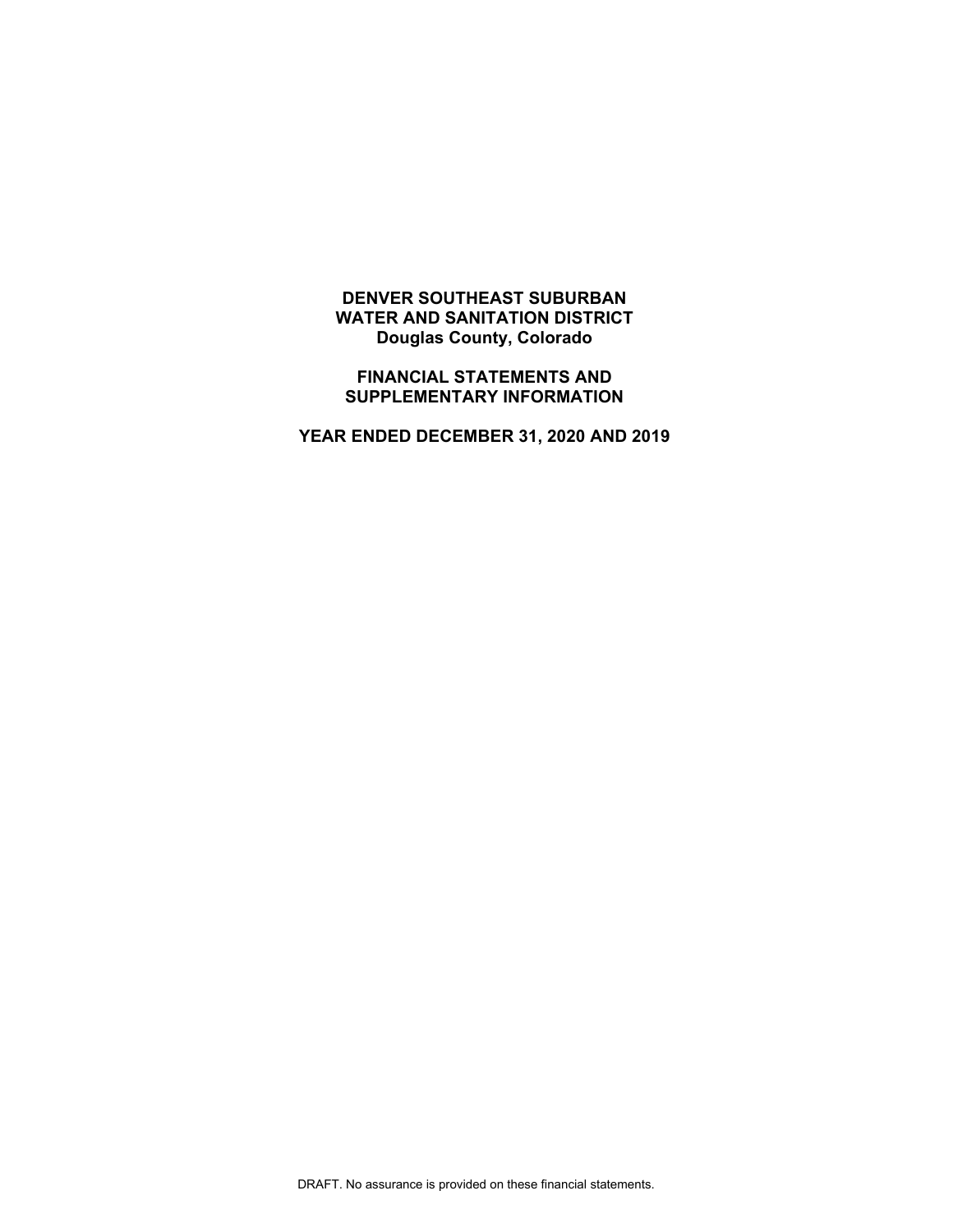# **DENVER SOUTHEAST SUBURBAN WATER AND SANITATION DISTRICT TABLE OF CONTENTS YEAR ENDED DECEMBER 31, 2020**

| <b>INDEPENDENT AUDITOR'S REPORT</b>                                                                                                                                              | $\mathbf{I}$            |
|----------------------------------------------------------------------------------------------------------------------------------------------------------------------------------|-------------------------|
| <b>MANAGEMENT'S DISCUSSION AND ANALYSIS</b>                                                                                                                                      | Ш                       |
| <b>BASIC FINANCIAL STATEMENTS</b>                                                                                                                                                |                         |
| <b>STATEMENTS OF NET POSITION</b>                                                                                                                                                | $\mathbf 1$             |
| STATEMENTS OF REVENUES, EXPENSES, AND CHANGE IN NET<br><b>POSITION</b>                                                                                                           | $\overline{2}$          |
| <b>STATEMENTS OF CASH FLOWS</b>                                                                                                                                                  | $\mathbf{3}$            |
| <b>NOTES TO BASIC FINANCIAL STATEMENTS</b>                                                                                                                                       | $\overline{\mathbf{4}}$ |
| <b>SUPPLEMENTARY INFORMATION</b>                                                                                                                                                 |                         |
| SCHEDULE OF REVENUES, EXPENDITURES, AND CHANGE IN NET<br><b>POSITION</b>                                                                                                         | 27                      |
| SCHEDULE OF REVENUES, EXPENDITURES, AND CHANGE IN FUNDS<br><b>AVAILABLE - BUDGET AND ACTUAL (BUDGETARY BASIS)</b>                                                                | 30                      |
| RECONCILIATION OF BUDGETARY BASIS (ACTUAL) TO STATEMENT OF<br>REVENUES, EXPENSES, AND CHANGE IN NET POSITION                                                                     | 34                      |
| <b>SCHEDULE OF REVENUES, EXPENDITURES, AND CHANGE IN FUNDS</b><br><b>AVAILABLE (BUDGETARY BASIS) - ENTERPRISE ACTIVITY</b>                                                       | 35                      |
| SCHEDULE OF REVENUES, EXPENDITURES, AND CHANGE IN FUNDS<br><b>AVAILABLE (BUDGETARY BASIS) - GENERAL GOVERNMENT ACTIVITY</b>                                                      | 36                      |
| <b>SCHEDULE OF DEBT SERVICE REQUIREMENTS TO MATURITY</b>                                                                                                                         | 37                      |
| <b>OTHER SUPPLEMENTARY INFORMATION</b>                                                                                                                                           | 40                      |
| <b>CONTINUING DISCLOSURE ANNUAL FINANCIAL INFORMATION AS</b><br><b>REQUIRED BY COLORADO WATER RESOURCES AND POWER</b><br>DEVELOPMENT AUTHORITY CLEAN WATER REVENUE BONDS, SERIES |                         |
| 2002A AND 2005A                                                                                                                                                                  | 48                      |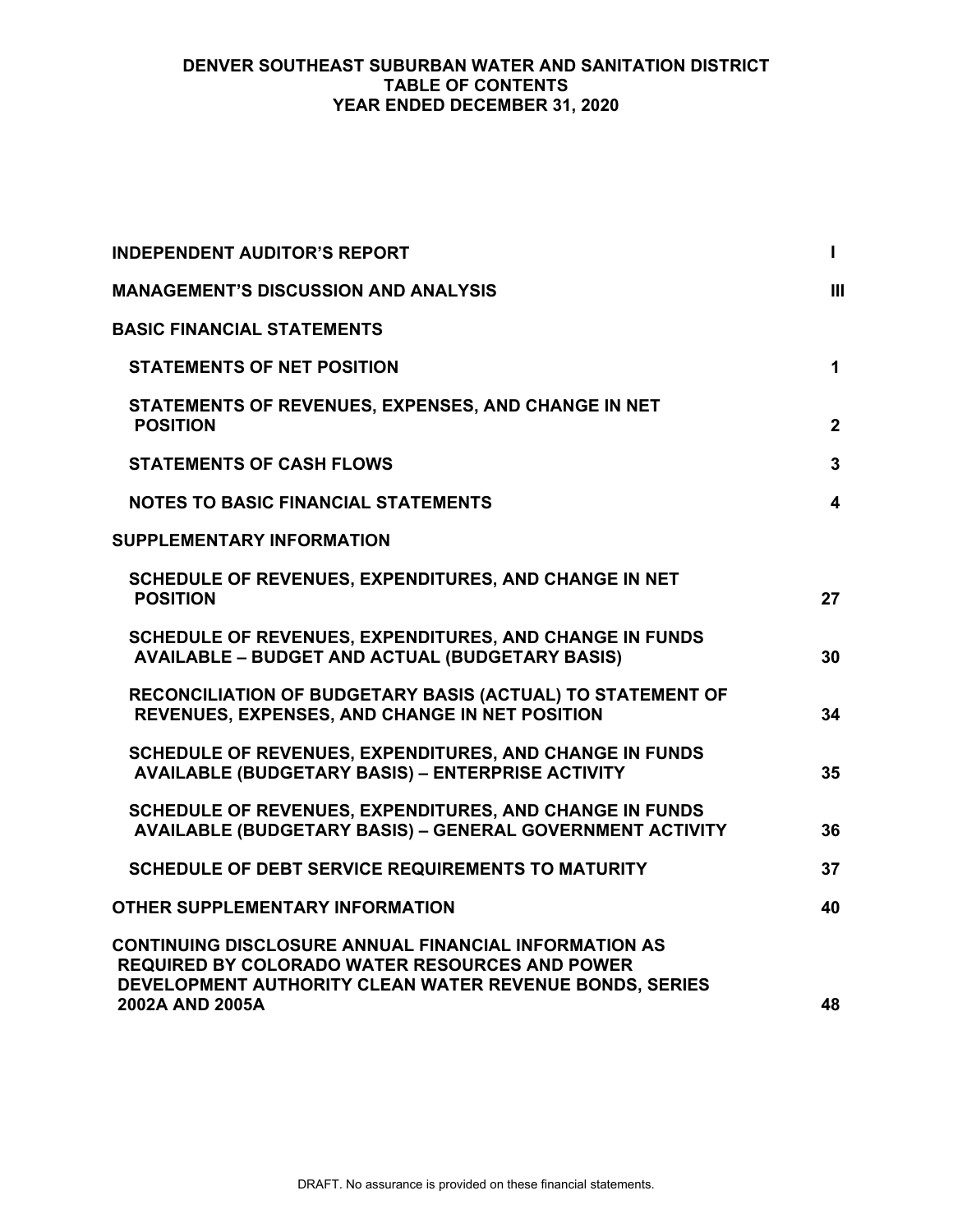# **DENVER SOUTHEAST SUBURBAN WATER AND SANITATION DISTRICT TABLE OF CONTENTS YEAR ENDED DECEMBER 31, 2020**

| SINGLE AUDIT REPORTS AND SCHEDULES                                                                                                                                                                                                               |    |
|--------------------------------------------------------------------------------------------------------------------------------------------------------------------------------------------------------------------------------------------------|----|
| <b>SCHEDULE OF EXPENDITURES OF FEDERAL AWARDS</b>                                                                                                                                                                                                | 55 |
| NOTES TO THE SCHEDULE OF EXPENDITURES OF FEDERAL AWARDS                                                                                                                                                                                          | 56 |
| <b>INDEPENDENT AUDITOR'S REPORT ON INTERNAL CONTROL OVER</b><br>FINANCIAL REPORTING AND ON COMPLIANCE AND OTHER MATTERS<br><b>BASED ON AN AUDIT OF FINANCIAL STATEMENTS PERFORMED IN</b><br><b>ACCORDANCE WITH GOVERNMENT AUDITING STANDARDS</b> | 57 |
| <b>INDEPENDENT AUDITOR'S REPORT ON COMPLIANCE FOR EACH</b><br><b>MAJOR PROGRAM AND ON INTERNAL CONTROL OVER COMPLIANCE</b><br><b>REQUIRED BY THE UNIFORM GUIDANCE</b>                                                                            | 58 |
| <b>SCHEDULE OF FINDINGS AND QUESTIONED COSTS</b>                                                                                                                                                                                                 | 59 |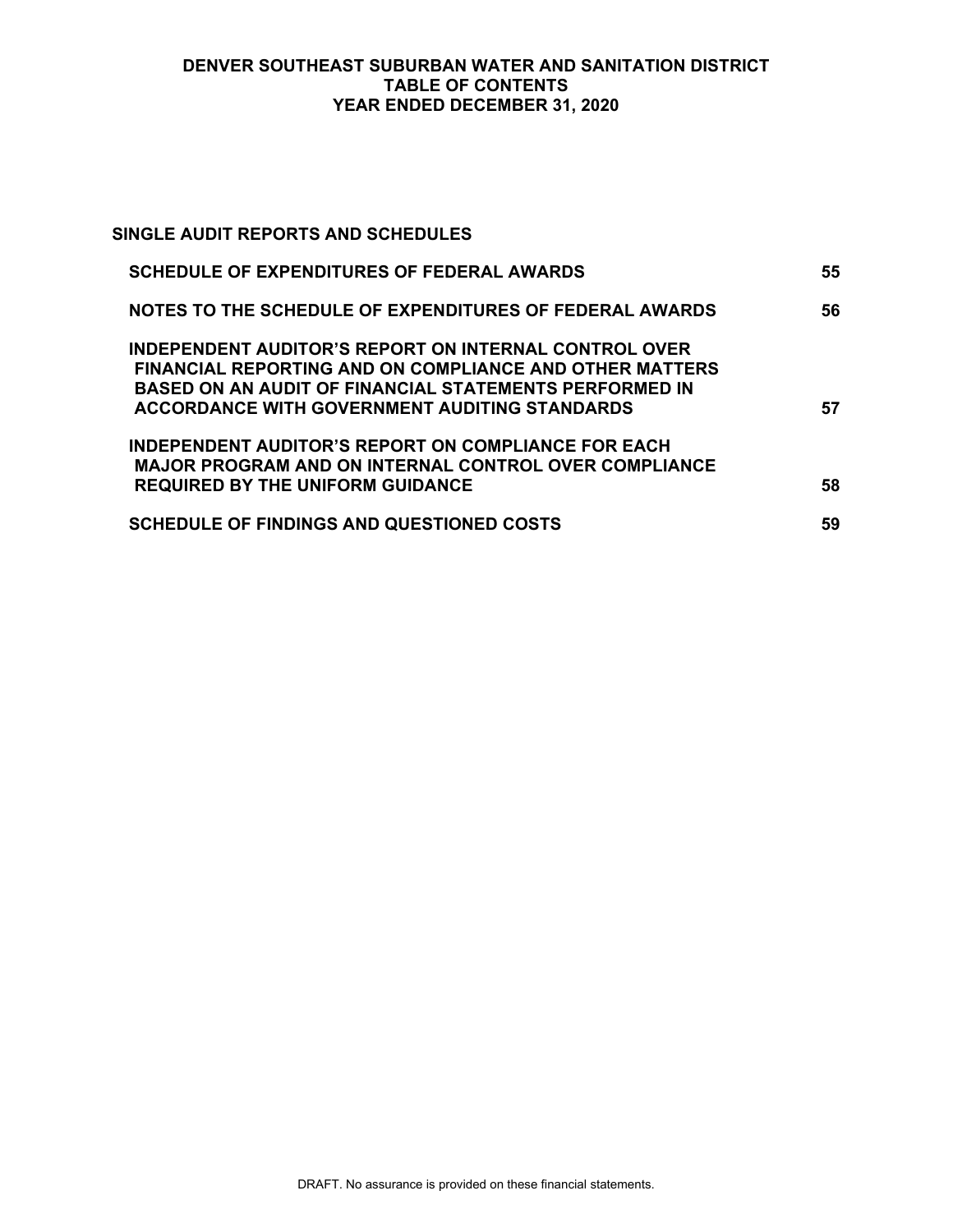**INSERT INDEPENDENT AUDITORS' REPORT**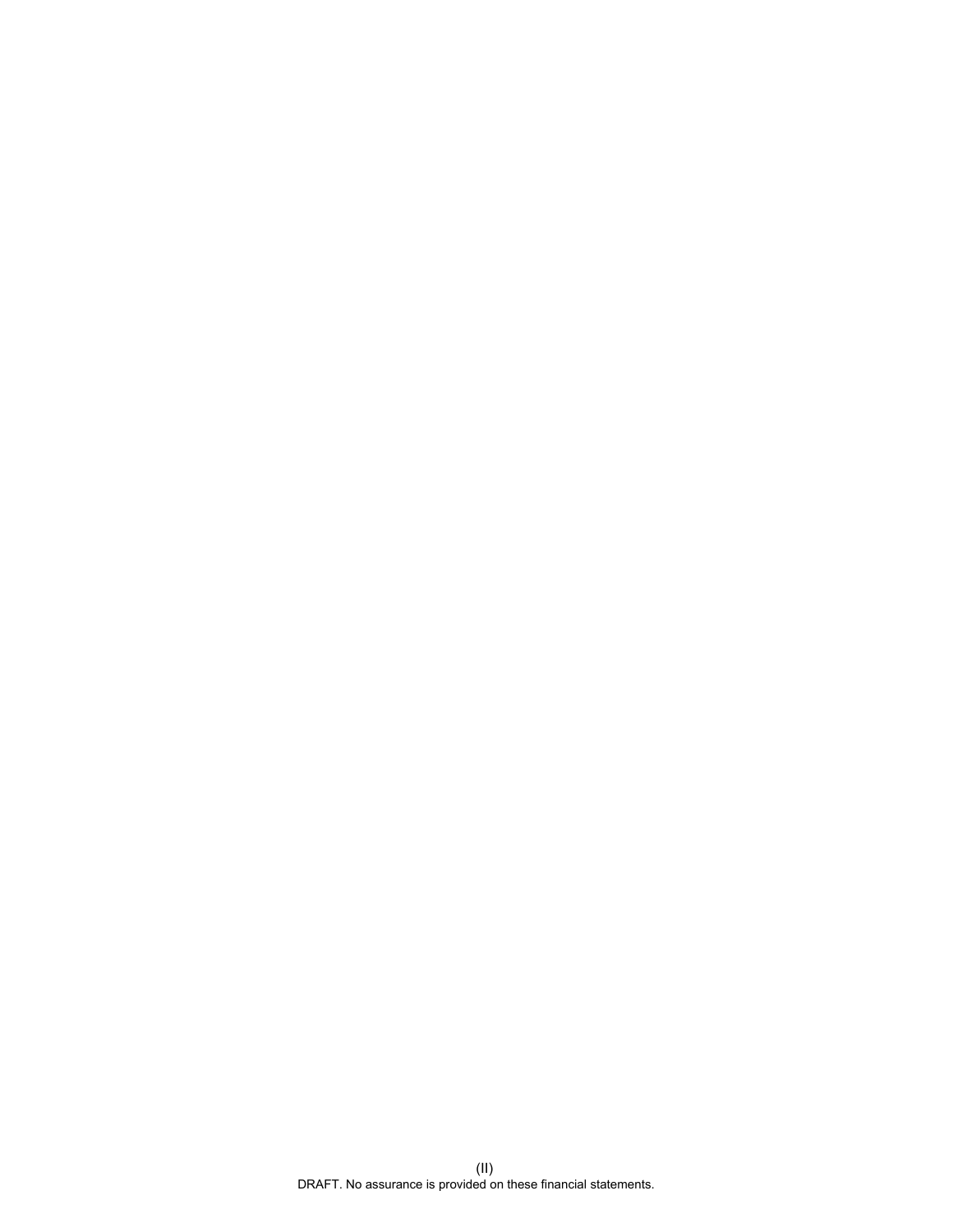### **DENVER SOUTHEAST SUBURBAN WATER AND SANITATION DISTRICT MANAGEMENT'S DISCUSSION AND ANALYSIS**

The management of Denver Southeast Suburban Water and Sanitation District (the District) offers the readers of the District's financial statements this narrative overview and analysis of the financial activities of the District for the fiscal year ended December 31, 2020.

### **District Operations**

The composition of District staff holds 22 full-time equivalents (FTE) in 2020. Staffing has remained steady since 2019.

The District grew rapidly in 2020, selling 288 water and sewer taps to new homes as compared to only 92 new taps in 2019. A new development with over 300 production homes completed construction in summer 2019 and homes are being built quickly. More than half of the 300 homes have been built and the District anticipates the remainder of the water and sewer taps for that development will be sold in 2021. The District has budgeted 120 new water and sewer taps for 2021.

The total precipitation and pattern of precipitation in 2020 was very dry. Only two months during the year, February, and March, did precipitation in the District exceed the local average. 2020 showed higher average temperatures and very little precipitation throughout the year. The spring precipitation was typical of most years. The District saw an uptick in irrigation in May and June. Total precipitation experienced in the area in 2020 was only 10.8 inches, down from 16.2 inches in 2019, down from the annual precipitation totals in 2018 (14.8) and 2017 (11.7 in) but slightly more than half of the local annual average of 19.3 inches.

Customers' water usage in 2020 was dramatically increased from demand in 2019. The main factor for the increase in water consumption was the lack of precipitation. By the end of 2020, total gallons pumped was approximately 1.25 billion gallons, a 20% increase to water consumption in 2019 (1.03 billion gallons).

The District completed a multi-year project to replace its oldest and most impacted potable water pipelines. This project is funded by low interest loans from the Colorado Water Resources and Power Development Authority. Due to the impacts from the COVID-19 pandemic, new projects were deferred until the fall. The District focused on critical operations and repair and replacement (R&R) efforts to ensure there were no problems with the water and wastewater supply during times of a scaled back workforce. These R&R capital projects included the continued maintenance of the water distribution system to replace valves, curb stops, fire hydrants, air-vac valves and meter pits. The District continued its maintenance program on the sewer collection system to decrease infiltration and prolong the life of its assets.

The District completed an update to its Rates and Fees Study. That study recommended no increase to the wastewater rate generated revenue and only a 2.5% increase from the water rate generated revenue. The District again paid off one of the four loans from Colorado Water Conservation Board. Only one loan with a balance of 3.2 million remains in force.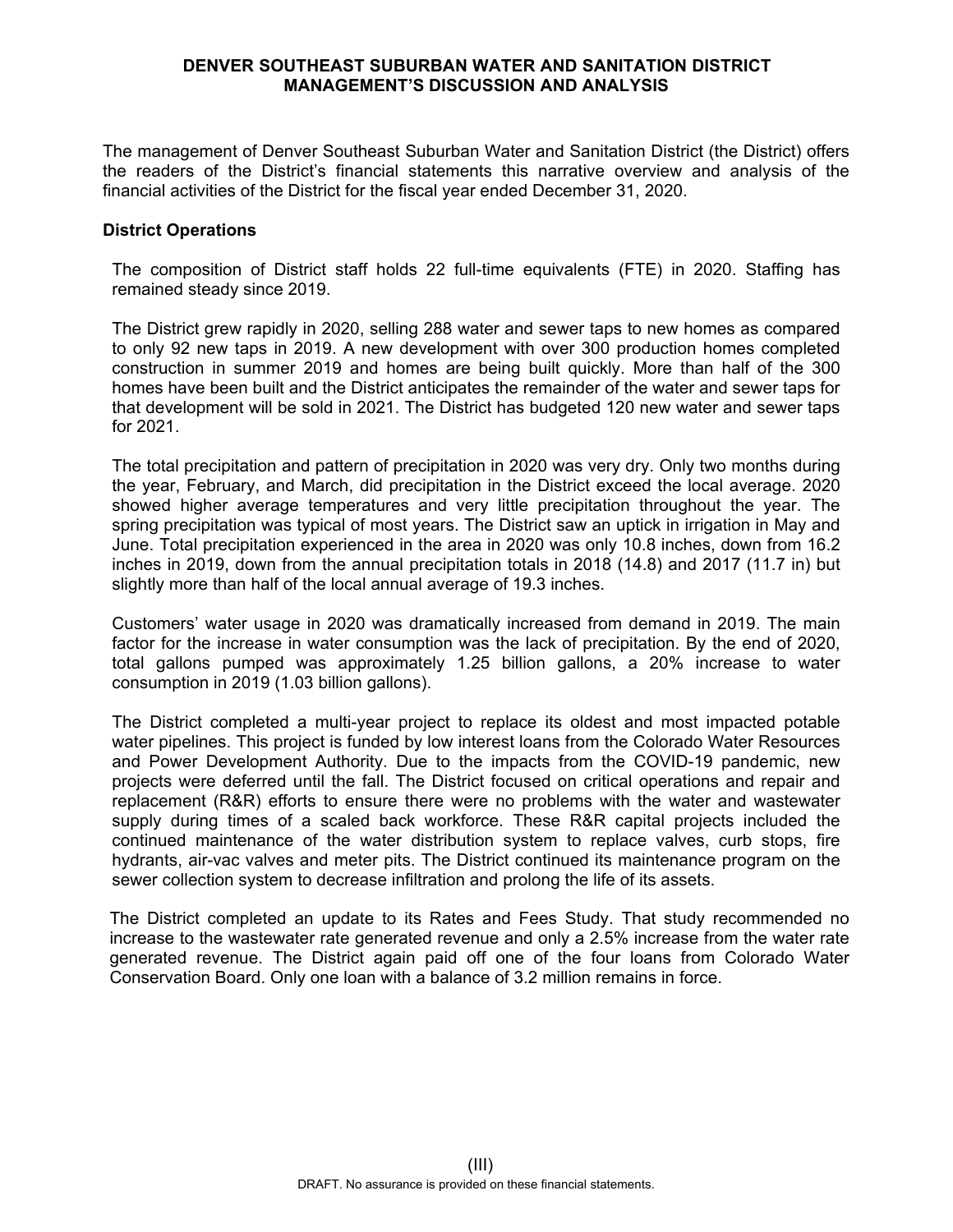The District continued to work on long-term regional water supply projects through its membership in the Cherry Creek Project Water Authority and the South Metro WISE Authority. The South Metro WISE Authority is now delivering WISE water to all 10 of its members through the core and local infrastructure. The WISE Authority is currently constructing its Phase II (ultimate) infrastructure and will be complete summer 2021.

The Cherry Creek Project Water Authority is nearing completion of the final design of its Walker Reservoir. One of its members was in negotiations to sell its ownership rights to the Town of Castle Rock and was scheduled to close in March 2020. The uncertainty in the markets due to the COVID-19 pandemic caused the deal to be put on hold. Near the end of 2020, negotiations resumed, and it is likely Town of Castle Rock and Arapahoe County Water and Wastewater Authority will close on the sale early 2021. The Pinery holds approximately 20.5% ownership in the Authority and its assets.

# **Financial Highlights**

- Net position increased \$13,940,407 while revenues increased 68.11% and expenses increased 11.18%.
- Operating revenues increased 12.33% from the prior year.
- Net operating loss of \$304,203 was a decrease of \$58,542 from last year. Excluding depreciation, net operating income was \$3,866,437.
- Operating expenses exclusive of depreciation increased 17.55% from the prior year.
- Customers on line for water service at year end increased by 135 single-family residential equivalent units to 4,648 at year end.
- Funds available (current assets plus other assets less current liabilities exclusive of the current portion of long-term obligations) increased \$14,595,862 to \$33,158,681 at December 31, 2020.

# **Overview of the Financial Statements**

Management's discussions and analysis is intended to serve as an introduction to the District's basic financial statements. The basic financial statements are comprised of financial statements and notes to financial statements. This report also contains other supplemental information and continuing disclosure annual financial information in addition to the basic financial statements themselves.

The financial statements of the District are presented as a special purpose government engaged only in business type activities – providing water and sewer utility services.

The statement of net position presents information on all of the District's assets and liabilities, with the difference being reported as net position. Over time, increases or decreases in the net position may serve as a useful indicator of whether the financial position of the District is improving or deteriorating.

The statement of revenues, expenses, and changes in net position presents information that reflects how the District's net position changed during the past year. All changes in the net position are reported as soon as the underlying event giving rise to the change occurs, regardless of the timing of the related cash flows. Thus revenue and expenses are reported in the statement for some items that will only result in cash flows in future fiscal periods.

The statement of cash flows reports the District's cash flows from operating, noncapital financing, capital, and investing activities.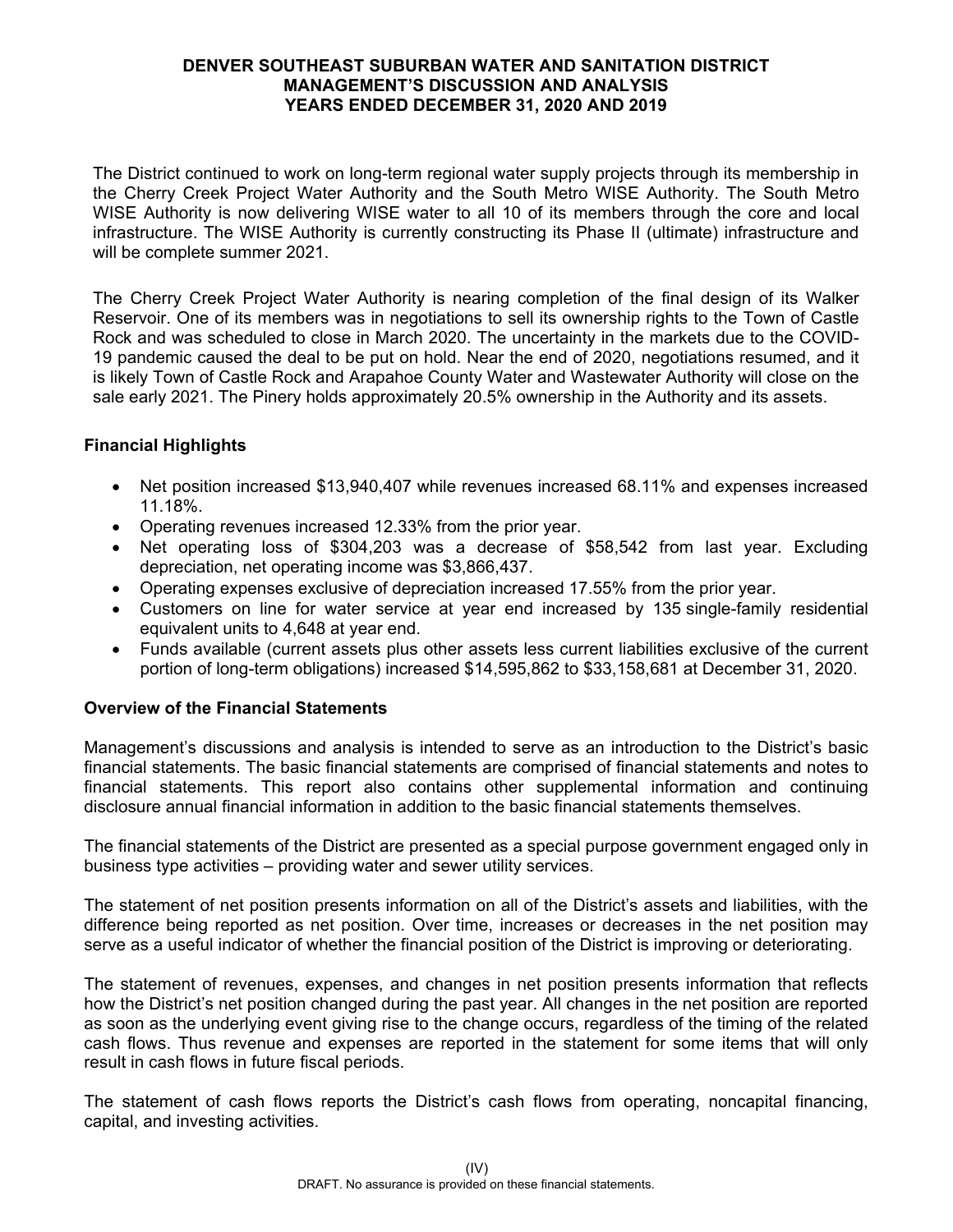The notes to financial statements provide additional information that is essential to a full understanding of the data provided in the basic financial statements.

The supplemental information contained in this report provides a schedule of revenues, expenses, and change in net position, budget and actual information, and debt service requirements.

The continuing disclosure annual financial information is information required by the Series 2002A and 2005A bond covenants, including mill levy, assessed valuation and property tax information, annual operating data, historical actual and budget financial statements, statistical information within the area and debt coverage information.

The District's net position increased \$13,940,407 in 2020. Current assets increased \$13,754,198 and capital assets, net of depreciation, increased \$1,286,682.

# 2020 2019 2018 **ASSETS** Current Assets \$ 34,150,170 \$ 20,395,972 \$ 16,877,353 Other Assets - - 315,231 Capital Assets 104,953,945 103,667,263 104,414,173 Total Assets 139,104,115 124,063,235 121,606,757 **LIABILITIES** Current Liabilities 2,859,842 3,590,854 2,756,013 Long-Term Liabilities 21,329,417 19,497,932 22,938,635 Total Liabilities 24,189,259 23,088,786 25,694,648 **NET POSITION** Net Position Invested in Capital Assets 681,756,175 82,411,630 79,706,779 Restricted Net Position **3,359,800** 3,359,800 3,351,410 3,326,483 Unrestricted Net Position **29,798,881** 15,211,409 12,878,847 Total Net Position **\$ 114,914,856** \$ 100,974,449 \$ 95,912,109 December 31,

#### **Statement of Net Position**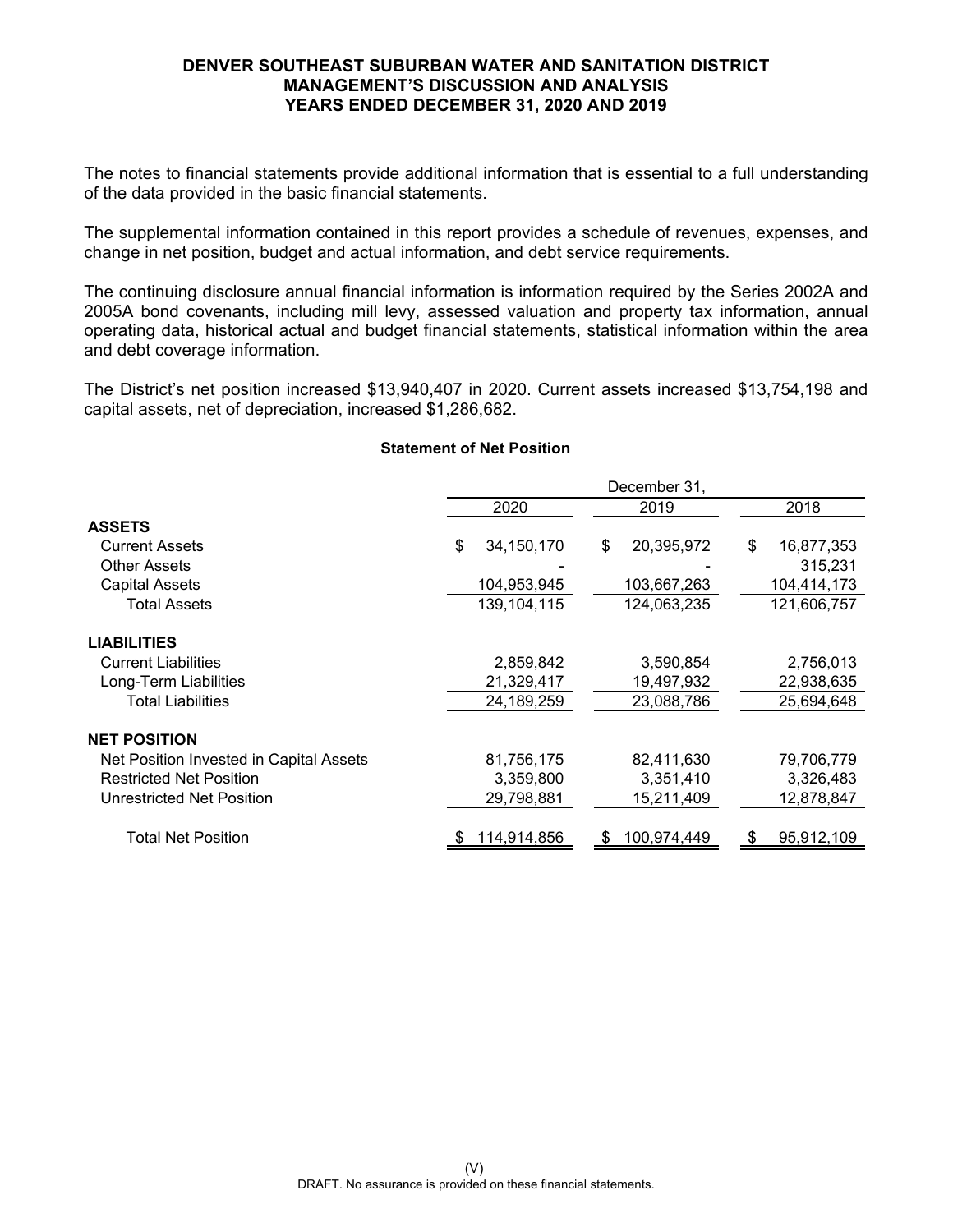#### **Review of Change in Net Position**

|                                                  |    |             |    | December 31, |                  |
|--------------------------------------------------|----|-------------|----|--------------|------------------|
|                                                  |    | 2020        |    | 2019         | 2018             |
| <b>REVENUES</b>                                  |    |             |    |              |                  |
| <b>Operating Revenue:</b>                        |    |             |    |              |                  |
| <b>Water Services</b>                            | \$ | 7,073,727   | \$ | 6,091,885    | \$<br>6,590,638  |
| <b>Sewer Services</b>                            |    | 2,527,387   |    | 2,455,608    | 2,411,006        |
| <b>Total Operating Revenue</b>                   |    | 9,601,114   |    | 8,547,493    | 9,001,644        |
| Nonoperating Revenue:                            |    |             |    |              |                  |
| Investment Income                                |    | 106,666     |    | 291,891      | 191,215          |
| Other                                            |    | 587,680     |    | 197,863      | 220,068          |
| Contributions:                                   |    |             |    |              |                  |
| Tap Fees, Net of Cost Recovery Payments          |    | 12,425,653  |    | 3,934,493    | 1,961,599        |
| County's Portion of Pipeline Replacement Project |    |             |    |              | 396,000          |
| <b>Contributed Facilities</b>                    |    | 1,668,240   |    | 1,473,629    | 1,366,384        |
| Other                                            |    | 155,935     |    | 155,172      | 137,777          |
| <b>Total Other Revenue</b>                       |    | 14,944,174  |    | 6,053,048    | 4,273,043        |
| <b>Total Revenue</b>                             |    | 24,545,288  |    | 14,600,541   | 13,274,687       |
| <b>EXPENSES</b>                                  |    |             |    |              |                  |
| <b>Operating Expenses:</b>                       |    |             |    |              |                  |
| Water                                            |    | 3,327,268   |    | 2,588,423    | 2,483,356        |
| Sewer                                            |    | 1,235,758   |    | 1,154,553    | 1,111,254        |
| Subtotal                                         |    | 4,563,026   |    | 3,742,976    | 3,594,610        |
| <b>General And Administrative</b>                |    | 1,171,651   |    | 1,135,426    | 1,206,437        |
| Depreciation                                     |    | 4,170,640   |    | 3,914,752    | 3,809,036        |
| <b>Total Operating Expenses</b>                  |    | 9,905,317   |    | 8,793,154    | 8,610,083        |
| <b>Nonoperating Expenses</b>                     |    | 699,564     |    | 745,047      | 783,767          |
| <b>Total Expenses</b>                            |    | 10,604,881  |    | 9,538,201    | 9,393,850        |
| <b>CHANGE IN NET POSITION</b>                    |    | 13,940,407  |    | 5,062,340    | 3,880,837        |
| Net Position - Beginning of Year                 |    | 100,974,449 |    | 95,912,109   | 92,031,272       |
| <b>NET POSITION - END OF YEAR</b>                | S. | 114,914,856 | S. | 100,974,449  | \$<br>95,912,109 |

Operating revenue increased by \$1,053,621. Revenue from the sale of tap fees, net of cost recovery payments increased \$8,491,160. Additionally, water services increased \$981,842.

Total operating expenses increased \$1,112,163 in 2020.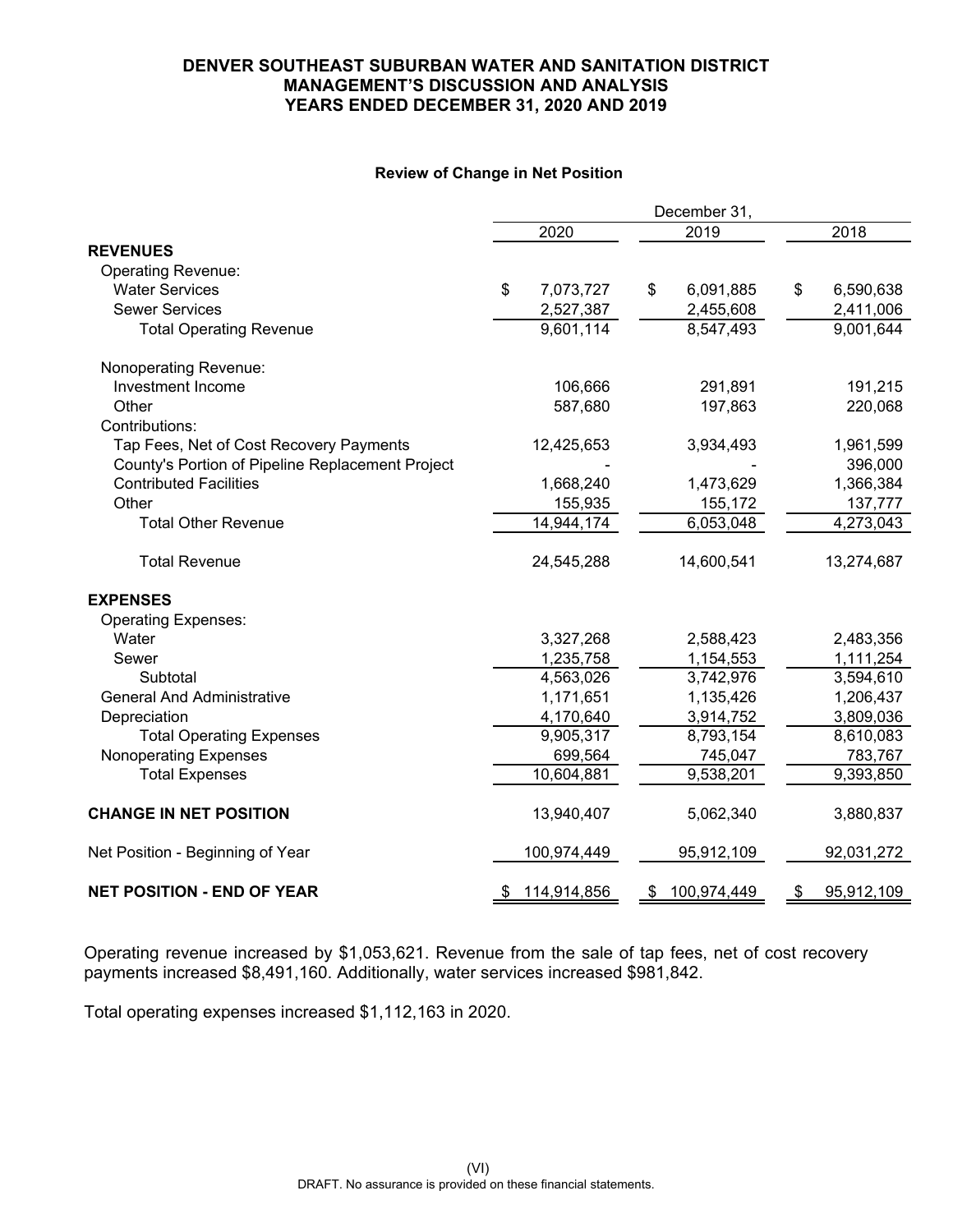# **Budgetary Highlights**

The District prepares its budget on the modified accrual basis of accounting to recognize the fiscal impact of debt issuance, sale of assets and debt repayments, as well as capital outlay in addition to operations and nonoperating revenue and contributions. This budgetary accounting is required by state statutes. Additionally, the budget includes the separation of the enterprise and general government activities within the District.

Actual revenue of the District was higher than the budgeted revenue by \$11,707,957 due to \$3,632,040 of tap fees being budgeted for, when actual tap fees came in at \$12,512,309. Without this variance, actual revenue was higher than budgeted revenue by \$2,827,688.

Total actual expenditures of the District were less than the appropriation by \$4,164,845, which includes a positive variance of \$4,462,822 for capital expenditures.

### **Capital Assets Activity**

The activity related to capital assets is as follows:

|                                   | December 31,<br>2019 | <b>Net</b><br>Changes |                      |  |  |
|-----------------------------------|----------------------|-----------------------|----------------------|--|--|
| Land and Easements                | 827,262<br>\$        | \$                    | 2020<br>827,262<br>S |  |  |
| <b>Construction in Process</b>    | 10,413,002           | (2,065,113)           | 8,347,889            |  |  |
| Water System:                     |                      |                       |                      |  |  |
| <b>Water Rights</b>               | 12,177,082           |                       | 12, 177, 082         |  |  |
| <b>Water Facilities</b>           | 74,598,617           | 6,117,022             | 80,715,639           |  |  |
| Bingham Lake and Dam              | 542,502              |                       | 542,502              |  |  |
| Sewer System:                     |                      |                       |                      |  |  |
| <b>Sewer Facilities</b>           | 34,217,177           | 97,175                | 34,314,352           |  |  |
| <b>Wastewater Treatment Plant</b> | 16,174,292           | 1,058,669             | 17,232,961           |  |  |
| <b>Buildings</b>                  | 1,813,702            | 50,504                | 1,864,206            |  |  |
| <b>Equipment and Vehicles</b>     | 1,539,732            | 111,714               | 1,651,446            |  |  |
| <b>Total Capital Assets</b>       | 152,303,368          | 5,369,971             | 157,673,339          |  |  |
| <b>Accumulated Depreciation</b>   | (48, 636, 105)       | (4,083,289)           | (52,719,394)         |  |  |
| <b>Net Capital Assets</b>         | 103,667,263          | 1,286,682             | 104,953,945          |  |  |

The 2020 activity relating to capital assets reflects costs incurred by the District relating to the construction of water wells, sewer lines, and replacement of equipment at the wastewater treatment plant.

Additional information on the District's capital assets can be found in Note 4 of this report.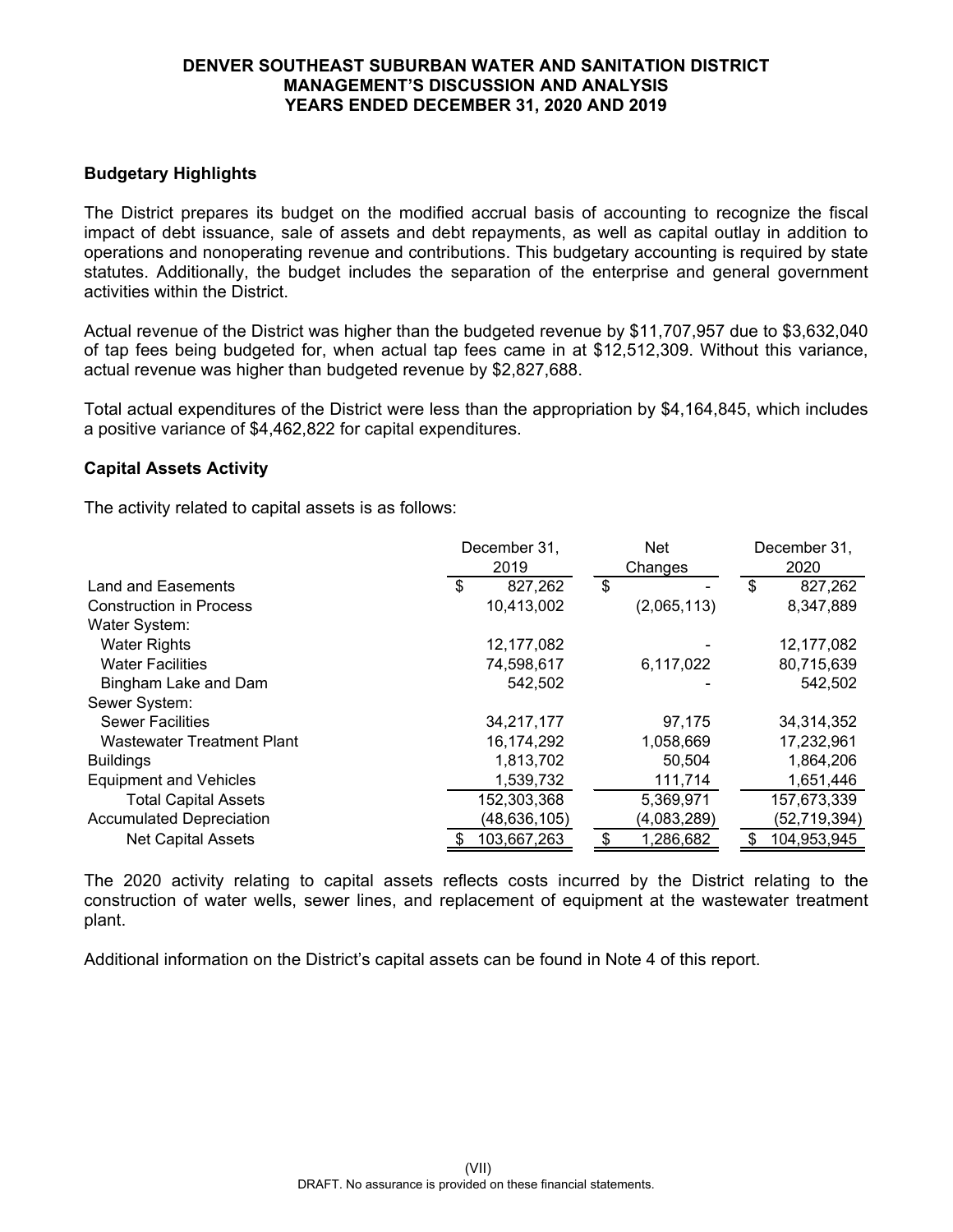|                                   | December 31,      | <b>Net</b>                 | December 31,      |
|-----------------------------------|-------------------|----------------------------|-------------------|
|                                   | 2018              | Changes                    | 2019              |
| <b>Land and Easements</b>         | 827,262<br>\$     | \$                         | \$<br>827,262     |
| <b>Construction in Process</b>    | 9,944,433         | 468,569                    | 10,413,002        |
| Water System:                     |                   |                            |                   |
| <b>Water Rights</b>               | 12,177,082        |                            | 12,177,082        |
| <b>Water Facilities</b>           | 72,774,476        | 1,824,141                  | 74,598,617        |
| Bingham Lake and Dam              | 542,502           |                            | 542,502           |
| Sewer System:                     |                   |                            |                   |
| <b>Sewer Facilities</b>           | 34,207,177        | 10,000                     | 34,217,177        |
| <b>Wastewater Treatment Plant</b> | 15,481,186        | 693,106                    | 16,174,292        |
| <b>Buildings</b>                  | 1,813,702         |                            | 1,813,702         |
| <b>Equipment and Vehicles</b>     | 1,367,706         | 172,026                    | 1,539,732         |
| <b>Total Capital Assets</b>       | 149, 135, 526     | 3,167,842                  | 152,303,368       |
| <b>Accumulated Depreciation</b>   | (44,721,353)      | (3,914,752)                | (48, 636, 105)    |
| <b>Net Capital Assets</b>         | 104,414,173<br>S  | $\frac{1}{2}$<br>(746,910) | \$<br>103,667,263 |
|                                   |                   |                            |                   |
|                                   | December 31,      | <b>Net</b>                 | December 31,      |
|                                   | 2017              | Changes                    | 2018              |
| <b>Land and Easements</b>         | \$<br>827,262     | \$                         | \$<br>827,262     |
| <b>Construction in Process</b>    | 8,618,570         | 1,325,863                  | 9,944,433         |
| Water System:                     |                   |                            |                   |
| <b>Water Rights</b>               | 12,177,082        |                            | 12,177,082        |
| <b>Water Facilities</b>           | 71,477,528        | 1,296,948                  | 72,774,476        |
| Bingham Lake and Dam              | 542,502           |                            | 542,502           |
| Sewer System:                     |                   |                            |                   |
| <b>Sewer Facilities</b>           | 34,190,057        | 17,120                     | 34,207,177        |
| <b>Wastewater Treatment Plant</b> | 14,453,151        | 1,028,035                  | 15,481,186        |
| <b>Buildings</b>                  | 1,813,702         |                            | 1,813,702         |
| <b>Equipment and Vehicles</b>     | 1,306,005         | 61,701                     | 1,367,706         |
| <b>Total Capital Assets</b>       | 145,405,859       | 3,729,667                  | 149,135,526       |
| <b>Accumulated Depreciation</b>   | (40, 983, 920)    | (3,737,433)                | (44, 721, 353)    |
| <b>Net Capital Assets</b>         | 104,421,939<br>\$ | $\frac{1}{2}$<br>(7,766)   | \$<br>104,414,173 |

# **Long-Term Debt**

All scheduled payments of principal and interest on the District's outstanding debt were paid as required during 2020. The 2014 CWCB D loan was paid off in 2020.

Additional detail on the District's debt is in Note 5 of this report.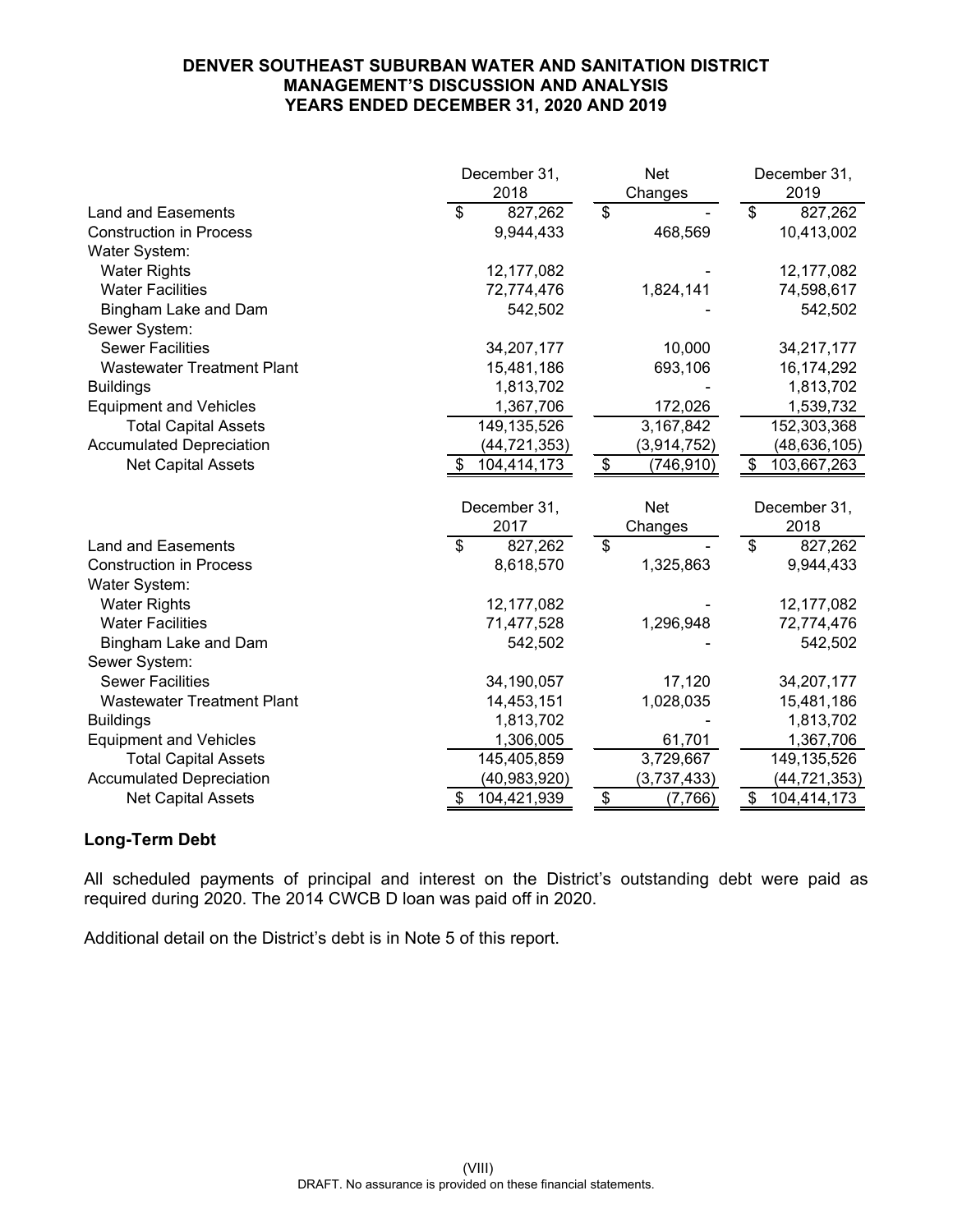## **Economic Factors and Next Year's Budgets and Rates**

For 2021, the District has budgeted revenue from water and sewer charges of \$9,275,800, which is \$817,030 higher compared with 2020 budgeted figures. The District has also budgeted \$725,000 of water project fees that are intended to help fund the construction of future water improvement projects. 2021 operating expenses are budgeted at \$4,975,238, which is \$474,738 higher compared with 2020 budget amounts.

The majority of the District's debt is in the form of revenue notes. The revenues pledged to pay this debt include fees for service (water and sewer bills) and fees charged for new development (tap fees). To the extent that one of the revenue sources is less than projected, then revenue from other sources is required to make the debt service payments.

### **Request for Information**

This report is designed to provide a general overview of the District's finances. Questions concerning any of the information provided in this report or requests for additional information should be addressed to:

> Denver Southeast Suburban Water and Sanitation District 5242 Old Schoolhouse Road Parker, Colorado 80134 http://pinerywater.com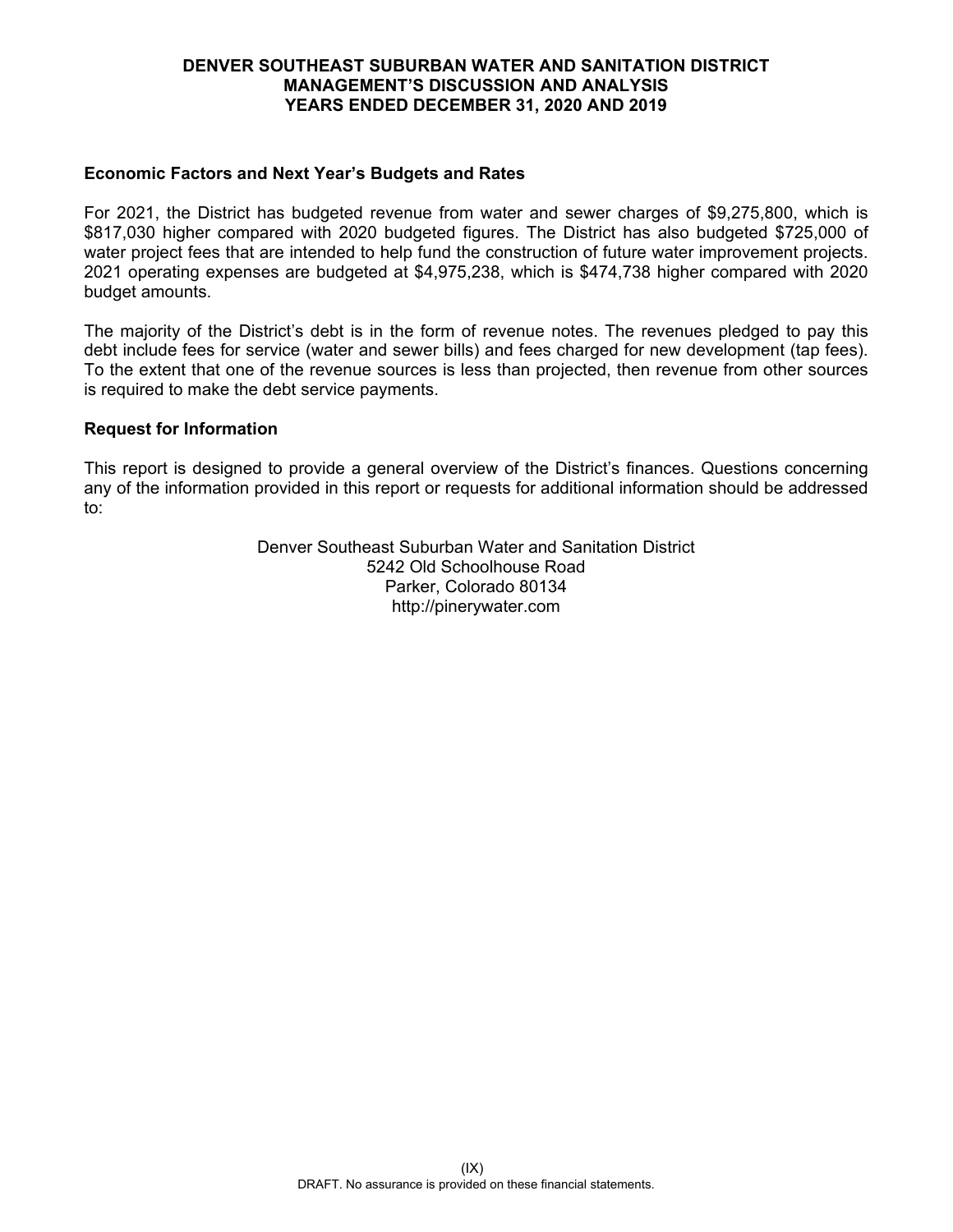# **BASIC FINANCIAL STATEMENTS**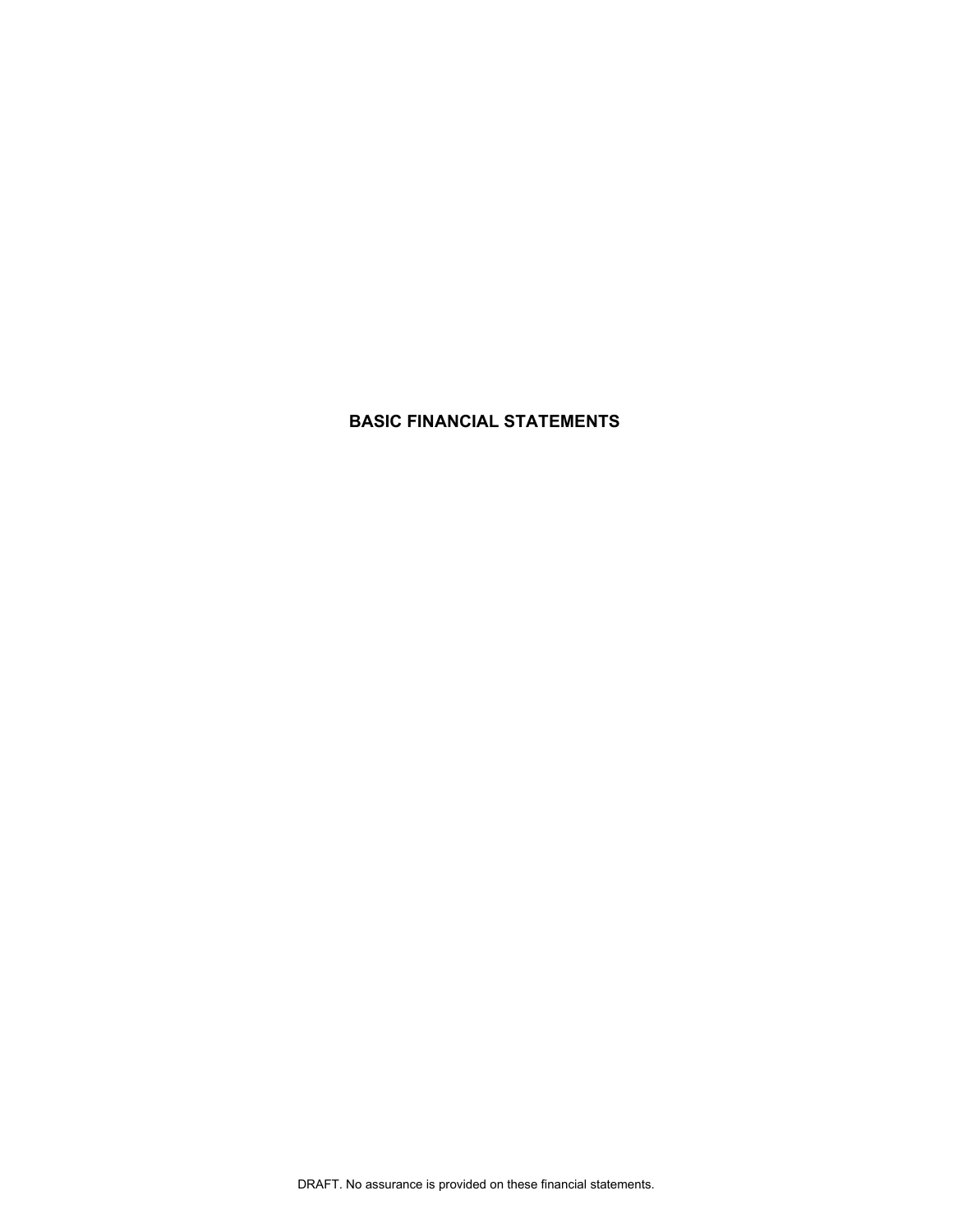# **DENVER SOUTHEAST SUBURBAN WATER AND SANITATION DISTRICT STATEMENTS OF NET POSITION DECEMBER 31, 2020 AND 2019**

|                                                    | 2020             | 2019             |
|----------------------------------------------------|------------------|------------------|
| <b>ASSETS</b>                                      |                  |                  |
| <b>CURRENT ASSETS</b>                              |                  |                  |
| Cash and Cash Equivalents                          | \$<br>30,482,197 | 16,852,583<br>\$ |
| Cash and Cash Equivalents - Restricted             | 3,359,800        | 3,351,410        |
| <b>Accounts Receivable</b>                         | 244,897          | 148,838          |
| Unutilized Taps Service Charge Receivable          | 16,344           | 14,198           |
| <b>Prepaid Expenses</b>                            | 46,932           | 28,943           |
| <b>Total Current Assets</b>                        | 34,150,170       | 20,395,972       |
| <b>CAPITAL ASSETS, NET</b>                         | 104,953,945      | 103,667,263      |
| <b>Total Assets</b>                                | \$139,104,115    | \$124,063,235    |
| <b>LIABILITIES AND NET POSITION</b>                |                  |                  |
| <b>CURRENT LIABILITIES</b>                         |                  |                  |
| <b>Accounts and Retainage Payable</b>              | \$<br>801,183    | \$<br>1,354,194  |
| <b>Accrued Payroll</b>                             | 29,007           | 66,662           |
| Interest Payable                                   | 161,299          | 412,297          |
| <b>Current Maturities of Long-Term Obligations</b> | 1,868,353        | 1,757,701        |
| <b>Total Current Liabilities</b>                   | 2,859,842        | 3,590,854        |
| <b>LONG-TERM OBLIGATIONS</b>                       | 21,329,417       | 19,497,932       |
| <b>NET POSITION</b>                                |                  |                  |
| Net Investment in Capital Assets                   | 81,756,175       | 82,411,630       |
| Restricted                                         | 3,359,800        | 3,351,410        |
| Unrestricted                                       | 29,798,881       | 15,211,409       |
| <b>Total Net Position</b>                          | 114,914,856      | 100,974,449      |
| <b>Total Liabilities and Net Position</b>          | 139,104,115      | \$124,063,235    |

*See accompanying Notes to Basic Financial Statements.*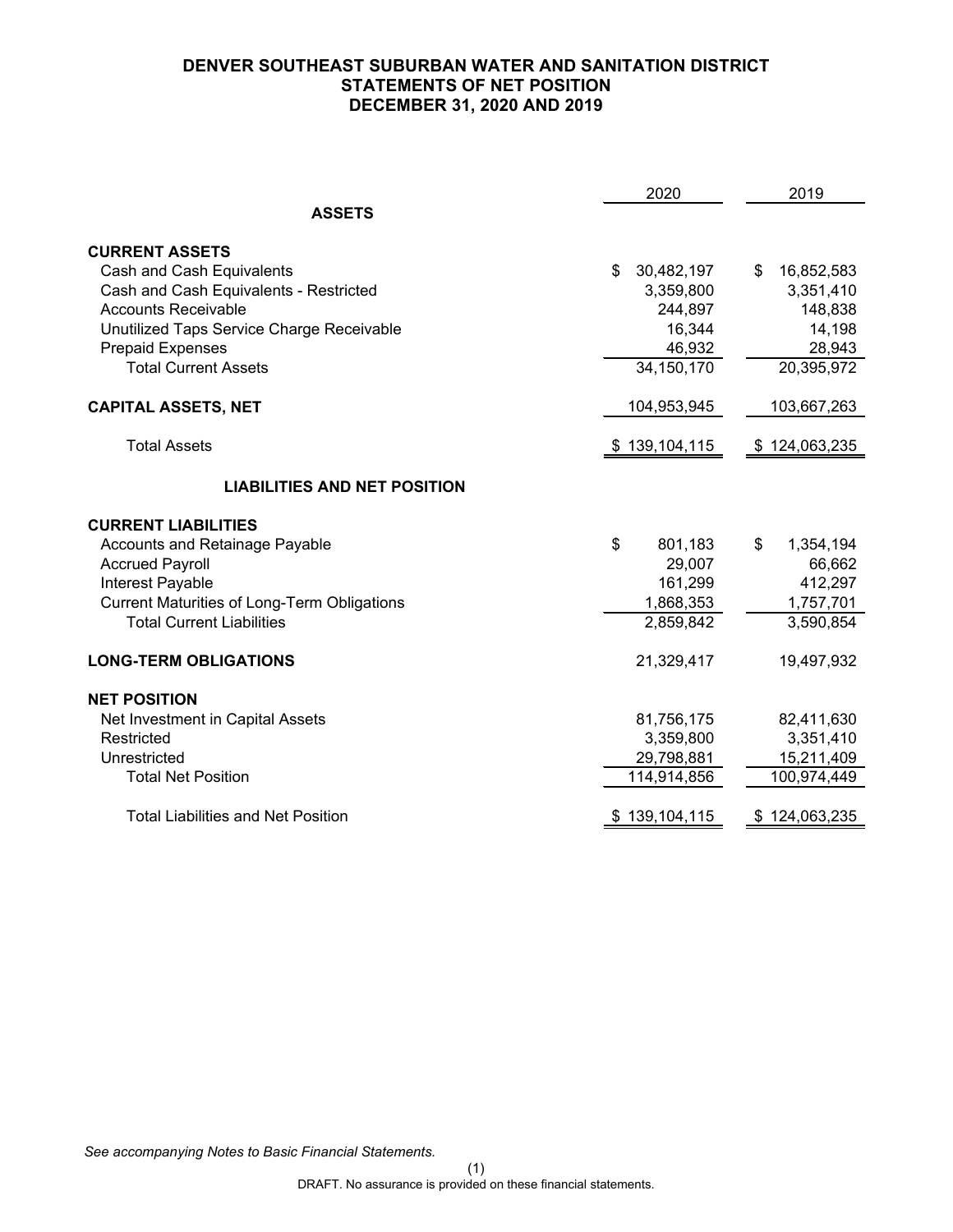# **DENVER SOUTHEAST SUBURBAN WATER AND SANITATION DISTRICT STATEMENTS OF REVENUES, EXPENSES, AND CHANGE IN NET POSITION YEARS ENDED DECEMBER 31, 2020 AND 2019**

|                                                                                                 | 2020                                      | 2019                                      |
|-------------------------------------------------------------------------------------------------|-------------------------------------------|-------------------------------------------|
| <b>WATER OPERATIONS</b><br>Revenues<br><b>Direct Water Expenses</b><br>Depreciation - Water     | \$<br>7,073,727<br>3,327,268<br>3,016,365 | 6,091,885<br>\$<br>2,588,423<br>2,793,008 |
| <b>GROSS PROFIT FROM WATER OPERATIONS</b>                                                       | 730,094                                   | 710,454                                   |
| <b>SEWER OPERATIONS</b><br>Revenues<br><b>Direct Sewer Expenses</b><br>Depreciation - Sewer     | 2,527,387<br>1,235,758<br>990,483         | 2,455,608<br>1,154,553<br>976,367         |
| <b>GROSS PROFIT FROM SEWER OPERATIONS</b>                                                       | 301,146                                   | 324,688                                   |
| <b>GROSS PROFIT FROM OPERATIONS</b>                                                             | 1,031,240                                 | 1,035,142                                 |
| <b>GENERAL AND ADMINISTRATIVE EXPENSES</b><br><b>General and Administrative</b><br>Depreciation | 1,171,651<br>163,792                      | 1,135,426<br>145,377                      |
| <b>INCOME (LOSS) FROM OPERATIONS</b>                                                            | (304, 203)                                | (245, 661)                                |
| <b>NONOPERATING REVENUES</b>                                                                    | 694,346                                   | 489,754                                   |
| <b>NONOPERATING EXPENSES</b>                                                                    | 699,564                                   | 745,047                                   |
| <b>INCOME (LOSS) BEFORE CONTRIBUTIONS</b>                                                       | (309, 421)                                | (500, 954)                                |
| <b>CAPITAL CONTRIBUTIONS</b>                                                                    | 14,249,828                                | 5,563,294                                 |
| <b>CHANGE IN NET POSITION</b>                                                                   | 13,940,407                                | 5,062,340                                 |
| Net Position - Beginning of Year                                                                | 100,974,449                               | 95,912,109                                |
| <b>NET POSITION - END OF YEAR</b>                                                               | \$114,914,856                             | \$100,974,449                             |

*See accompanying Notes to Basic Financial Statements.*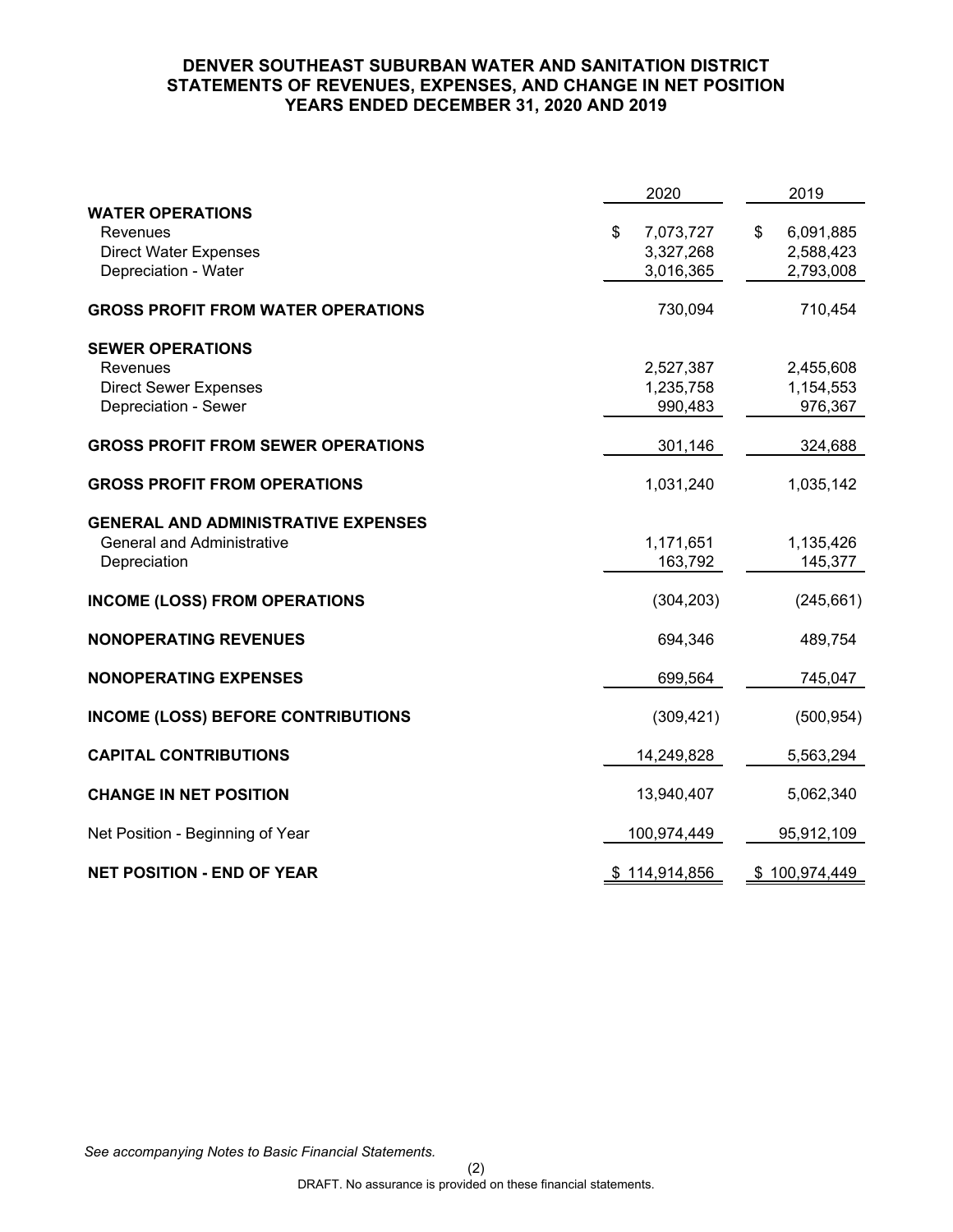# **DENVER SOUTHEAST SUBURBAN WATER AND SANITATION DISTRICT STATEMENTS OF CASH FLOWS YEARS ENDED DECEMBER 31, 2020 AND 2019**

|                                                                                                  | 2020             |               | 2019          |
|--------------------------------------------------------------------------------------------------|------------------|---------------|---------------|
| <b>CASH FLOWS FROM OPERATING ACTIVITIES</b>                                                      |                  |               |               |
| <b>Receipts from Customers</b>                                                                   | \$<br>9,361,155  | \$            | 8,975,776     |
| Payments to Suppliers                                                                            | (3,693,349)      |               | (2,472,722)   |
| Payments to Employees and Related Expenses                                                       | (2, 132, 562)    |               | (2,021,373)   |
| <b>Other Receipts</b>                                                                            | 142,364          |               | 155,036       |
| Net Cash Provided by Operating Activities                                                        | 3,677,608        |               | 4,636,717     |
| <b>CASH FLOWS FROM NONCAPITAL FINANCING ACTIVITIES</b>                                           |                  |               |               |
| Ready to Serve Fees                                                                              | 83,048           |               | 59,497        |
| Other Income                                                                                     | 483,878          |               | 138,366       |
| Net Cash Provided by Noncapital Financing Activities                                             | 566,926          |               | 197,863       |
| <b>CASH FLOWS FROM CAPITAL AND RELATED</b>                                                       |                  |               |               |
| <b>FINANCING ACTIVITIES</b>                                                                      |                  |               |               |
| Proceeds from Sale of Assets                                                                     | 20,754           |               |               |
| Loan Proceeds                                                                                    | 4,055,160        |               |               |
| Contributions in Aid of Construction:                                                            |                  |               |               |
| <b>Tap Fees</b>                                                                                  | 12,512,309       |               | 4,041,865     |
| <b>Other Contributed Capital</b>                                                                 | 1,668,240        |               | 1,473,629     |
| Receipts from Unutilized Taps Service Charges                                                    | 153,789          |               | 456,205       |
| WISE Capacity Sale and Wheeling Charges                                                          |                  |               | 3,470,227     |
| Acquisition of Property, Plant and Equipment                                                     | (6,061,399)      |               | (6, 244, 074) |
| Interest and Paying Agent Fees                                                                   | (961, 734)       |               | (707, 233)    |
| <b>Debt Principal Reduction</b>                                                                  |                  |               | (3,439,898)   |
|                                                                                                  | (2, 101, 851)    |               |               |
| Net Cash Provided (Used) by Capital and Related<br><b>Financing Activities</b>                   | 9,285,268        |               | (949, 279)    |
|                                                                                                  |                  |               |               |
| <b>CASH FLOWS FROM INVESTING ACTIVITIES</b>                                                      |                  |               |               |
| Net Investment Income Received                                                                   | 108,202          |               | 292,454       |
| Net Cash Provided by Investing Activities                                                        | 108,202          |               | 292,454       |
| <b>NET INCREASE IN CASH AND CASH EQUIVALENTS</b>                                                 | 13,638,004       |               | 4,177,755     |
| Cash and Cash Equivalents - Beginning of Year                                                    | 20,203,993       |               | 16,026,238    |
|                                                                                                  |                  |               |               |
| <b>CASH AND CASH EQUIVALENTS - END OF YEAR</b>                                                   | 33,841,997       |               | 20,203,993    |
| <b>RECONCILIATION OF OPERATING INCOME TO NET CASH</b><br><b>PROVIDED BY OPERATING ACTIVITIES</b> |                  |               |               |
| Income from Operations                                                                           | \$<br>(304, 203) | \$            | (245, 661)    |
| Adjustments to Reconcile Income from Operations to Net Cash                                      |                  |               |               |
| Provided by Operating Activities:                                                                |                  |               |               |
| Depreciation                                                                                     | 4,170,640        |               | 3,914,752     |
| Decrease (Increase) in Accounts Receivable                                                       | (97, 595)        |               | 583,319       |
| Increase (Decrease) in Accounts Payable                                                          | (73, 245)        |               | 294,855       |
| Decrease (Increase) in Prepaid Expenses                                                          | (17,989)         |               | 89,452        |
| Net Cash Provided by Operating Activities                                                        | \$<br>3,677,608  | $\frac{1}{2}$ | 4,636,717     |
|                                                                                                  |                  |               |               |

*See accompanying Notes to Basic Financial Statements.*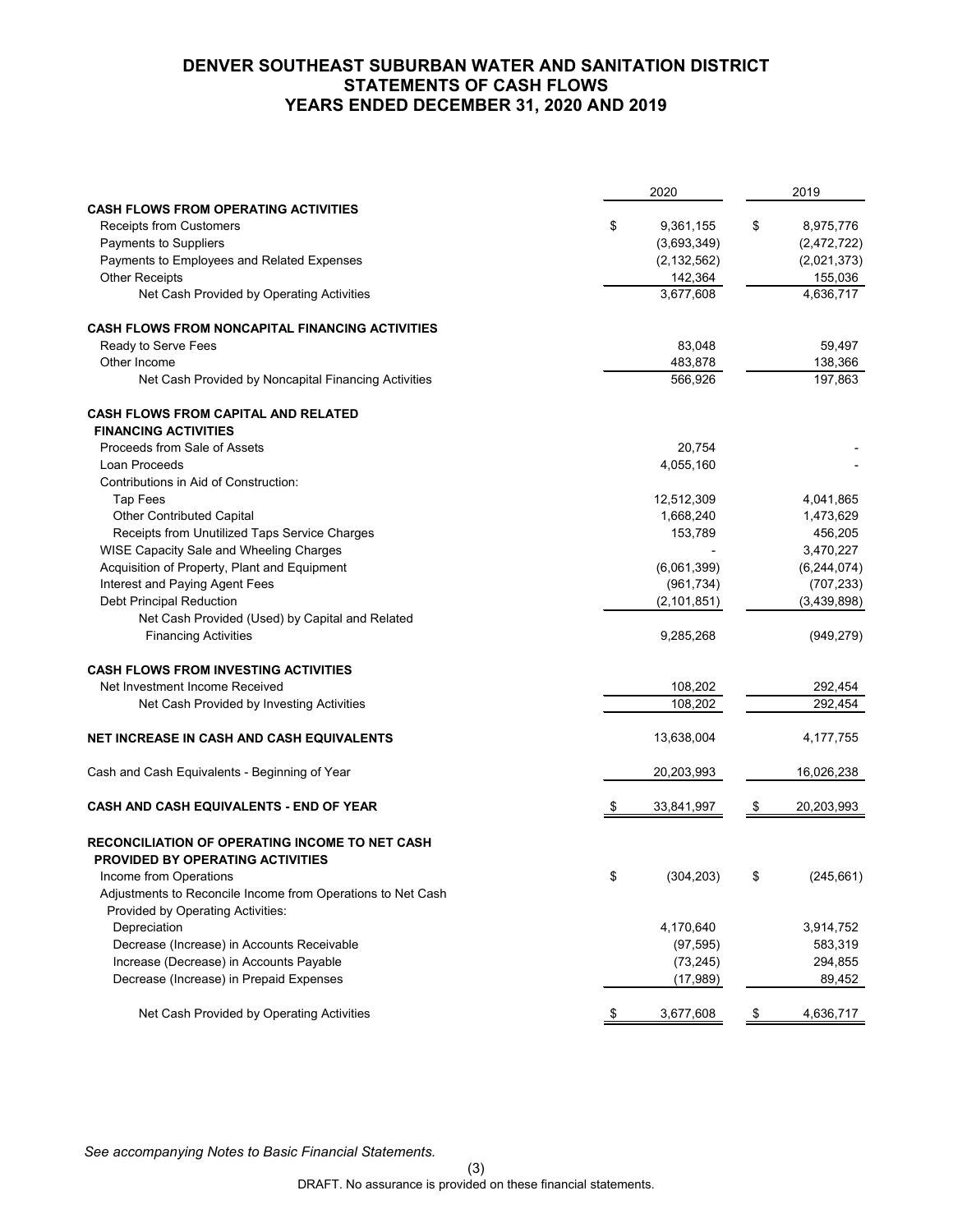# **NOTE 1 DEFINITION OF REPORTING ENTITY**

Denver Southeast Suburban Water and Sanitation District (District), a quasi-municipal corporation and political subdivision of the state of Colorado was organized by order and decree of the District Court for Douglas County on June 21, 1965, and is governed pursuant to provisions of the Colorado Special District Act (Title 32, Section 1, Colorado Revised Statutes). The District's service area is located in Douglas County, Colorado. The District was established to provide water and sanitation services.

The District follows the Governmental Accounting Standards Board (GASB) accounting pronouncements which provide guidance for determining which governmental activities, organizations and functions should be included within the financial reporting entity. GASB pronouncements set forth the financial accountability of a governmental organization's elected governing body as the basic criterion for including a possible component governmental organization in a primary government's legal entity. Financial accountability includes, but is not limited to, appointment of a voting majority of the organization's governing body, ability to impose its will on the organization, a potential for the organization to provide specific financial benefits or burdens, and fiscal dependency.

The District is not financially accountable for any other organization, nor is the District a component unit of any other primary governmental entity.

# **NOTE 2 SUMMARY OF SIGNIFICANT ACCOUNTING POLICIES**

The more significant accounting policies of the District are described as follows:

The accounting policies of the District conform to generally accepted accounting principles as applicable to governmental units accounted for as a proprietary enterprise fund. The enterprise fund is used since the District's powers are related to those operated in a manner similar to a private utility system where net income and capital maintenance are appropriate determinations of accountability.

### **Basis of Accounting**

The District's records are maintained on the accrual basis of accounting. Revenue is recognized when earned and expenses are recognized when the liability is incurred. Depreciation is computed and recorded as an operating expense. Expenditures for capital assets are shown as increases in assets and redemption of bonds and loans is recorded as a reduction in liabilities. Tap fees and contributed assets from developers are recorded as capital contributions when received.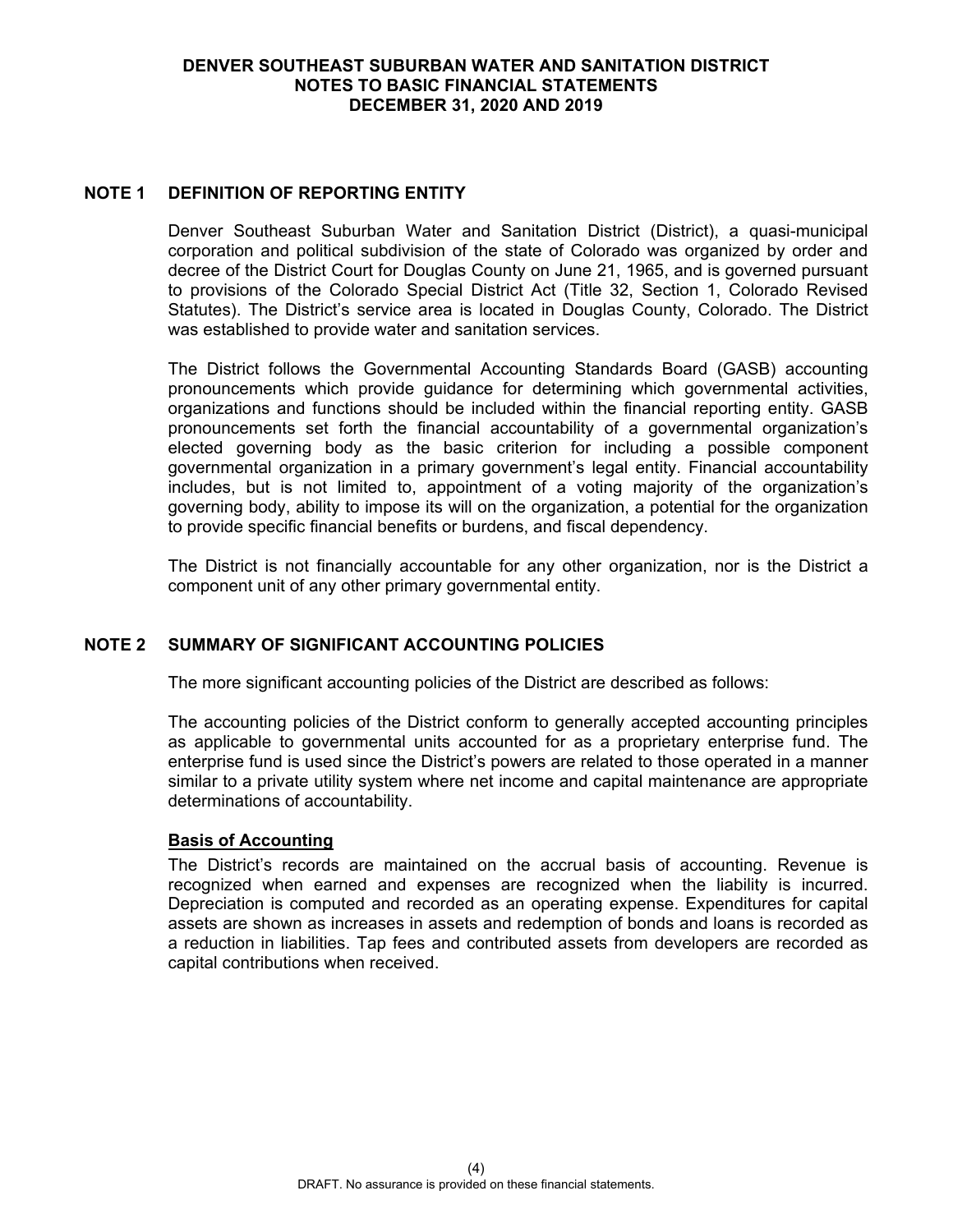# **NOTE 2 SUMMARY OF SIGNIFICANT ACCOUNTING POLICIES (CONTINUED)**

### **Operating Revenues and Expenses**

The District distinguishes between operating revenues and expenses and nonoperating items in the statements of revenues, expenses and change in net position. Operating revenues and expenses generally result from providing services and producing and delivering goods in connection with the District's purpose of providing water and sanitation services to its customers. Operating revenues consist of charges to customers for service provided. Operating expenses include the cost of service, administrative expenses, and depreciation of capital assets. All revenues and expenses not meeting this definition are reported as nonoperating revenues and expenses or capital contributions.

# **Budgets**

In accordance with the State Budget Law, the District's Board of Directors holds public hearings in the fall each year to approve the budget and appropriate the funds for the ensuing year. The appropriation is at the total fund expenditures and other financing uses level and lapses at year end. The District's Board of Directors can modify the budget by line item within the total appropriation without notification. The appropriation can only be modified upon completion of notification and publication requirements. The budget includes each fund on its basis of accounting unless otherwise indicated.

# **Cash Equivalents**

For purposes of the statement of cash flows, the District considers cash deposits and highly liquid investments (including restricted assets) with a maturity of three months or less when purchased to be cash equivalents.

# **Property Taxes**

Property taxes are levied by the District's Board of Directors. The levy is based on assessed valuations determined by the County Assessor generally as of January 1 of each year. The levy is normally set by December 15 by certification to the County Commissioners to put the tax lien on the individual properties as of January 1 of the following year. The County Treasurer collects the determined taxes during the ensuing calendar year. The taxes are payable by April 30 or if in equal installments, at the taxpayer's election, in February and June. Delinquent taxpayers are notified in August and generally sales of the tax liens on delinquent properties are held in November or December. The County Treasurer remits the taxes collected monthly to the District.

Property taxes, net of estimated uncollectible taxes, are recorded initially as deferred inflow of resources in the year they are levied and measurable. The unearned property tax revenues are recorded as revenue in the year they are available or collected.

The District filed a zero mill levy certification for collection in 2020.

### **Capital Assets**

Capital assets, which include land, water rights, plant and buildings, distribution and collection systems, and machinery and equipment, are reported by the District. Such assets are recorded at historical cost or estimated historical cost if purchased or constructed. Donated capital assets are recorded at acquisition value at the date of donation.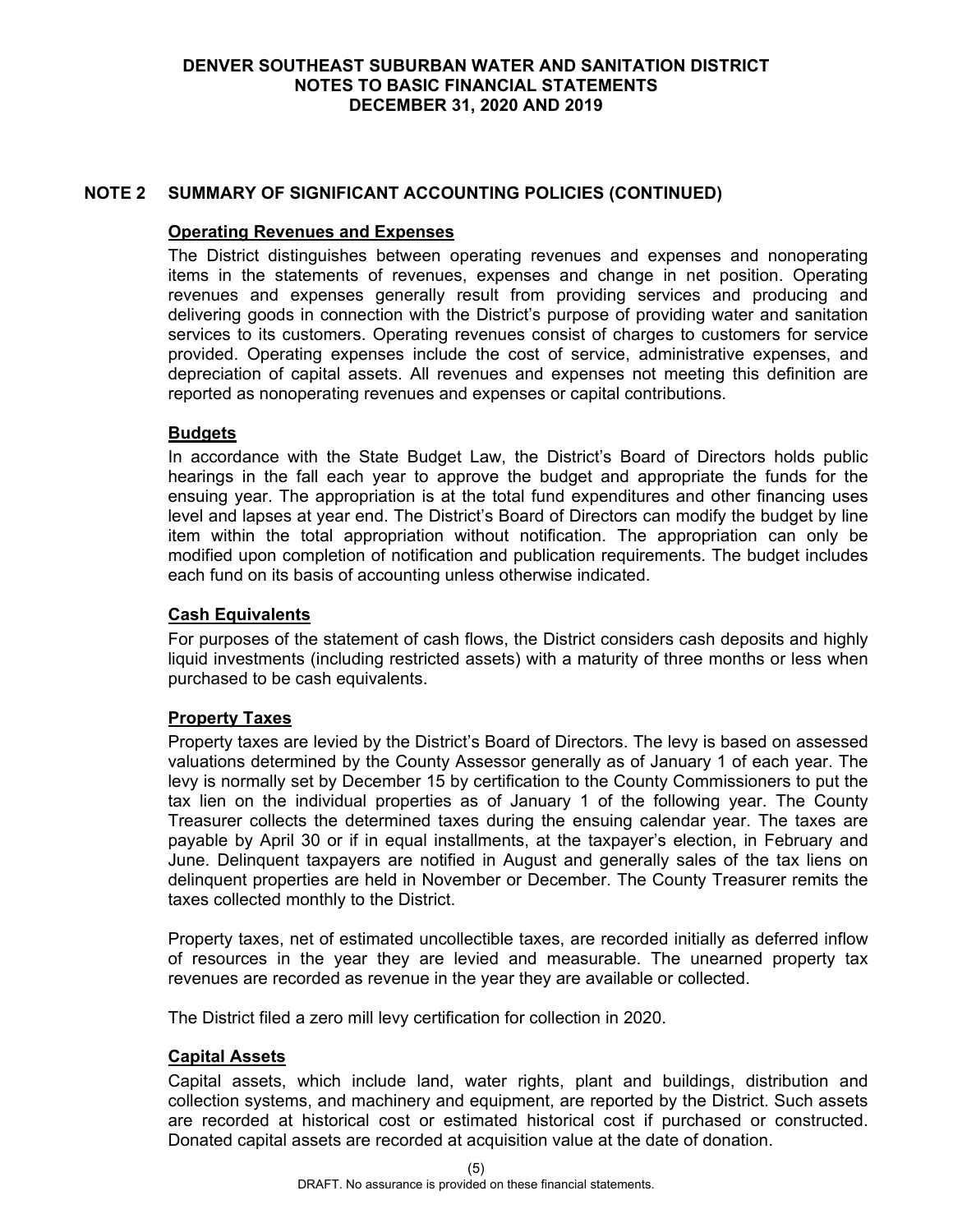# **NOTE 2 SUMMARY OF SIGNIFICANT ACCOUNTING POLICIES (CONTINUED)**

### **Capital Assets (Continued)**

The costs of normal maintenance and repairs that do not add to the value of the asset or materially extend the life of the asset are not capitalized. Improvements are capitalized and depreciated over the remaining useful lives of the related fixed assets, as applicable. Depreciation expense has been computed using the straight-line method over the estimated economic useful lives:

| Plant and buildings                 | 30 Years |
|-------------------------------------|----------|
| Distribution and collection systems | 50 Years |
| Machinery and equipment             | 5 Years  |

### **Tap Fees and Contributed Lines**

Tap fees are recorded as capital contribution when received. Lines contributed to the District by Developers are recorded as capital contributions and additions to the systems at acquisition value when received.

### **Cost Recovery Contracts**

The District has cost recovery agreements with developers who have contributed lines to the District. The District is to collect its normal fees from customers requesting to connect to the contributed lines and remit a portion of the collected fees to the developer who contributed the facilities.

### **Water Rights**

The cost of water rights includes acquisition cost, legal and engineering costs related to the development and augmentation of those rights. Since the rights have a perpetual life, they are not amortized. All other costs, including costs incurred for the protection of those rights, are expensed.

### **Amortization – Original Issue Discount/Premium**

Debt premiums and discounts are amortized over the respective terms of the borrowing using the interest method.

### **Compensated Absences**

The District has a policy that allows employees to accumulate unused vacation benefits up to a maximum of twice the annual accrual per employee. Compensated absences are accrued when earned in the financial statements.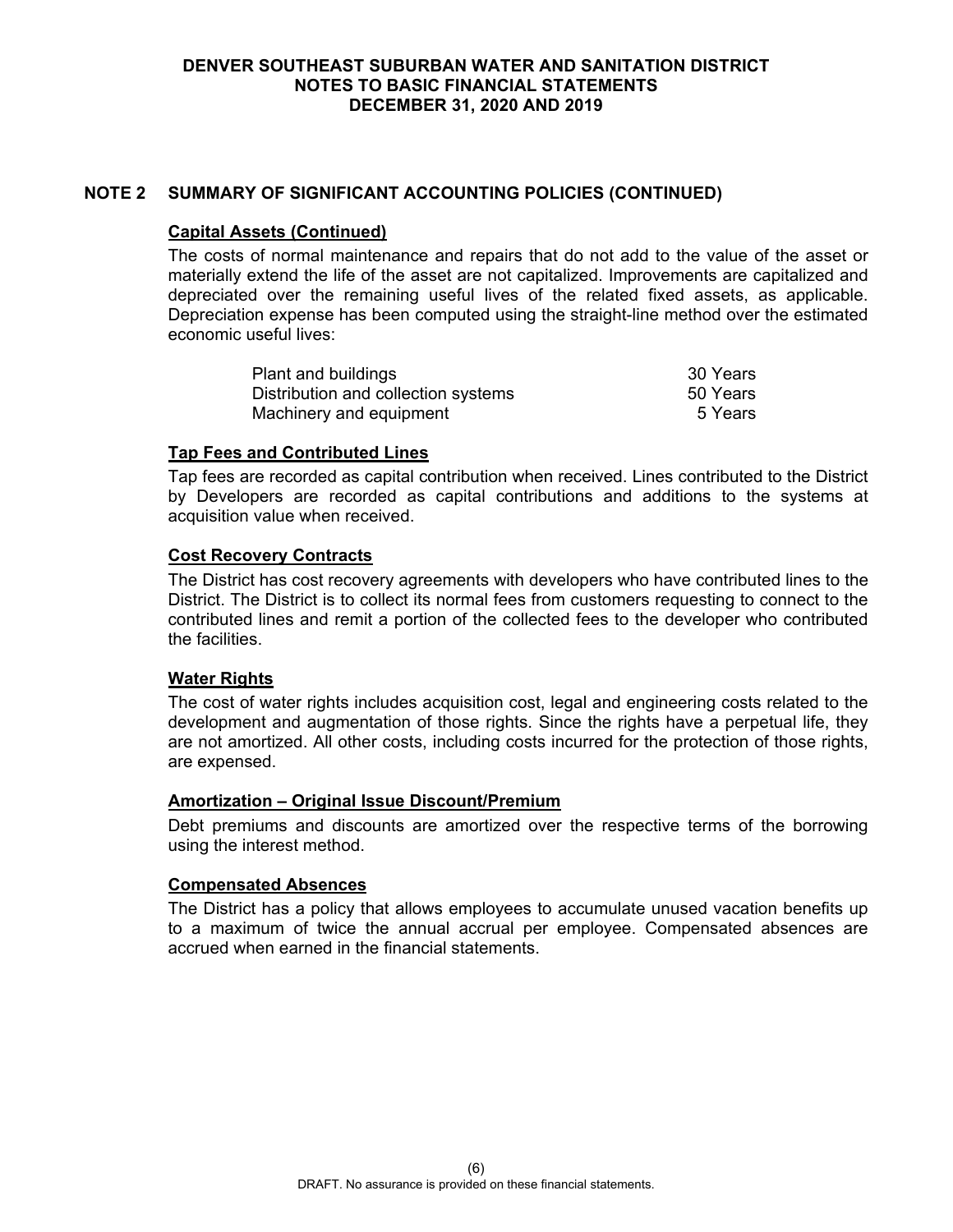## **NOTE 2 SUMMARY OF SIGNIFICANT ACCOUNTING POLICIES (CONTINUED)**

#### **Board Designations**

The board of directors of the District has designated the following amounts of the unrestricted net position for the following purposes:

|                                       | 2020      |  | 2019      |
|---------------------------------------|-----------|--|-----------|
| Ground Water Protection               | 406.394   |  | 381,194   |
| Rate Stabilization Reserve            | 1.000.000 |  | 1.000.000 |
| Well Rehab                            | 389.501   |  | 389,501   |
| <b>Total Board Designated Amounts</b> | .795.895  |  | 1.770.695 |

# **NOTE 3 CASH AND INVESTMENTS**

Cash and investments as of December 31, 2020 and 2019 are classified in the accompanying financial statements as follows:

|                                        | 2020          | 2019       |
|----------------------------------------|---------------|------------|
| Statement of Net Position:             |               |            |
| Cash and Cash Equivalents              | \$ 30,482,197 | 16.852.583 |
| Cash and Cash Equivalents - Restricted | 3.359.800     | 3.351.410  |
| <b>Total Cash and Investments</b>      | 33.841.997    | 20,203,993 |

Cash and cash equivalents as of December 31, 2020 and 2019 consist of the following:

|                                      |    | 2020       |  | 2019       |
|--------------------------------------|----|------------|--|------------|
| Deposits with Financial Institutions | S. | 12.470.759 |  | 4.940.958  |
| Cash on Hand                         |    | 300        |  | 300        |
| Investments                          |    | 21.370.938 |  | 15.262.735 |
| Total Cash and Cash Equivalents      |    | 33.841.997 |  | 20,203,993 |

### **Deposits with Financial Institutions**

The Colorado Public Deposit Protection Act (PDPA) requires that all units of local government deposit cash in eligible public depositories. Eligibility is determined by state regulators. Amounts on deposit in excess of federal insurance levels must be collateralized. The eligible collateral is determined by the PDPA. PDPA allows the institution to create a single collateral pool for all public funds. The pool for all the uninsured public deposits as a group is to be maintained by another institution or held in trust. The market value of the collateral must be at least 102% of the aggregate uninsured deposits.

The State Commissioners for banks and financial services are required by statute to monitor the naming of eligible depositories and reporting of the uninsured deposits and assets maintained in the collateral pools.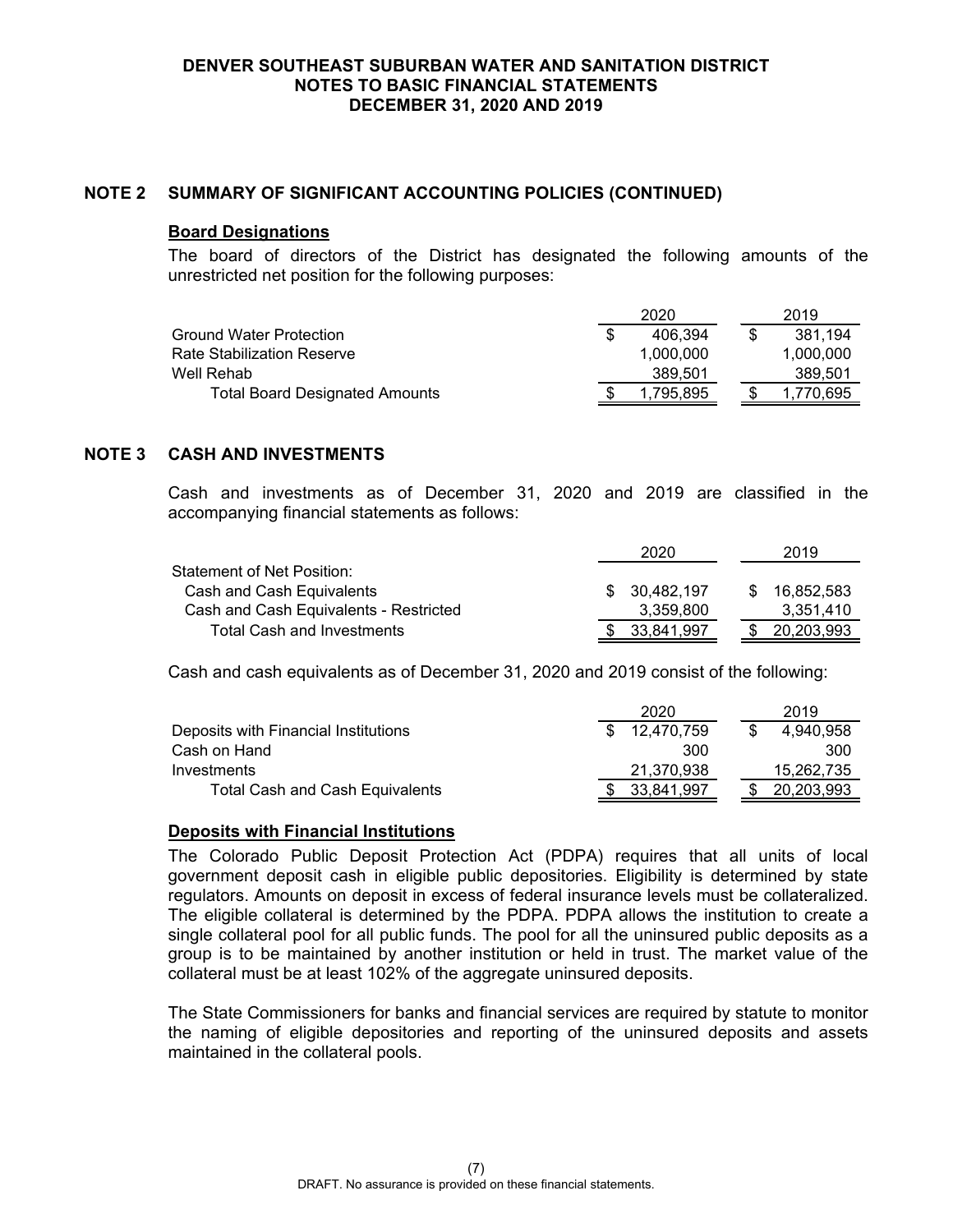# **NOTE 3 CASH AND INVESTMENTS (CONTINUED)**

At December 31, 2020 and 2019 the District had the following deposits with financial institutions:

|                                                     | 2020          |   | 2019      |
|-----------------------------------------------------|---------------|---|-----------|
| Bank Balance:                                       |               |   |           |
| <b>Insured Deposits</b>                             | \$<br>250,000 | S | 250,000   |
| Deposits Collateralized in Single Institution Pools | 12,401,006    |   | 4,170,268 |
| <b>Total Bank Balance</b>                           | 12,651,006    |   | 4,420,268 |
|                                                     |               |   |           |
| Carrying Balance:                                   |               |   |           |
| <b>Insured Deposits</b>                             | \$<br>250,000 | S | 250,000   |
| Deposits Collateralized in Single Institution Pools | 12,220,759    |   | 4,690,958 |
| <b>Total Carrying Balance</b>                       | 12,470,759    |   | 4,940,958 |

#### **Investments**

The District has not adopted a formal investment policy; however, the District follows state statutes regarding investments.

The District generally limits its concentration of investments to those noted with an asterisk (\*) below, which are believed to have minimal credit risk; minimal interest rate risk and no foreign currency risk. Additionally, the District is not subject to concentration risk disclosure requirements for investments that are in the possession of another party.

Colorado revised statutes limit investment maturities to five years or less unless formally approved by the board of directors, such actions are generally associated with a debt service reserve or sinking fund requirements.

Colorado statutes specify investment instruments meeting defined rating and risk criteria in which local governments may invest which include:

- . Obligations of the United States, certain U.S. government agency securities, and securities of the World Bank
- . General obligation and revenue bonds of U.S. local government entities
- . Certain certificates of participation
- . Certain securities lending agreements
- . Bankers' acceptances of certain banks
- . Commercial paper
- . Written repurchase agreements and certain reverse repurchase agreements collateralized by certain authorized securities
- . Certain money market funds
- . Guaranteed investment contracts
- Local government investment pools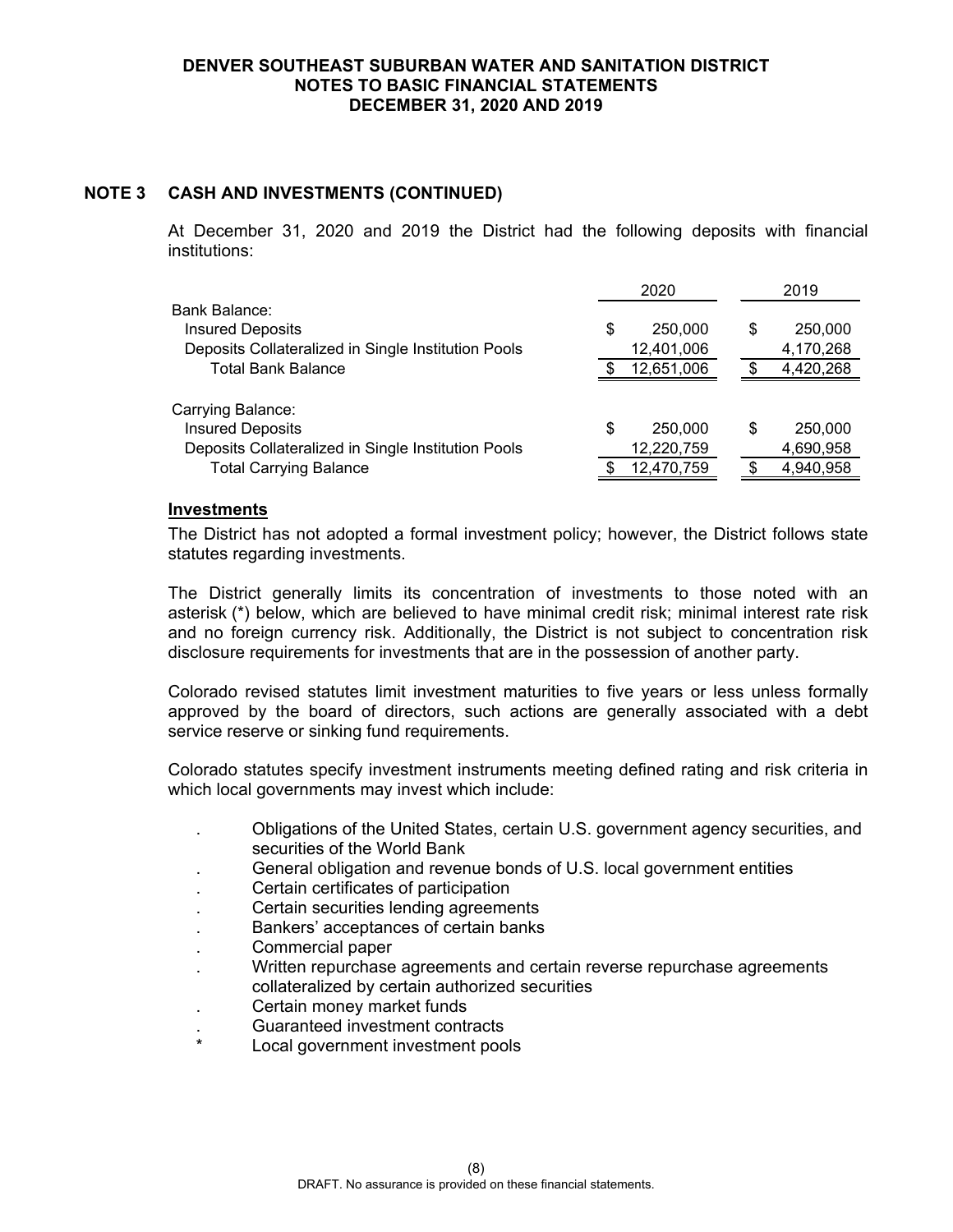# **NOTE 3 CASH AND INVESTMENTS (CONTINUED)**

As of December 31, 2020 and 2019, the District had the following investments:

| Investment                                | Maturity                                 |            | Amount |            |
|-------------------------------------------|------------------------------------------|------------|--------|------------|
|                                           |                                          | 2020       |        | 2019       |
| Colorado Surplus Asset Fund Trust (CSAFE) | <b>Weighted Average</b><br>Under 60 Days | 5.428.163  |        | 5.393.104  |
| Colorado Liquid Asset Trust (COLOTRUST)   | <b>Weighted Average</b>                  |            |        |            |
|                                           | Under 60 Days                            | 15,942,775 |        | 9,869,631  |
| Total                                     |                                          | 21,370,938 |        | 15,262,735 |

# **COLOTRUST**

The District invested in the Colorado Local Government Liquid Asset Trust (COLOTRUST), an investment vehicle established for local government entities in Colorado to pool surplus funds. The State Securities Commissioner administers and enforces all state statutes governing COLOTRUST. COLOTRUST operates similarly to a money market fund and each share is equal in value to \$1.00. COLOTRUST offers shares in two portfolios, COLOTRUST PRIME and COLOTRUST PLUS+. Both portfolios may invest in U.S. Treasury securities and repurchase agreements collateralized by U.S. Treasury securities. COLOTRUST PLUS+ may also invest in certain obligations of U.S. government agencies, highest rated commercial paper and any security allowed under CRS 24-75-601. A designated custodial bank serves as custodian for the Trust's portfolios pursuant to a custodian agreement. The custodian acts as safekeeping agent for COLOTRUST's investment portfolios and provides services as the depository in connection with direct investments and withdrawals. The custodian's internal records segregate investments owned by COLOTRUST. COLOTRUST is rated AAAm by Standard & Poor's. COLOTRUST records its investments at fair value and the District records its investment in COLOTRUST at net asset value as determined by fair value. There are no unfunded commitments, the redemption frequency is daily, and there is no redemption notice period.

# **CSAFE**

The District invested in the Colorado Surplus Asset Fund Trust (CSAFE), which is an investment vehicle established by state statute for local government entities to pool surplus assets. The State Securities Commissioner administers and enforces all State statutes governing CSAFE. CSAFE is similar to a money market fund, with each share valued at \$1.00. CSAFE may invest in U.S. Treasury securities, repurchase agreements collateralized by U.S. Treasury securities, certain money market funds, and highest rated commercial paper. A designated custodial bank serves as custodian for CSAFE's portfolio pursuant to a custodian agreement. The custodian acts as safekeeping agent for CSAFE's investment portfolio and provides services as the depository in connection with direct investments and withdrawals. The custodian's internal records segregate investments owned by CSAFE. CSAFE is rated AAAm by Standard & Poor's. CSAFE records its investments at amortized cost and the District records its investments in CSAFE at net asset value as determined by amortized cost. There are no unfunded commitments, the redemption frequency is daily, and there is no redemption notice period.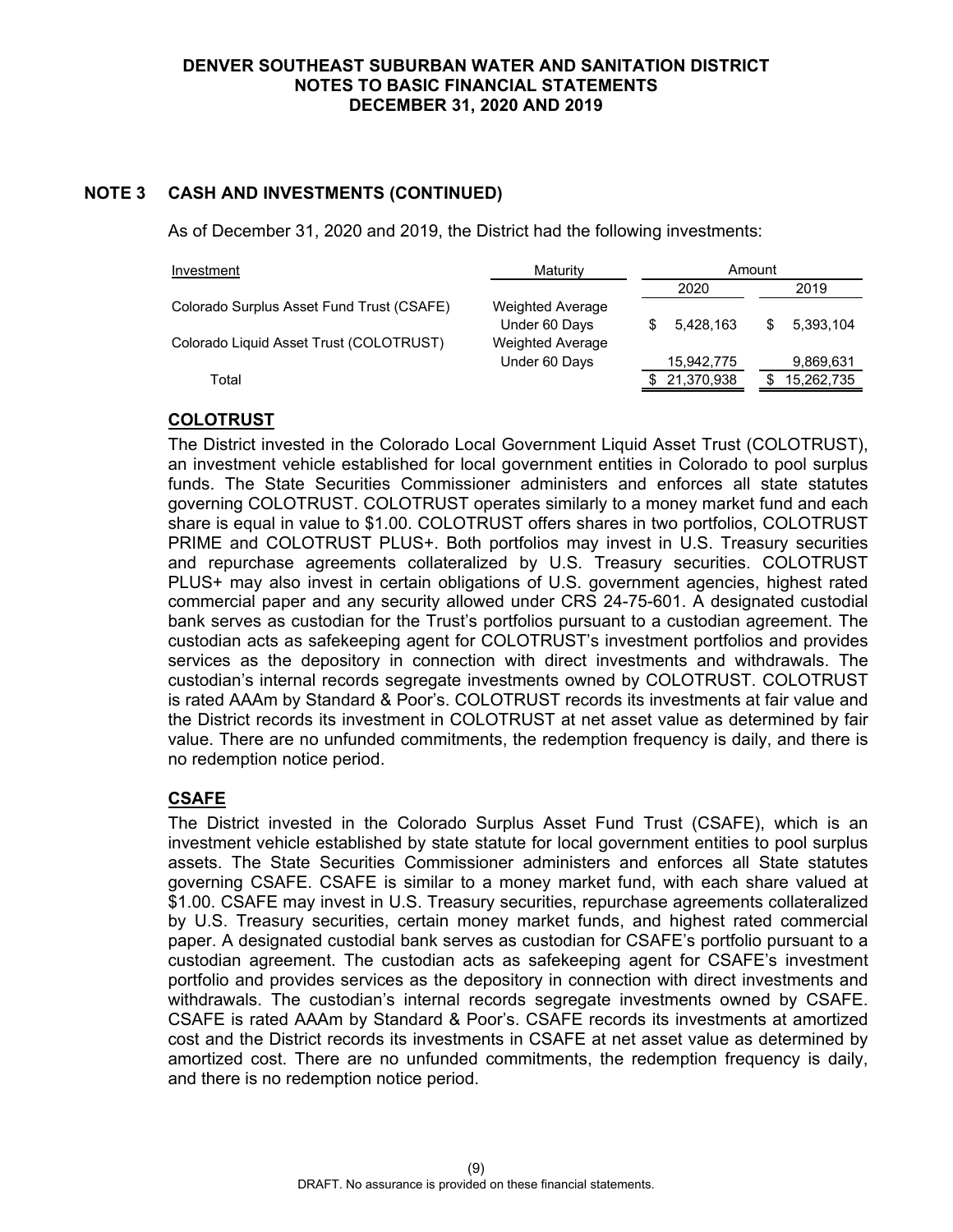# **NOTE 4 CAPITAL ASSETS**

Capital asset activity for the years ended December 31, 2020 and 2019 was as follows:

|                                           | Balance<br>December 31,<br>2019 | Additions       | Retirements/<br>Reclassi-<br>fications | Balance<br>December 31,<br>2020 |
|-------------------------------------------|---------------------------------|-----------------|----------------------------------------|---------------------------------|
| Capital Assets, Not Being                 |                                 |                 |                                        |                                 |
| Depreciated:<br><b>Land and Easements</b> | \$<br>827,262                   | \$              | \$                                     | \$<br>827,262                   |
| <b>Water Rights</b>                       | 12,177,082                      |                 |                                        | 12,177,082                      |
| <b>Construction in Progress</b>           | 10,413,002                      | 1,205,635       | (3, 270, 748)                          | 8,347,889                       |
| <b>Total Capital Assets, Not</b>          |                                 |                 |                                        |                                 |
| <b>Being Depreciated</b>                  | 23,417,346                      | 1,205,635       | (3,270,748)                            | 21,352,233                      |
| Capital Assets, Being                     |                                 |                 |                                        |                                 |
| Depreciated:                              |                                 |                 |                                        |                                 |
| <b>Water Facilities</b>                   | 74,598,617                      | 6,117,022       |                                        | 80,715,639                      |
| Bingham Lake and Dam                      | 542,502                         |                 |                                        | 542,502                         |
| <b>Sewer Facilities</b>                   | 34,217,177                      | 97,175          |                                        | 34,314,352                      |
| <b>Wastewater Treatment Plant</b>         | 16,174,292                      | 1,058,669       |                                        | 17,232,961                      |
| <b>Buildings</b>                          | 1,813,702                       | 50,504          |                                        | 1,864,206                       |
| <b>GIS Program</b>                        | 307,226                         | 49,174          |                                        | 356,400                         |
| Office and Field Equipment                | 362,285                         | 61,816          |                                        | 424,101                         |
| Vehicles                                  | 870,221                         | 88,075          | (87, 351)                              | 870,945                         |
| <b>Total Capital Assets,</b>              |                                 |                 |                                        |                                 |
| <b>Being Depreciated</b>                  | 128,886,022                     | 7,522,435       | (87, 351)                              | 136,321,106                     |
| Less Accumulated                          |                                 |                 |                                        |                                 |
| Depreciation For:                         |                                 |                 |                                        |                                 |
| <b>Water Facilities</b>                   | (27, 319, 511)                  | (3,002,561)     |                                        | (30, 322, 072)                  |
| Bingham Lake and Dam                      | (333, 125)                      | (13, 804)       |                                        | (346, 929)                      |
| <b>Sewer Facilities</b>                   | (9,096,438)                     | (529, 335)      |                                        | (9,625,773)                     |
| <b>Wastewater Treatment Plant</b>         | (9, 240, 782)                   | (461, 148)      |                                        | (9,701,930)                     |
| <b>Buildings</b>                          | (1,443,371)                     | (28, 448)       |                                        | (1,471,819)                     |
| <b>GIS Program</b>                        | (172, 444)                      | (9,272)         |                                        | (181, 716)                      |
| Office and Field Equipment                | (312,060)                       | (35, 224)       |                                        | (347, 284)                      |
| Vehicles                                  | (718, 374)                      | (90, 848)       | 87,351                                 | (721, 871)                      |
| <b>Total Accumulated</b>                  |                                 |                 |                                        |                                 |
| Depreciation                              | (48, 636, 105)                  | (4, 170, 640)   | 87,351                                 | (52,719,394)                    |
| Capital Assets, Net                       | 103,667,263<br>\$               | \$<br>4,557,430 | \$<br>(3,270,748)                      | 104,953,945<br>\$               |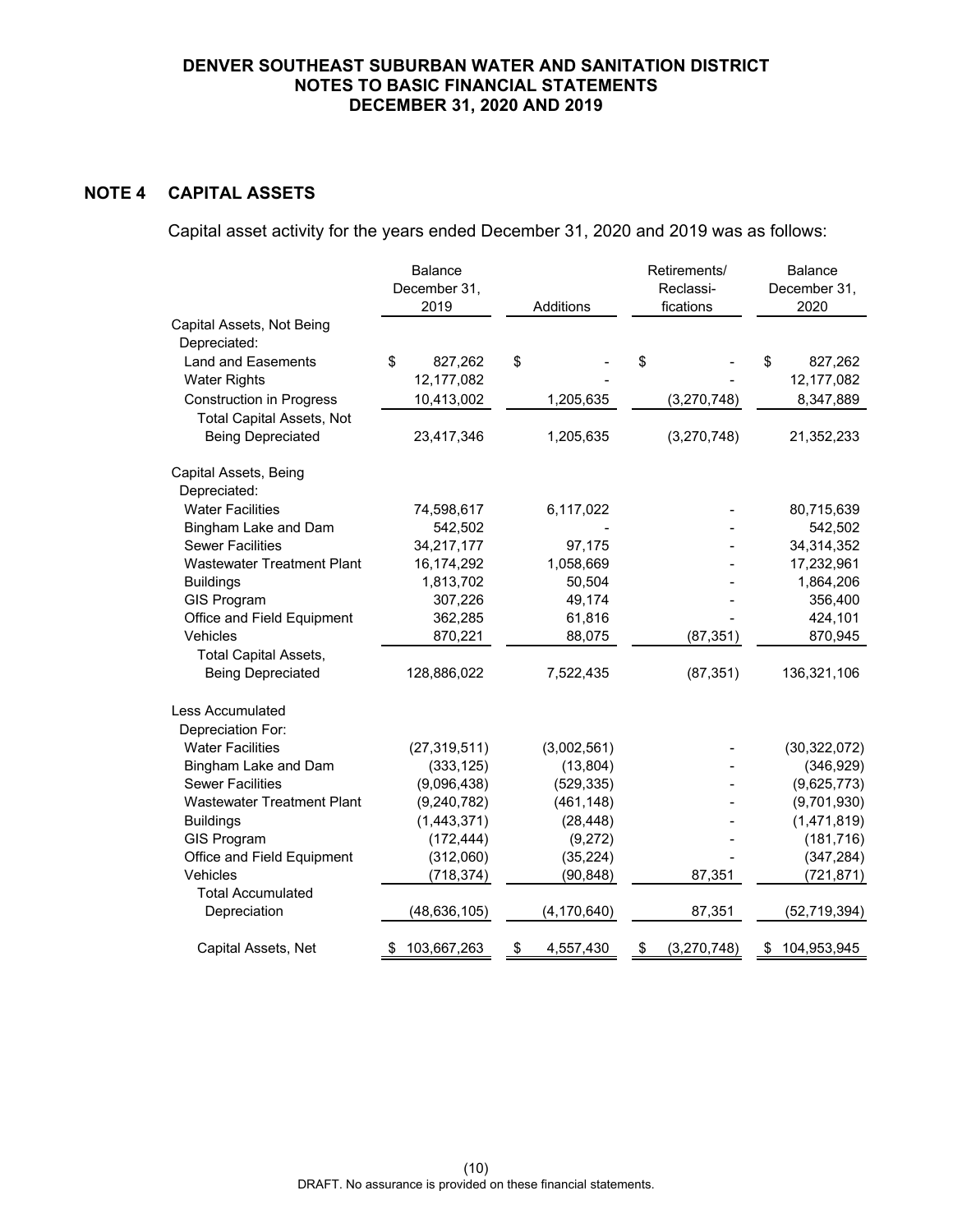# **NOTE 4 CAPITAL ASSETS (CONTINUED)**

|                                                 | <b>Balance</b><br>December 31,<br>2018 | Additions             | Retirements/<br>Reclassi-<br>fications | <b>Balance</b><br>December 31,<br>2019 |
|-------------------------------------------------|----------------------------------------|-----------------------|----------------------------------------|----------------------------------------|
| Capital Assets, Not Being<br>Depreciated:       |                                        |                       |                                        |                                        |
| <b>Land and Easements</b>                       | \$<br>827,262                          | \$                    | \$                                     | \$<br>827,262                          |
| <b>Water Rights</b>                             | 12,177,082                             |                       |                                        | 12,177,082                             |
| <b>Construction in Progress</b>                 | 9,944,433                              | 3,938,796             | (3,470,227)                            | 10,413,002                             |
| <b>Total Capital Assets, Not</b>                |                                        |                       |                                        |                                        |
| <b>Being Depreciated</b>                        | 22,948,777                             | 3,938,796             | (3,470,227)                            | 23,417,346                             |
| Capital Assets, Being                           |                                        |                       |                                        |                                        |
| Depreciated:                                    |                                        |                       |                                        |                                        |
| <b>Water Facilities</b>                         | 72,774,476                             | 1,824,141             |                                        | 74,598,617                             |
| Bingham Lake and Dam                            | 542,502                                |                       |                                        | 542,502                                |
| <b>Sewer Facilities</b>                         | 34,207,177                             | 10,000                |                                        | 34,217,177                             |
| <b>Wastewater Treatment Plant</b>               | 15,481,186                             | 693,106               |                                        | 16,174,292                             |
| <b>Buildings</b>                                | 1,813,702                              |                       |                                        | 1,813,702                              |
| <b>GIS Program</b>                              | 248,916                                | 58,310                |                                        | 307,226                                |
| Office and Field Equipment                      | 334,965                                | 27,320                |                                        | 362,285                                |
| Vehicles                                        | 783,825                                | 86,396                |                                        | 870,221                                |
| <b>Total Capital Assets,</b>                    |                                        |                       |                                        |                                        |
| <b>Being Depreciated</b>                        | 126, 186, 749                          | 2,699,273             |                                        | 128,886,022                            |
| Less Accumulated                                |                                        |                       |                                        |                                        |
| Depreciation For:                               |                                        |                       |                                        |                                        |
| <b>Water Facilities</b>                         | (24, 540, 310)                         | (2,779,201)           |                                        | (27, 319, 511)                         |
| Bingham Lake and Dam<br><b>Sewer Facilities</b> | (319, 318)                             | (13, 807)             |                                        | (333, 125)                             |
| <b>Wastewater Treatment Plant</b>               | (8, 563, 696)                          | (532, 742)            |                                        | (9,096,438)                            |
|                                                 | (8,797,157)                            | (443, 625)            |                                        | (9, 240, 782)<br>(1,443,371)           |
| <b>Buildings</b><br><b>GIS Program</b>          | (1, 415, 765)<br>(163, 016)            | (27, 606)<br>(9, 428) |                                        | (172, 444)                             |
| Office and Field Equipment                      | (284, 755)                             | (27, 305)             |                                        | (312,060)                              |
| Vehicles                                        | (637, 336)                             | (81, 038)             |                                        | (718, 374)                             |
| <b>Total Accumulated</b>                        |                                        |                       |                                        |                                        |
| Depreciation                                    | (44, 721, 353)                         | (3,914,752)           |                                        | (48, 636, 105)                         |
| Capital Assets, Net                             | 104,414,173<br>\$                      | \$<br>2,723,317       | \$<br>(3,470,227)                      | 103,667,263<br>\$                      |

Depreciation expense for the years ended December 31, 2020 and 2019 was charged to the following operations:

|                            |    | 2020      |  | 2019      |
|----------------------------|----|-----------|--|-----------|
| Water                      |    | 3,016,365 |  | 2,793,008 |
| Sewer                      |    | 990.483   |  | 976,367   |
| General and Administrative |    | 163.792   |  | 145.377   |
| Total                      | ъĐ | 4.170.640 |  | 3.914.752 |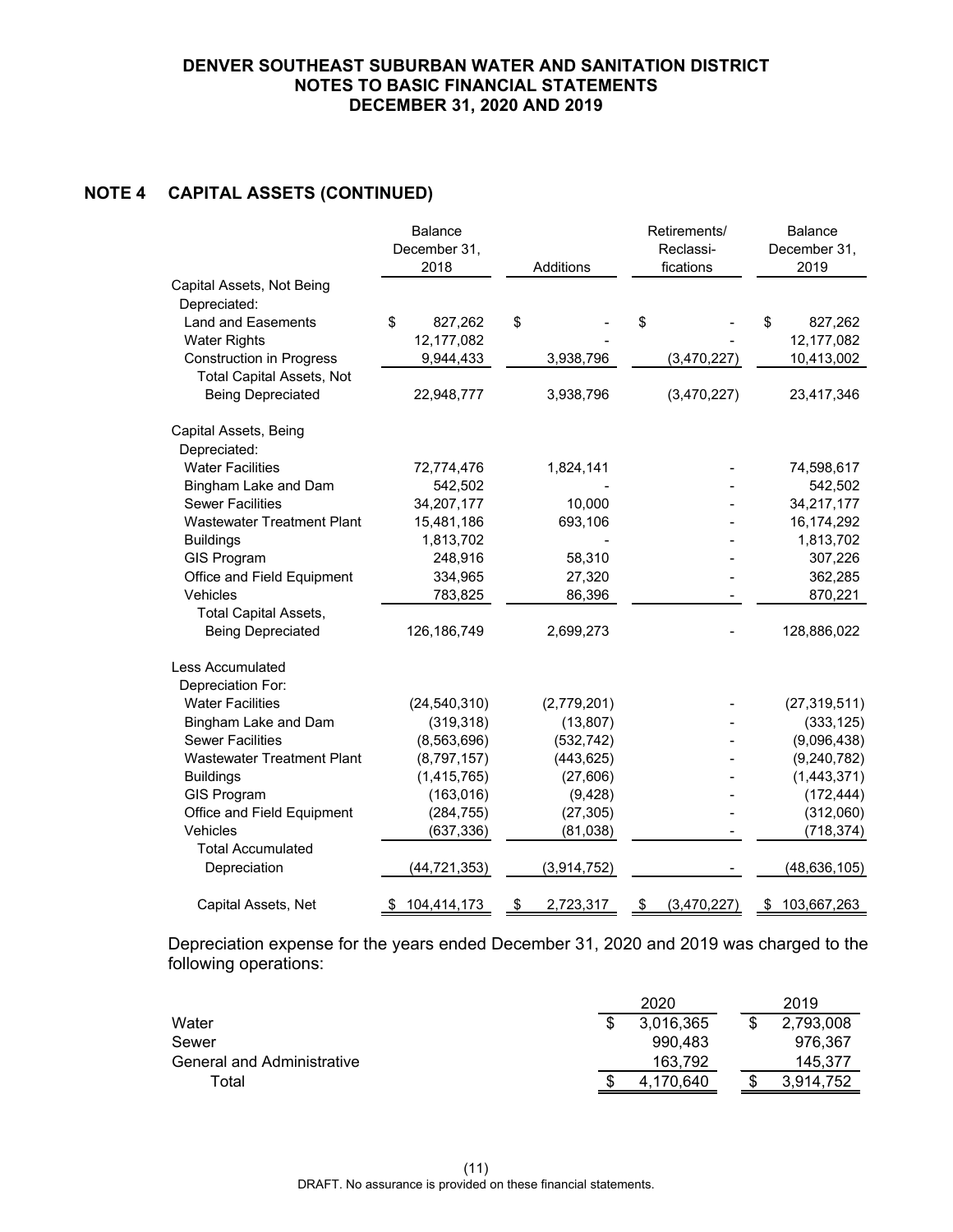# **NOTE 5 LONG-TERM OBLIGATIONS**

Long-term obligation activity for the years ended December 31, 2020 and 2019 was as follows:

|                                    | <b>Balance</b>       |                  |                 | <b>Balance</b>       | Amounts                |
|------------------------------------|----------------------|------------------|-----------------|----------------------|------------------------|
|                                    | December 31,         |                  |                 | December 31,         | Due Within             |
|                                    | 2019                 | <b>Additions</b> | Reductions      | 2020                 | One Year               |
| <b>Notes/Loans From Direct</b>     |                      |                  |                 |                      |                        |
| <b>Borrowings and Placements</b>   |                      |                  |                 |                      |                        |
| CWRPDA Loan - 2002                 | \$<br>1,605,000      | \$               | 370,000<br>\$   | \$<br>1,235,000      | \$<br>380,000          |
| CWRPDA Loan - 2005                 | 1,950,000            |                  | 250,000         | 1,700,000            | 260,000                |
| Refinancing Note - 2010            | 6,671,768            |                  | 494,981         | 6,176,787            | 514,728                |
| CWCB Loan B - 2014                 | 3,035,217            | 235,566          | 68,749          | 3,202,034            | 70,812                 |
| CWCB Loan D - 2014                 | 286,573              |                  | 286,573         |                      |                        |
| CWRPDA Loan - 2015                 | 7,655,131            | 3,819,594        | 631,548         | 10,843,177           | 632,569                |
| <b>Subtotal of Notes/Loans</b>     | 21,203,689           | 4,055,160        | 2,101,851       | 23,156,998           | 1,858,109              |
| Plus Loan Premium                  | 51,944               |                  | 11,172          | 40,772               | 10,244                 |
| <b>Total Long-Term Obligations</b> | 21,255,633           | 4,055,160<br>\$  | 2,113,023<br>\$ | \$ 23,197,770        | 1,868,353<br>\$        |
|                                    | <b>Balance</b>       |                  |                 | <b>Balance</b>       | Amounts                |
|                                    | December 31,<br>2018 | Additions        | Reductions      | December 31,<br>2019 | Due Within<br>One Year |
| <b>Notes/Loans From Direct</b>     |                      |                  |                 |                      |                        |
| <b>Borrowings and Placements</b>   |                      |                  |                 |                      |                        |
| CWRPDA Loan - 2002                 | \$<br>1,970,000      | \$               | \$<br>365,000   | 1,605,000<br>\$      | \$<br>370,000          |
| CWRPDA Loan - 2005                 | 2,195,000            |                  | 245,000         | 1,950,000            | 250,000                |
| Refinancing Note - 2010            | 7,147,761            |                  | 475,993         | 6,671,768            | 494,981                |
| CWCB Loan A - 2014                 | 1,725,386            |                  | 1,725,386       |                      |                        |
| CWCB Loan B - 2014                 | 3,035,217            |                  |                 | 3,035,217            |                        |
| CWCB Loan D - 2014                 | 286,573              |                  |                 | 286,573              |                        |
| CWRPDA Loan - 2015                 | 8,283,650            |                  | 628,519         | 7,655,131            | 631,548                |
| <b>Subtotal of Notes/Loans</b>     | 24,643,587           |                  | 3,439,898       | 21,203,689           | 1,746,529              |
| Plus Loan Premium                  | 63,807               |                  | 11,863          | 51,944               | 11,172                 |
| <b>Total Long-Term Obligations</b> | 24,707,394           | \$               | 3,451,761<br>\$ | 21,255,633<br>\$     | 1,757,701<br>\$        |

### **Loan Agreements**

On October 1, 2002, the District entered into a loan agreement with the Colorado Water Resources and Power Development Authority (Authority) in the amount of \$7,045,000. Principal and interest payments are due semi-annually on February 1 and August 1 in varying amounts through August 1, 2023, with the net effective interest rate of 3.21%. The District has the option to prepay the loan in multiples of \$100,000 plus prepayment costs. The District is required to maintain an operations and maintenance reserve of no more than \$1,250,000 in connection with the loan.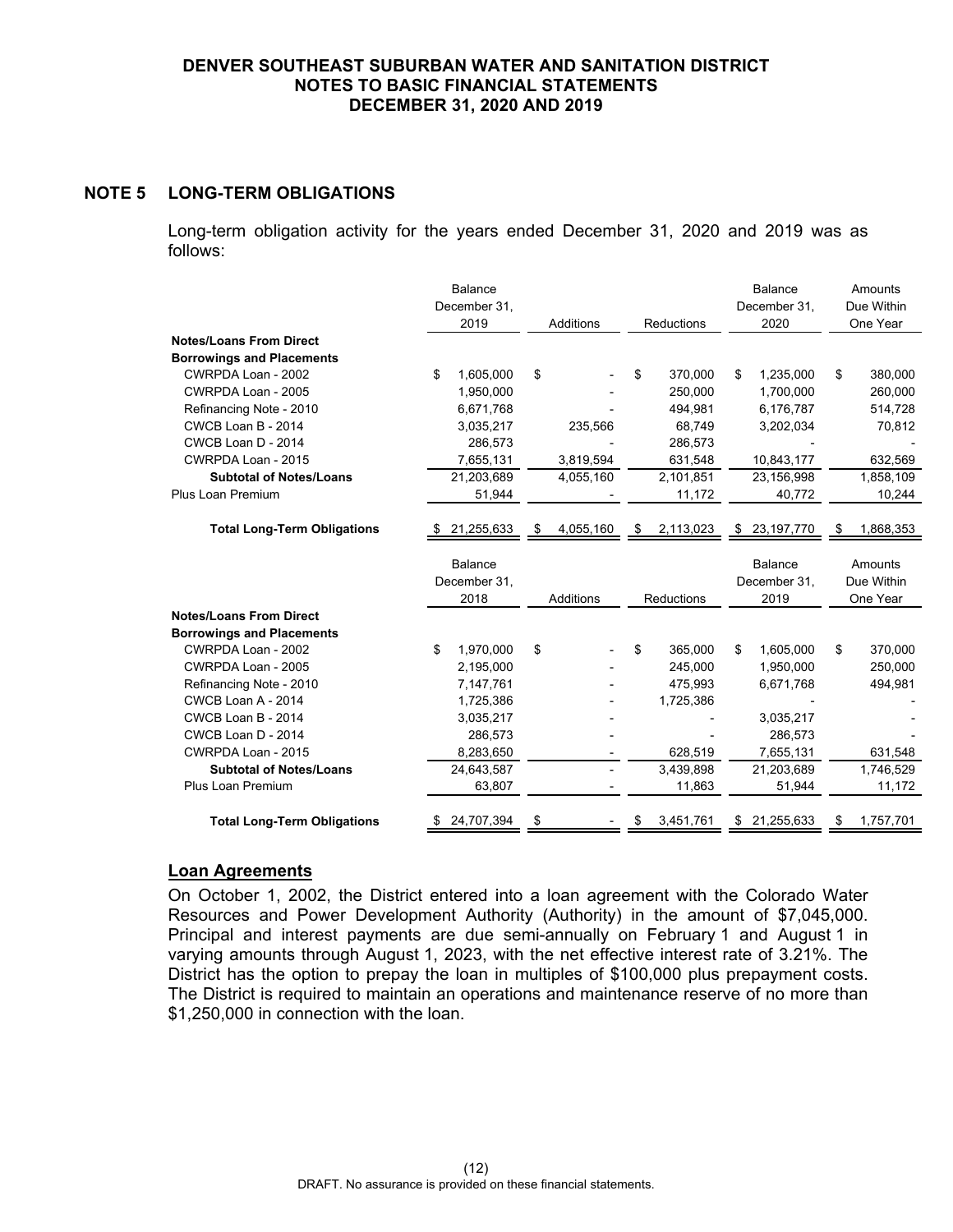# **NOTE 5 LONG-TERM OBLIGATIONS (CONTINUED)**

#### **Loan Agreements (Continued)**

The components of interest expense for this loan for the years ended December 31, 2020 and 2019 are as follows:

|                    | 2020   |   | 2019   |
|--------------------|--------|---|--------|
| Interest           | 4,166  | Œ | 18,137 |
| Administrative Fee | 57.274 |   | 57.274 |
| $\tau$ otal        | .440   |   | 75.411 |

On May 25, 2005, the District entered into a loan agreement with the Authority in the amount of \$4,800,000. Principal and interest payments are due semi-annually on February 1 and August 1 in varying amounts through August 1, 2026, with the net effective interest rate of 3.35%. The District has the option to prepay the loan in multiples of \$100,000 plus prepayment costs.

The components of interest expense for this loan for the years ended December 31, 2020 and 2019 are as follows:

|                    |   | 2020   | 2019   |
|--------------------|---|--------|--------|
| Interest           | Œ | 21,322 | 24,918 |
| Administrative Fee |   | 38,400 | 38.400 |
| ™otal              |   | .722   |        |

**Water Enterprise Revenue Refunding Note, Series 2010**, dated December 21, 2010, in the original amount of \$10,335,213 with principal payments due annually on December 1 and interest payments due semi-annually on June 1 and December 1 at 3.95% through December 1, 2030. The note is subject to redemption prior to maturity in any amount at any time on or after December 1, 2012, upon payment of a calculated demand fee, which fee decreases the longer the note remains outstanding. The District is required to maintain a Debt Service Reserve Fund in the amount of \$1,033,521. The note is a limited and special obligation of the District payable from and secured by an irrevocable assignment and pledge of revenue of the Enterprise Fund, net of operation and maintenance costs, plus any monies held in a rate stabilization fund and net future imposed revenues.

On December 15, 2020, the Registered Owner of the note had the option put the note back to the District and receive the entire outstanding principal amount of the note plus accrued interest at the time the put occurs. The Registered Owner chose not to do so, and per the terms of the agreement, the note renewed.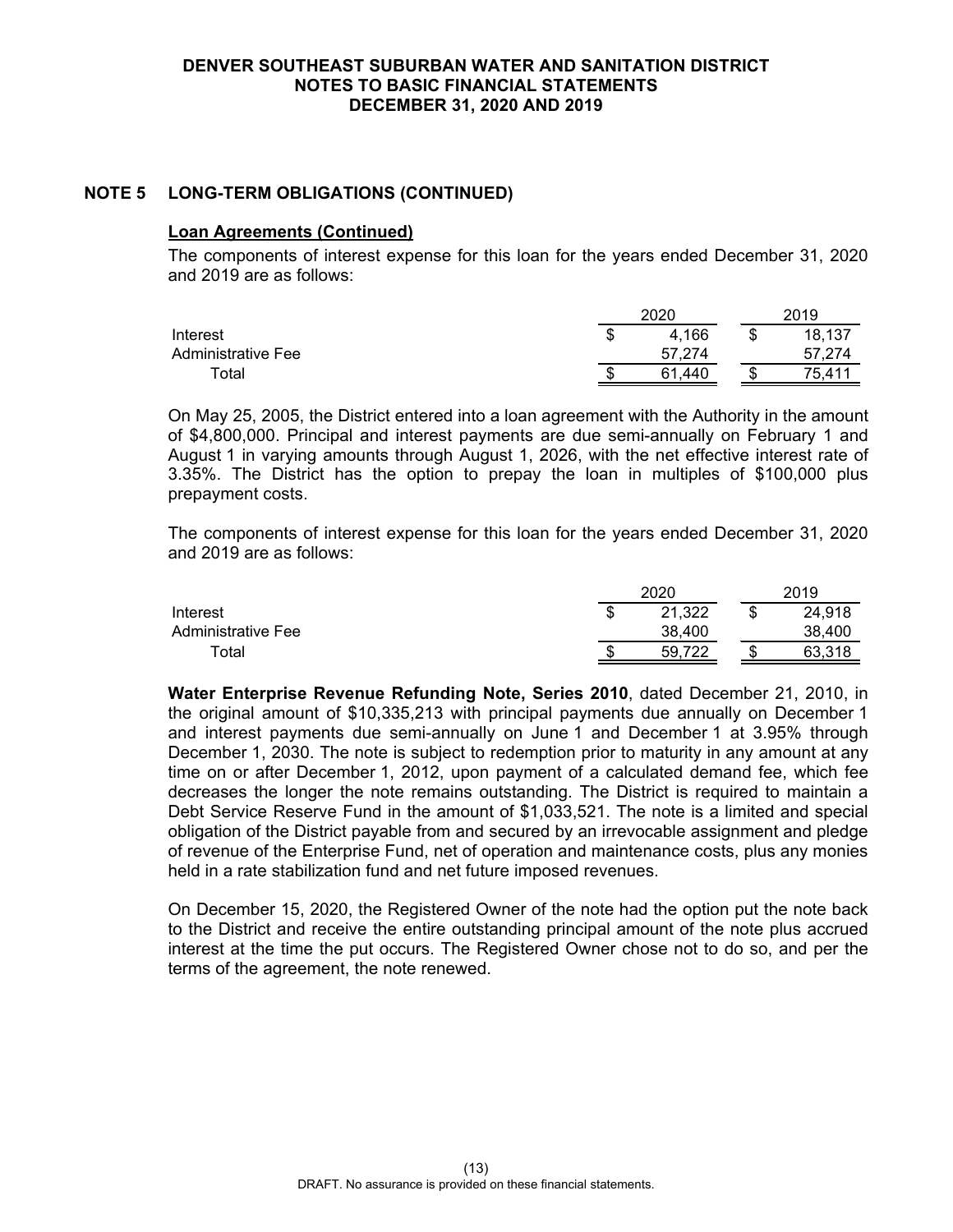# **NOTE 5 LONG-TERM OBLIGATIONS (CONTINUED)**

### **Loan Agreements (Continued)**

**Colorado Water Conservation Board Loans, Series 2014,** dated May 22, 2014, in the total amount not to exceed \$9,926,280, was approved for the District's participation cost in the Water Infrastructure Supply and Efficiency (WISE) project. Such loan proceeds will be drawn over the next succeeding years instead of at time of loan closing. The WISE project is a joint project between Denver Water, Aurora Water, and the South Metro Water Supply Authority, and will allow the District to reduce its dependence upon nonrenewable water sources. Pursuant to the four loan contracts, interest and principal payments are due annually on October 15. The effective interest rate is 3.0% for a maturity of 30 years. Information on the four loan contacts follows:

The loan amount for the East Cherry Creek Valley (ECCV) Pipeline Purchase is \$1,845,270. The WISE Authority will purchase an 85% ownership interest in the 15-mile ECCV Western Pipeline, with the remaining 15% ownership to be held by Denver Water. ECCV will retain rights to carrying capacity in the pipeline. During 2019, the loan was paid off.

The loan amount for the Phase 1 Infrastructure is \$6,199,380. The specific project includes a temporary direct connection to Aurora's distribution system to provide short term deliveries and modifications to the ECCV Western Pipeline necessary to make WISE water deliveries. Additional pump stations will be constructed to deliver water to storage in Rueter-Hess Reservoir and convey water to participants located south of Rueter-Hess Reservoir.

The loan amount for the Phase 2 Infrastructure is \$1,427,130. Components include in this phase include a pump station and pipeline from the Binney Water Purification Facility (BWPF) to the existing ECCV pipeline, replacing the temporary interconnect with the Aurora distribution system and increasing the capacity of the overall system. Water will be pumped generally west to a high point, then west along the Highway E-470/C-470 corridor through the existing ECCV Western Pipeline.

The loan amount for the Denver International Airport (DIA) Connection is \$454,500. This project component, a 24-inch 6 mile pipeline interconnection between Denver Water's treated distribution system near DIA and Aurora's Prairie Waters pipeline, will provide blend water deliveries for the WISE Authority members. Denver Water will own and operate the DIA Connection. This loan was paid off in December 2020.

#### **Colorado Water Resources and Power Development Authority Loan, Series 2015**

On April 1, 2015, the District entered into a loan agreement with the Colorado Water Resources and Power Development Authority (CWRPDA) for the Drinking Water Revolving Fund in the amount of \$14,250,066, to be drawn in various amounts as needed to fund a new pump station, conversion of a disinfection system from free chlorine to chloramine, as well as several core infrastructures including a water storage tank, water treatment plant and several aging potable water pipelines. Principal and interest payments are due semi-annually in varying amounts through August 1, 2036 with the net effective interest rate 1.57% to 2.87% which is inclusive of servicing fees.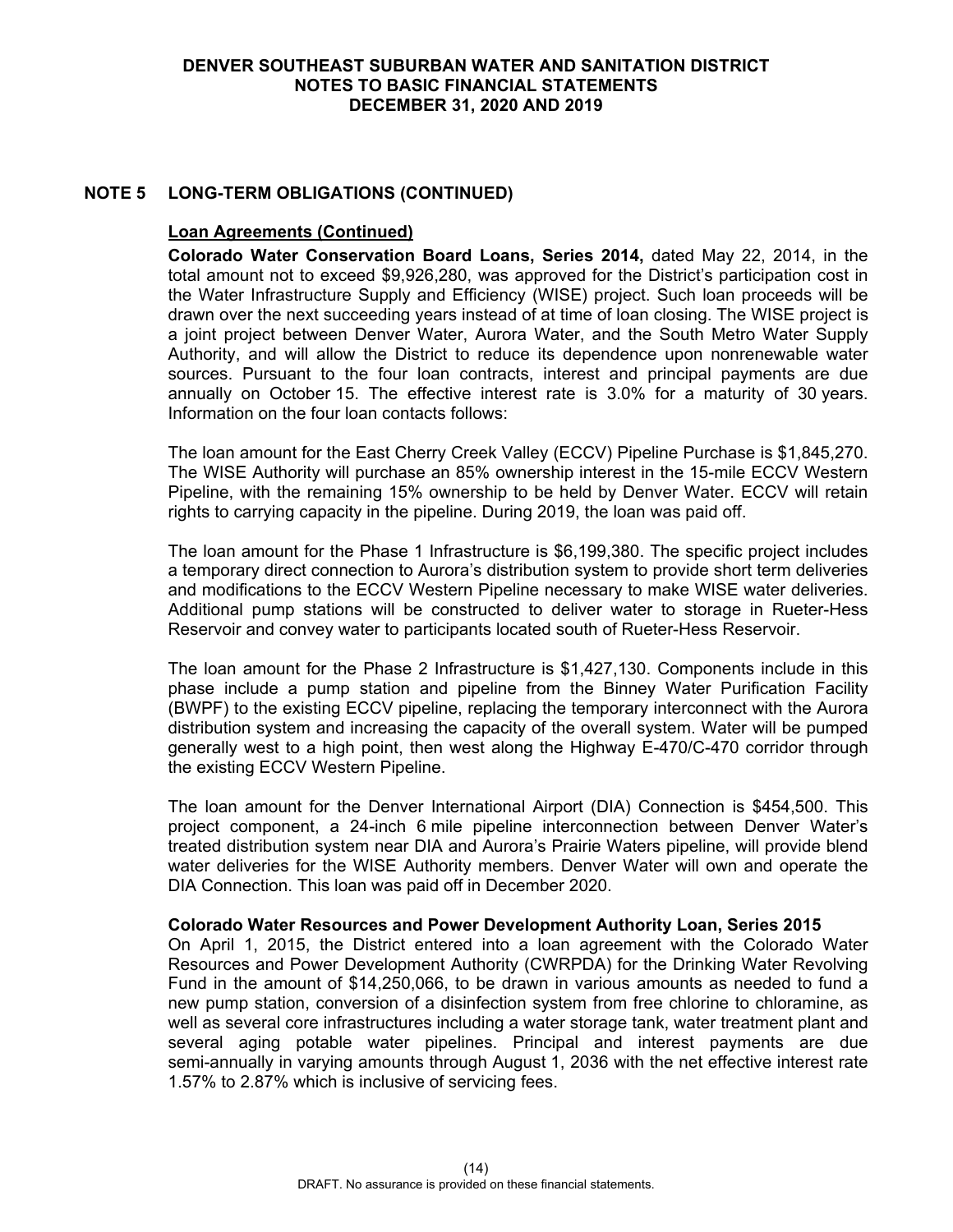# **NOTE 5 LONG-TERM OBLIGATIONS (CONTINUED)**

# **Loan Agreements (Continued)**

The components of interest expense for this loan for the years ended December 31, 2020 and 2019 are as follows:

|                    |   | 2020    | 2019    |
|--------------------|---|---------|---------|
| Interest           | Œ | 77.410  | 74.361  |
| Administrative Fee |   | 128,251 | 117,563 |
| Total              | æ | 205.661 | 191.924 |

The District's long-term obligations will mature as follows:

| Year Ending December 31, | Principal       | Interest      | Total           |
|--------------------------|-----------------|---------------|-----------------|
| 2021                     | \$<br>1,858,109 | \$<br>610,515 | \$<br>2,468,624 |
| 2022                     | 1,921,787       | 574,085       | 2,495,872       |
| 2023                     | 1,991,349       | 496,951       | 2,488,300       |
| 2024                     | 1,583,835       | 491,760       | 2,075,595       |
| 2025                     | 1,632,274       | 444,596       | 2,076,870       |
| 2026-2030                | 7,483,167       | 1,616,230     | 9,099,397       |
| 2031-2035                | 4,269,529       | 753,215       | 5,022,744       |
| 2036-2040                | 1,404,096       | 267,275       | 1,671,371       |
| 2041-2045                | 679,008         | 155,357       | 834,365         |
| 2046-2049                | 620,284         | 47,208        | 667,492         |
| <b>Total Payments</b>    | 23,443,438      | 5,457,192     | 28,900,630      |
| Less: Amounts Due Within |                 |               |                 |
| One Year                 | (1,858,109)     | (610, 515)    | (2,468,624)     |
| Long-Term Portion        | 21,585,329      | 4,846,677     | 26,432,006      |

Note: The schedule assumes that all of the 2015 CWRPDA available loan proceeds are drawn.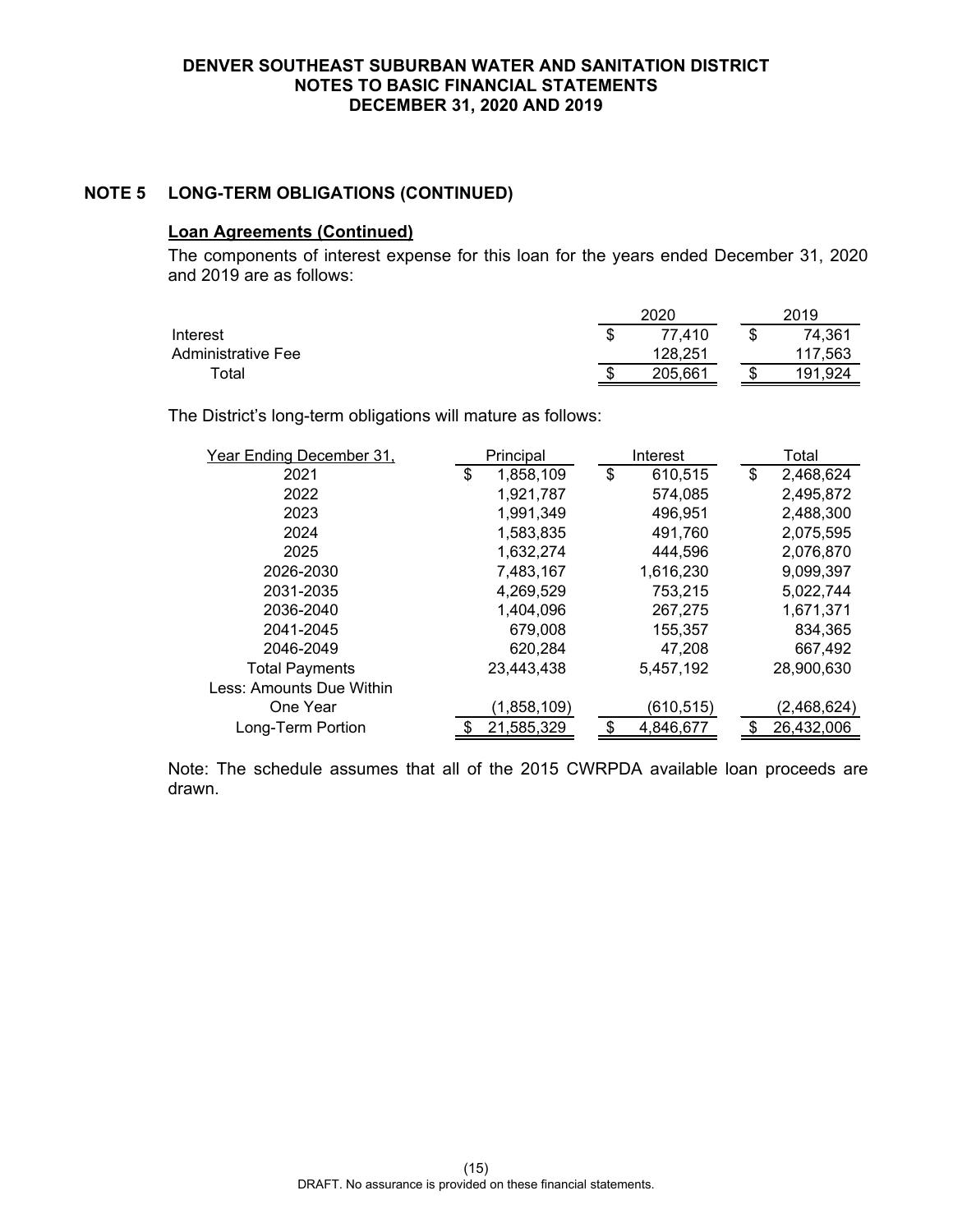#### **NOTE 6 NET POSITION**

The District has net position consisting of three components – net investment in capital assets, restricted, and unrestricted.

The net investment in capital assets component of net position consists of capital assets, net of accumulated depreciation and reduced by the outstanding balances of bonds, mortgages, notes, or other borrowings that are attributable to the acquisition, construction, or improvement of those assets. As of December 31, 2020 and 2019, the District had the following net investment in capital assets, calculated as follows:

|                                                 | 2020           | 2019          |
|-------------------------------------------------|----------------|---------------|
| Net Investment in Capital Assets:               |                |               |
| Capital Assets, Net                             | \$104,953,945  | \$103,667,263 |
| <b>Current Portion of Long-Term Obligations</b> | (1,868,353)    | (1,757,701)   |
| Noncurrent Portion of Long-Term Obligations     | (21, 329, 417) | (19,497,932)  |
| Net Investment in Capital Assets                | 81,756,175     | 82,411,630    |

The restricted component of net position includes assets that are restricted for use either externally imposed by creditors, grantors, contributors, or laws and regulations of other governments or imposed by law through constitutional provisions or enabling legislation. The District had a restricted net position of \$3,359,800 and \$3,351,410 as of December 31, 2020 and 2019, respectively, for payment of future debt service requirements, capital improvements and emergency reserves as required by Article X, Section 20 of the Constitution of the state of Colorado.

### **NOTE 7 EMPLOYEE BENEFIT PLAN**

### **Deferred Compensation Plan**

The District maintains a deferred compensation plan created in accordance with Internal Revenue Code Section 457. This plan is administered by Standard Insurance Company, a subsidiary of StanCorp Financial Group, Inc. The plan allows the employee to defer a portion of their salary until future years. The District will contribute up to a maximum of 6% of the employee's annual salary provided the employee contributes up to 6% of their salary. The assets held are not material to the statement of net position. There is no liability for benefits under the plan beyond the District's payments. Plan provisions and contribution requirements are established and may be amended by the District's Board of Directors.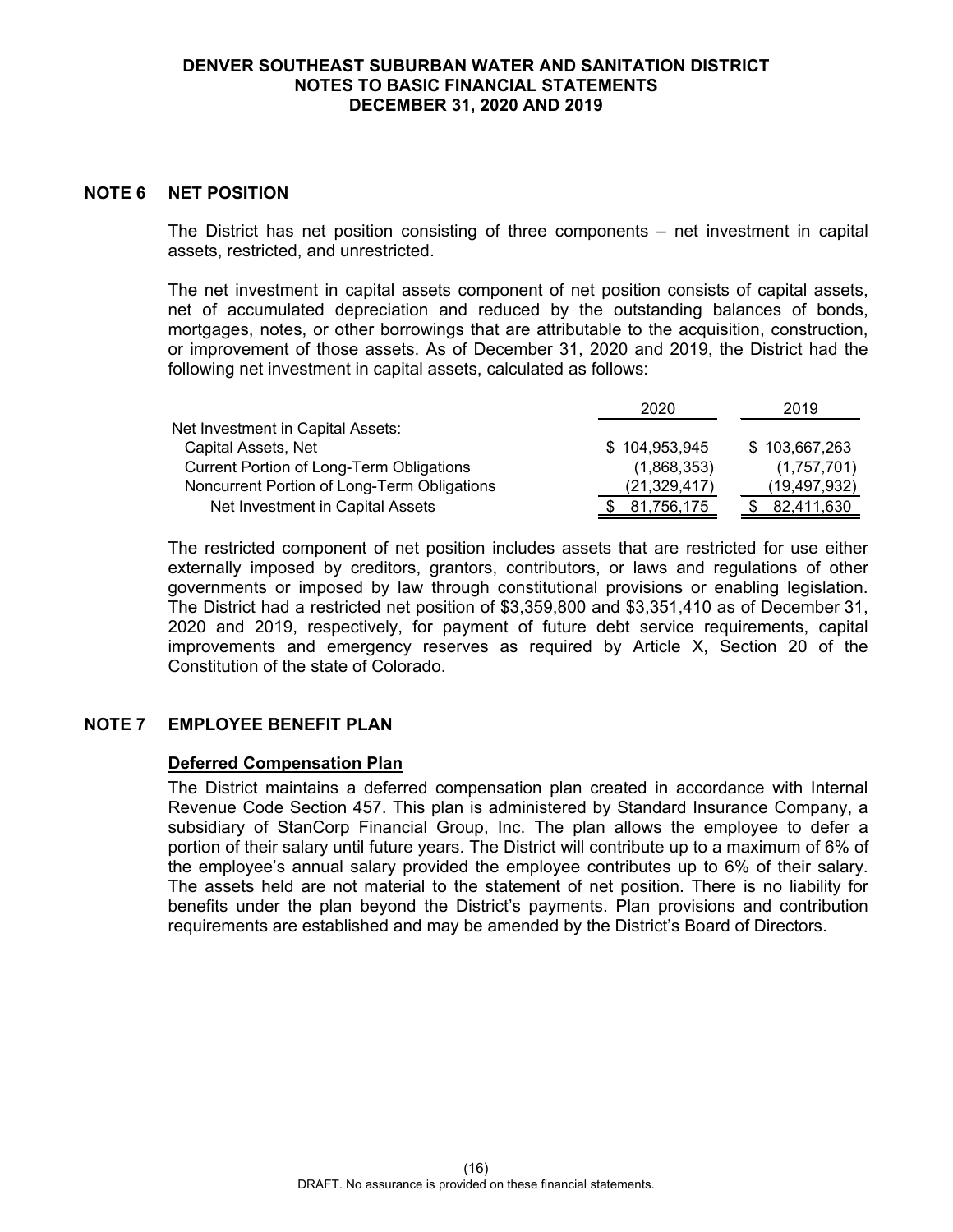#### **NOTE 8 AGREEMENTS**

#### **Intergovernmental Agreement – Pinery West**

On October 30, 2002, the District entered into an agreement with Pinery West Metropolitan District No. 1 (Pinery West), whereby the developer will construct certain infrastructure improvements and subsequently convey the improvements to Pinery West, who in turn conveyed the improvements to the District. The cost of certain improvements are eligible for reimbursement to the developer through a portion of the tap fees collected from the property owners, but shall not exceed the actual costs without interest, of such improvements. Pinery West subsequently assigned its reimbursement rights to the developer. The amount to be allocated from tap fees towards such reimbursable items is \$7,584 per tap. The District remitted \$68,256 and \$60,672, respectively, for 9 and 8 tap fees, respectively, collected during 2020 and 2019 related to this agreement.

During 2007, and with the infrastructure improvements completed, the District performed an analysis of the actual costs incurred. Based upon the analysis, the District will make a reimbursement of \$7,584 per tap for a total of 825 taps or \$6,256,800. From 2002 through 2020, the District reimbursed \$5,710,752 for 753 taps; therefore, remaining future reimbursement is \$546,048 for 72 taps.

The District also agreed to collect an additional fee from property owners in the amount of \$800 per dwelling unit, the proceeds of which will be used to reimburse the developer the cost of constructing a golf course well. During 2020 and 2019 the District collected 9 and 8 taps, respectively.

### **Intergovernmental Agreement – Town of Castle Rock**

On August 11, 2004, the District amended and restated, in its entirety, the original agreement by and between the District and the Town of Castle Rock (the Town). The Town shall construct (or cause others to construct), at no cost to the District, the interceptor required to connect the point of individual discharge within the Town limits to the southern-most point on the "Pinery West Line." The Town shall own and maintain that portion of the Town Interceptor between the points of individual discharge and the Flow Metering Station. The District shall own and maintain all lines and appurtenances from and including the Flow Metering Station to the Plant. During 2007, the Flow Metering Station was contributed to the District at a value of \$163,000. The District agrees to treat up to 0.29 million gallons per day average annual flow of wastewater discharged from the Town's sanitary sewer system exclusively from the Liberty Village Service Area. A flow metering station (FMS) to measure the wastewater flows from the Liberty Village Service Area shall be installed by the Town, at the Town's expense, in conjunction with the Town's construction and connection of the Town Interceptor.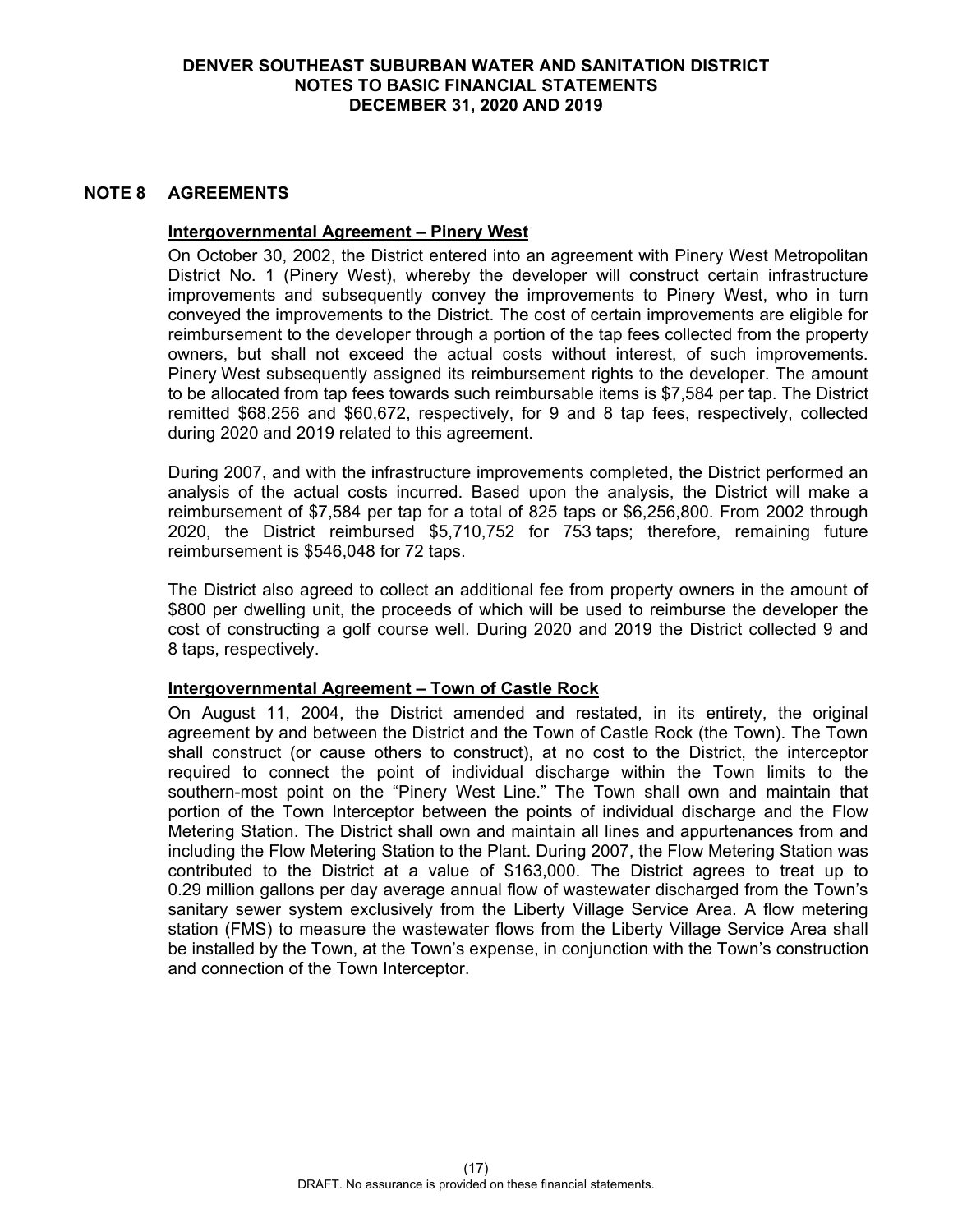# **NOTE 8 AGREEMENTS (CONTINUED)**

#### **Intergovernmental Agreement – Town of Castle Rock (Continued)**

On or before the 10<sup>th</sup> day of each month, the Town shall forward to the District a list of residential tap connections made in the Liberty Village Service Area for the preceding month. For each residential sewer tap that is not utilized within ten (10) years of the first tap connection made within the Liberty Village Service Area pursuant to the Agreement, beginning January 1<sup>st</sup> of the eleventh (11) year, a monthly fee-in-lieu of service charge shall be assessed in an amount equivalent to 50% of what would have been assessed as the monthly service charge, had the sewer tap been connected. Such monthly fee-in-lieu of service charge shall be assessed upon 1,245 single family residential sewer taps less the number of such taps then in service for which a monthly service charge is paid to the District as provided below.

Each tap shall continue to be charged such fee until one of the following occurs: 1) such tap is placed in service and a monthly service charge is paid to the District, or 2) all right, title and interest to such tap is transferred to the District, free and clear of liens and encumbrances which transfer the District shall accept, provided, however, that the District shall not be required to accept transfer of more than 150 single family residential sewer taps without the express consent of the District. The District will impose and collect user charges for the services provided by the District under the Agreement (the Service Charges). The Service Charges shall be based upon the wastewater flows measured at the FMS, applying the current schedule of rates set forth by the District. As of December 31, 2020, 1,149 taps have been issued.

### **Intergovernmental Agreement – Canyons**

On December 23, 2004, the District entered into an agreement with the Mississippi Partnership (the Canyons Developer) in connection with the property known as "The Canyons." This agreement has the ability to be assigned to any successor developers and sub-developers as well as to the metropolitan districts, Crowfoot Valley Metropolitan Districts No. 1 and No. 2, or to any other special district empowered to provide sanitary sewer services to the property. The agreement was later assigned to Canyons South LLC. The Canyons Developer shall construct, at no cost to the District, the interceptor line required to connect the points of individual sewage discharge within the property to a point of connection with the District's sewer system.

The parties acknowledge and agree that the property located immediately to the east and north of the property is to be served with sanitary sewer services by the District through an agreement by and between the District and Pinery West Metropolitan District No. 1 (Pinery West). Based upon the anticipated construction by the Canyons Developer, the District shall sell and the Canyons Developer has agreed to purchase 968 single-family equivalent units of wastewater treatment capacity.

The District agrees to treat up to 0.24 million gallons per day (mgd) average annual flow of wastewater, but not more than 0.27 mgd monthly average flow of wastewater discharged from the Canyons Developer's sanitary sewer system from the property.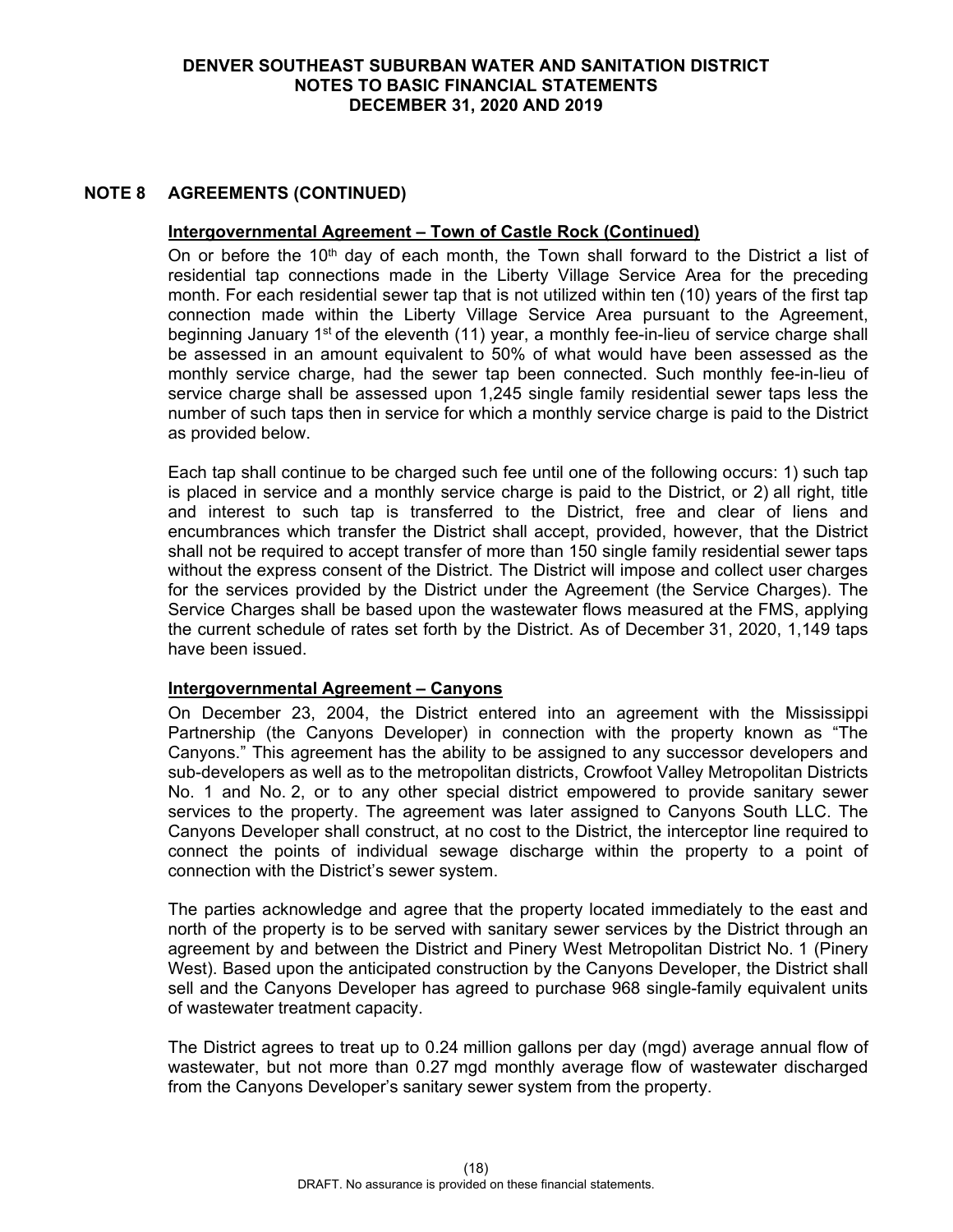## **NOTE 8 AGREEMENTS (CONTINUED)**

#### **Intergovernmental Agreement – Canyons (Continued)**

The District agrees to furnish wastewater treatment capacity for wastewater facilities associated with the golf course to be located on the property. The Canyons Developer shall pay to the District such tap fees and any other fees and charges imposed by the District at such time as the golf course wastewater facilities are installed. The taps may not be used or assigned for any service outside of the property. The District shall have the exclusive obligation to maintain or develop sufficient treatment capacity to enable it to honor the taps. The District may, with consent of the Canyons Developer, repurchase any taps which are not utilized within ten years of the date of issuance at the original amount paid for the taps; provided however, that at the tenth anniversary date of the issuance of the first certificate, 500 taps have been utilized, the District's option to repurchase the taps shall not become effective unless such taps are not utilized fifteen years after the date of their issuance.

In 2009, the agreement was amended to include monthly service charges for sewer usage which charges are the sole responsibility of the Canyons Developer. Additionally, for unutilized taps that are not physically connected to the District's service lines within 3 years after the date of issuance, a monthly fee-in-lieu of service charge shall be assessed in an amount equivalent to 50% of what would have been assessed as a service charge if the tap had been connected to the District. The deferred charges shall accrue interest from the date on which such charges would have become due at a rate of 4%.

On November 16, 2016, the District entered into the second amendment to this agreement with the Canyons Developer. Pursuant to the second amendment, the Canyons Developer has paid \$1,674,781 for the purchase of the remaining 507 taps in November 2016. These taps shall be deemed as unutilized taps until physical connect is made to the District's service lines. Furthermore, the total amount due as of December 1, 2016 for service charges and accrued interest of \$315,231 is deferred until the earlier of December 1, 2019 (Due Date) or such time as the construction of the interceptor. If this \$315,231 amount is not paid on or before the Due Date, interest shall accrue and compound at 8% per annum on any unpaid balance. On December 20, 2019, the District received payment in the amount of \$315,231.

To the extent, fully paid taps are issued for utilization during the course of development, such taps will be deducted on a first in first out basis from the total 968 taps allocated to the Canyons Developer and will be deducted from the total of unutilized taps on the first day of the next month. In addition, the District shall make monthly inquiry to the Town of Castle Rock for a list of addresses at which water taps were issued within the preceding 30 days.

On July 19, 2017, the District entered into the third amendment to this agreement with the Canyons Developer which was satisfied as of December 31, 2017. Pursuant to the third amendment, the Canyons Developer paid \$122,417 in December 2017, for monthly service charge of unutilized taps using the current year's wholesale wastewater service rate as published by the District.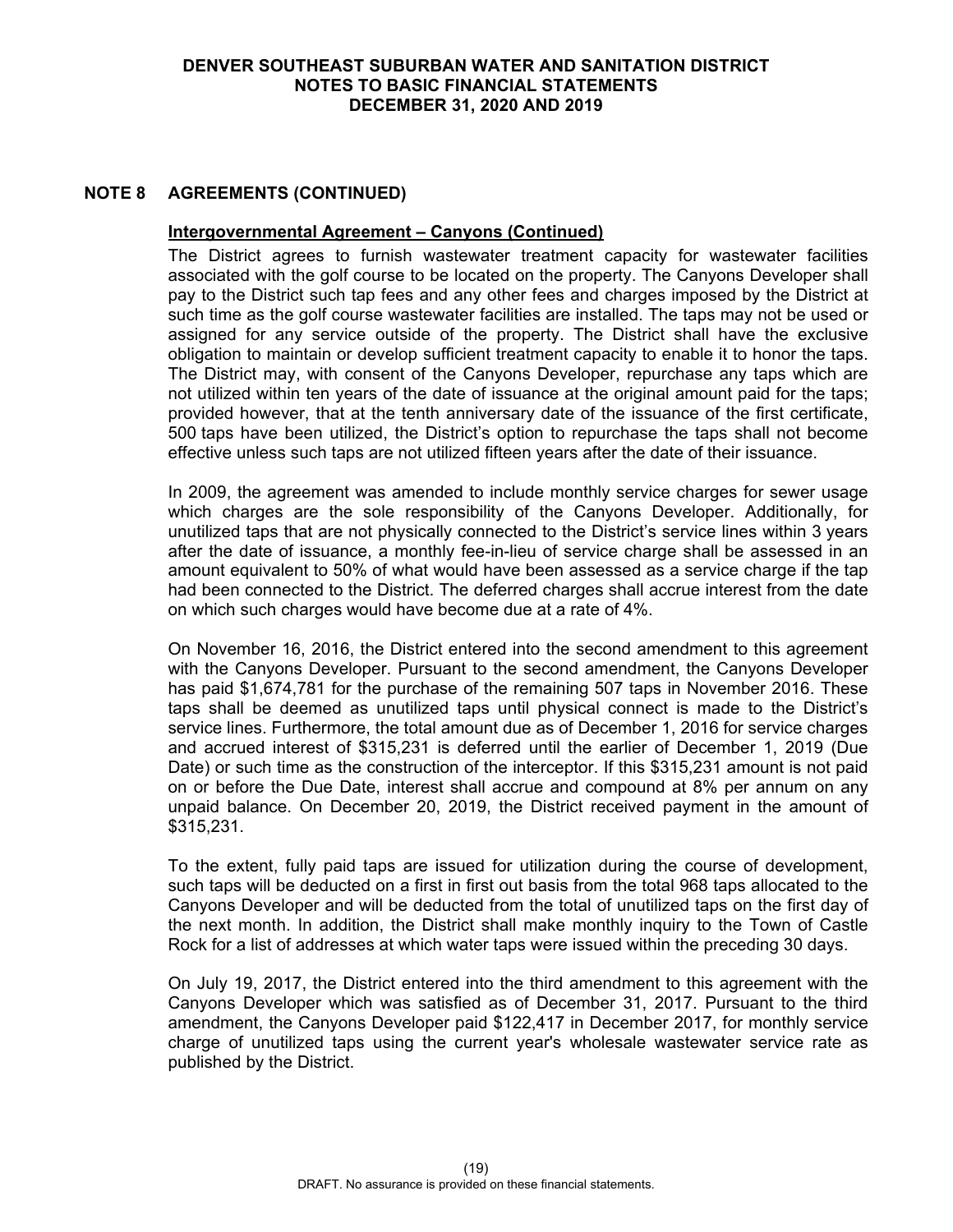# **NOTE 8 AGREEMENTS (CONTINUED**

### **Intergovernmental Agreement – Canyons (Continued)**

Effective January 1, 2017, service charges for all unutilized taps as set forth on the schedule below, shall be billed monthly by the District. If said accrued service fees are not paid timely, interest shall accrue and compound at 8% per annum on any unpaid balance. For purposes of such billing and computation, the minimum number of unutilized taps as of January 1st of each year is agreed to be as follows:

| As of January 1,    | Amount                                           |
|---------------------|--------------------------------------------------|
| 2021                | 461                                              |
| 2022                | 461                                              |
| 2023                | 461                                              |
| 2024                | 461                                              |
| 2025                | 461                                              |
| 2026                | 461                                              |
| 2027                | 461                                              |
| 2028                | 968                                              |
| 2029                | 968                                              |
| 2030 and Thereafter | 968 or such                                      |
|                     | lesser amount                                    |
|                     | calculated as                                    |
|                     | described above,<br>until taps fully<br>utilized |
|                     |                                                  |

In addition to the payment indicated above, the Canyons Developer agreed to purchase five (5) additional single family equivalent sewer taps, totaling \$33,800. The payment was received by the District in November 2016.

### **Intergovernmental Agreement – Colorado Golf**

On September 13, 2006, the District entered into an agreement with Colorado Golf Club LLC, (the Colorado Golf Developer) in connection with a development known as the "Colorado Golf." Pursuant to the agreement, the Colorado Golf Developer will convey water rights, easements for well sites and water tank easement with an option to purchase.

The District also agreed to collect an additional fee from property owners in the amount of \$800 per dwelling unit, the proceeds of which will be used to reimburse the Colorado Golf Developer up to \$350,000 for the cost of constructing the golf course. From 2006 through 2020, the District reimbursed \$95,200 for 119 taps; therefore, remaining future reimbursement is \$254,800 for 319 taps. During 2020 and 2019 the District collected 14 and 11 taps, respectively, and paid \$11,200 and \$0 in 2020 and 2019, respectively.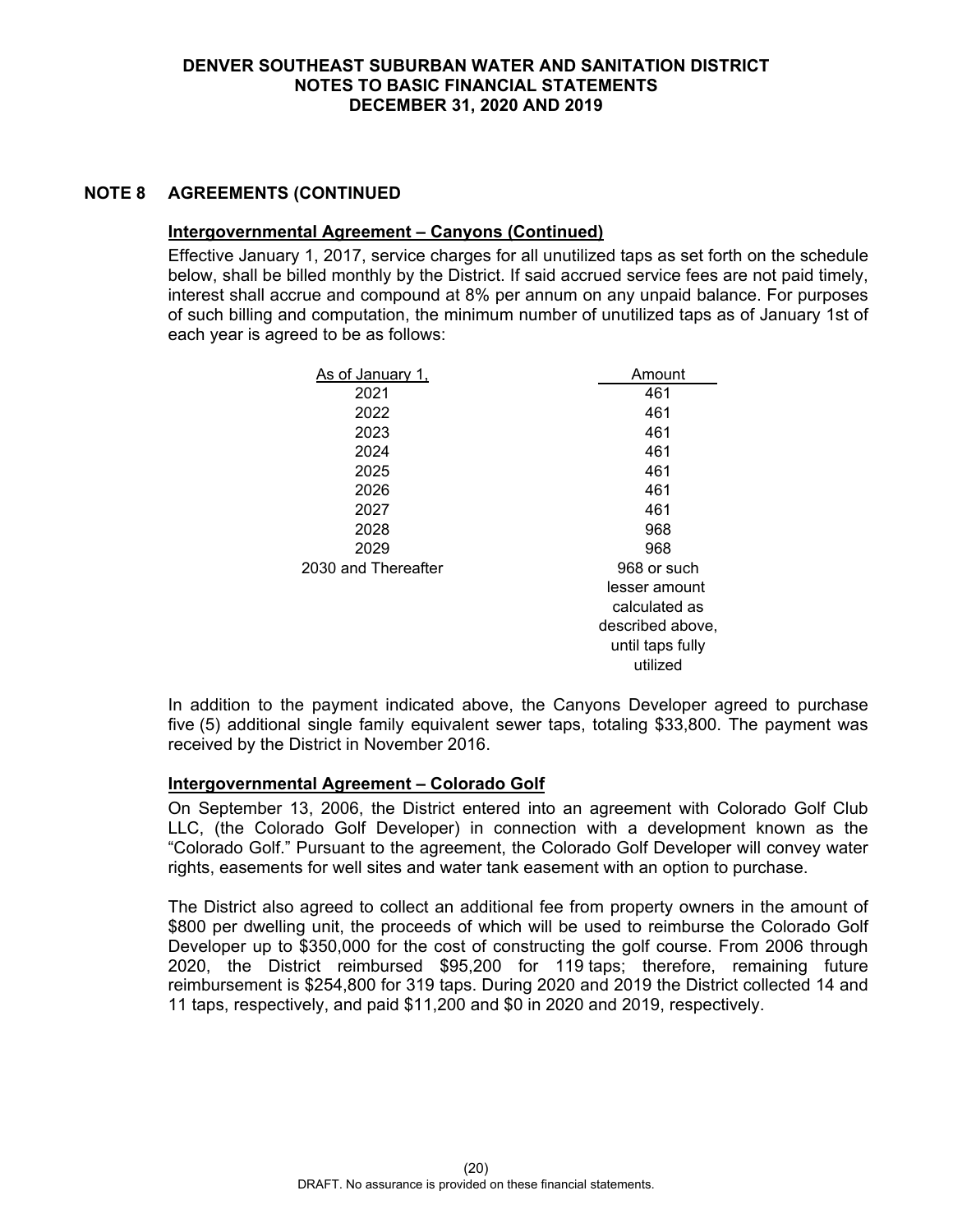## **NOTE 8 AGREEMENTS (CONTINUED)**

### **Developer Service Agreement – Stone Creek Ranch**

On August 17, 2016, the District entered into an agreement with Choke Cherry Investors, LLC (the Stone Creek Ranch Developer) in connection with a development known as the "Stone Creek Ranch" (the Property). Pursuant to the agreement, the Stone Creek Ranch Developer intends to develop a residential community and has requested approval for 335 SFEs on the Property (to serve 329 new residential units, 2 existing residential units and a community center). The Stone Creek Ranch Developer has also requested an amount of water, not to exceed 100 acre feet annually, for common area irrigation. The District shall provide water service to the Property through central collection and distribution system of the District, with sewage collection, treatment, and disposal to be provided through the District's central wastewater systems.

The Parties acknowledge that the Stone Creek Ranch Developer shall convey all water and water rights, interests in land, and well site easements and pipeline easements related to the Property to the District. In addition, the Stone Creek Ranch Developer shall grant to the District such additional perpetual non-exclusive easements as required by the District for the construction, operation, use, maintenance, replacement and/or removal of well facilities, water lines, water mains, sewer mains, sewer lines and related facilities and appurtenances.

Furthermore, all facilities required in order to provide water and sewer services to the Property must be paid for by the Stone Creek Ranch Developer and dedicated to the District. All water lines extending from a water meter pit to a residence, building or other structure being furnished with water service, and all sanitary sewer lines extending from a public sewer main to a residence, building or other source of sanitary wastes, shall be collectively referred to as "Service Lines." Such Service Lines are typically installed by the builder(s) and remain the property and responsibility of such owner(s) and shall not be dedicated to, accepted, owned or maintained by the District.

The Parties also acknowledge that the District will pay for the cost of upsizing of waterline in Interlocken Street from 12" to 16". In addition, the District will pay for the increased cost to the Stone Creek Ranch Developer for the installation of fiber optic in Interlocken Street and Scott Road. According to the District's rules and regulations, which shall apply to the Property  $-$  (1) no person may use water supplied by the District without first obtaining a certificate of occupancy, building permit or the written permission of the District to do so; (2) all water provided by the District shall be used only for "domestic purposes"; and (3) no water well may be drilled on the Property except by the District or with the written consent of the District.

### **Intergovernmental Agreement – Cielo**

The District, Parker Water and Sanitation District (PWSD) and Cielo Metropolitan District (CMD) entered into an intergovernmental agreement on August 15, 2018. Pursuant to the agreement, the District desires to acquire dedicated capacity in a PWSD water pipeline through property located in the boundaries of CMD (Cielo Service Area) and PWSD and CMD desire to obtain wastewater treatment services from the District.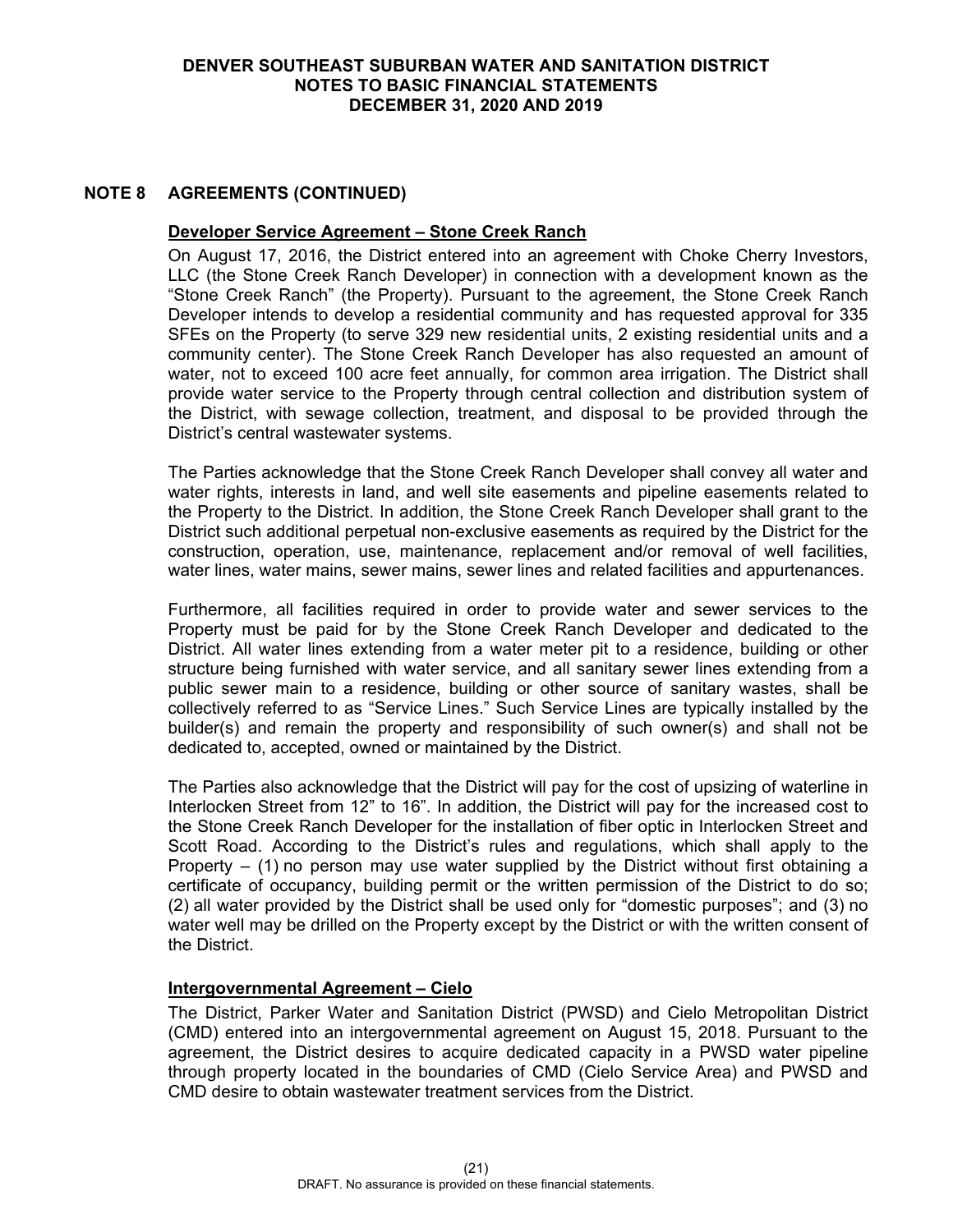# **NOTE 8 AGREEMENTS (CONTINUED)**

### **Intergovernmental Agreement – Cielo (Continued)**

According to the agreement, CMD shall design and construct the 16" diameter water pipeline extending from a point of connection with PWSD's existing pipeline located at a point near Stroh Road to a location adjacent to the District's Chapman Pump Station. The water pipeline shall be constructed within the existing easements obtained by PWSD located in the CMD boundaries. The District shall reimburse CMD for the difference in costs of oversizing the water pipeline from a 12" to a 16" diameter pipeline. The water pipeline shall be completed by CMD and be operational by a certain date defined in the final agreement.

Upon completion, the water pipeline shall be dedicated to PWSD for operation and maintenance and the PWSD shall grant to the District an irrevocable perpetual license coupled with the interest to use. CMD's obligation to perform all obligations outlined in the agreement shall be secured by the deposit of funds in an amount equal to 120% of an engineer's estimate of the construction cost of the water pipeline, payable to the District (the Deposit). In the event CMD does not commence construction of the water pipeline by the set date, the District may take over the construction and withdraw amounts from the Deposit to complete the construction of the water pipeline.

The District shall sell to PWSD 343 SFE units of wastewater treatment capacity. PWSD shall pay the District the total amount of \$1,085,242 – (a) 20% (\$217,048) shall be payable prior to the issuance of the first building permit in the Cielo Service Area, but not later than January 5, 2019, whichever occurs first; and (b) 20% (\$217,048) shall be payable each successive calendar year, on the anniversary of the initial payment, until the total amount has been paid. If, on any annual anniversary of the initial payment an amount derived by multiplying the total number of SFE's being served by the District within the Cielo Service Area by \$3,164 has not been paid by PWSD to the District, an amount equal to any deficiency shall be paid to the District together with the installment payment due on said anniversary date.

On or before the 10<sup>th</sup> day of each month, PWSD shall forward to the District a list of residential tap connections made in the Cielo Service Area for the preceding month, including information regarding the location of each tap. The District will impose and collect user charges for the services provided by the District. The District shall bill the service charges to PWSD monthly. Payment is due 30 days from the invoice date; otherwise, interest on the unpaid amount shall be assessed at a monthly rate of 1% per month. For each SFE issued that is not utilized on or after January 5, 2023, a monthly fee-in-lieu of service charge shall be assessed and payable in an amount equivalent to 50% of what would have been assessed as the monthly service charge had said SFE been connected.

### **Intergovernmental Agreement – Wheeling and Capacity Allocation**

The District and Parker Water and Sanitation District (PWSD) entered into an intergovernmental agreement on May 10, 2018, to outline how the two entities will share the costs of capacity, maintenance, repair, replacement and operation of the Ridgegate Pipeline and the portions of the PWSD's existing water infrastructure that will be used by the District.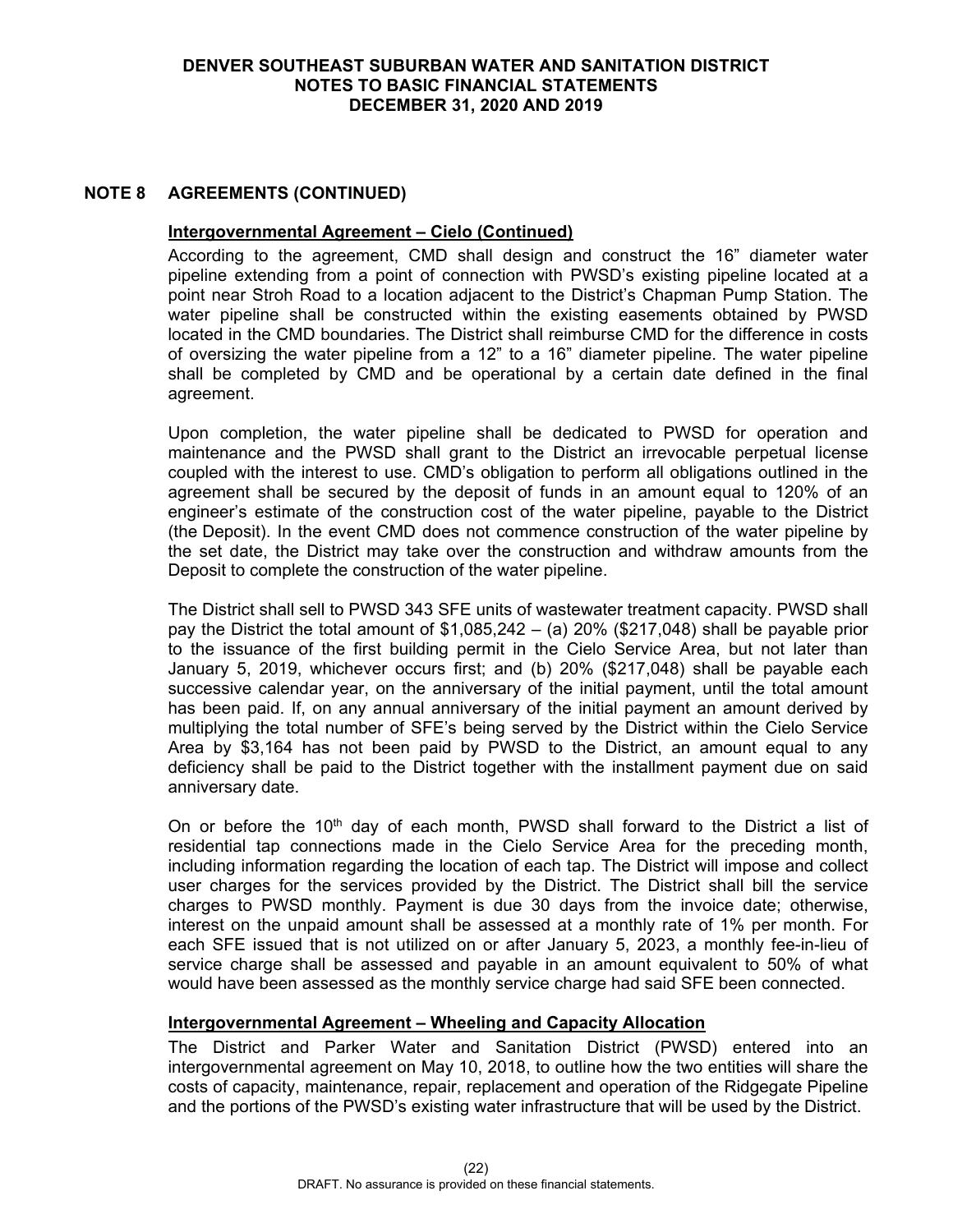# **NOTE 8 AGREEMENTS (CONTINUED)**

#### **Intergovernmental Agreement – Wheeling and Capacity Allocation (Continued)**

Pursuant to the agreement, PWSD will transport the District's WISE water through the local WISE infrastructure and PWSD's existing infrastructure. The District has already paid the capital cost for 1.5 million gallons per day (mgd) of capacity in the Ridgegate Pipeline. The District also paid \$828,151 to PWSD to secure 1.0 mgd of uninterrupted and permanent capacity in PWSD's existing infrastructure. Furthermore, PWSD will operate and maintain all of the infrastructure segments in good working order and cover the cost of all future capital replacement. PWSD will charge a "wheeling" rate of \$0.98 per 1,000 gallons (up to 1 million gallons per day) for the volume of water delivered to the District and make available additional capacity if necessary to transport the District's water at flow rates above 1.0 mgd for \$1.66 per 1,000 gallons. In 2020 and 2019, the District received \$217,048 and \$396,490 respectively under this agreement.

### **Intergovernmental Agreement – WISE Capacity Sale (Meridian Metro District)**

On February 20, 2019, the District and Meridian Metropolitan District (Meridian) entered into a purchase and sale agreement where Meridian will purchase excess WISE infrastructure capacity, related to the Western Pipeline project, in an amount of \$785,770. During 2019, the District received full payment from Meridian.

# **Intergovernmental Agreement – WISE Capacity Sale (Town of Castle Rock)**

On April 16, 2019, the District and the Town of Castle Rock entered into a purchase and sale agreement where the Town will purchase excess WISE infrastructure capacity, related to the Western Pipeline project, in an amount of \$2,287,967. During 2019, the District received full payment from the Town.

### **Intergovernmental Agreement – Canyons**

On December 23, 2004, the District entered into an agreement with the developer in connection with the property known as "The Canyons." Based upon the anticipated construction by the developer, the District shall sell and the developer has agreed to purchase 968 single family equivalent units of wastewater treatment capacity. As payment for such, the developer agreed to pay the principal amount of \$3,100,000 payable as follows: \$310,000 on or before December 20, 2004, which was deposited in January 2005, with the remaining amount repaid annually each June 1 starting in 2005 through 2024, with an annual interest rate of 4%. The agreement was secured by an irrevocable letter of credit in the original amount of \$2,765,000. During 2009, the payment date was changed to December 1, per an amendment of the agreement.

Pursuant to the second amendment that District signed with the developer on November 16, 2016. The developer paid \$1,674,781 for the purchase of 507 taps and \$33,800 for the purchase of five (5) additional single family equivalent sewer taps. Furthermore, the total amount due as of December 1, 2017 for service charges and accrued interest of \$315,231 is deferred until the earlier of December 1, 2019 or such time as the construction of the interceptor. On December 20, 2019, the District received payment in the amount of \$315,231, leaving an accrued and unpaid interest balance of \$1,382.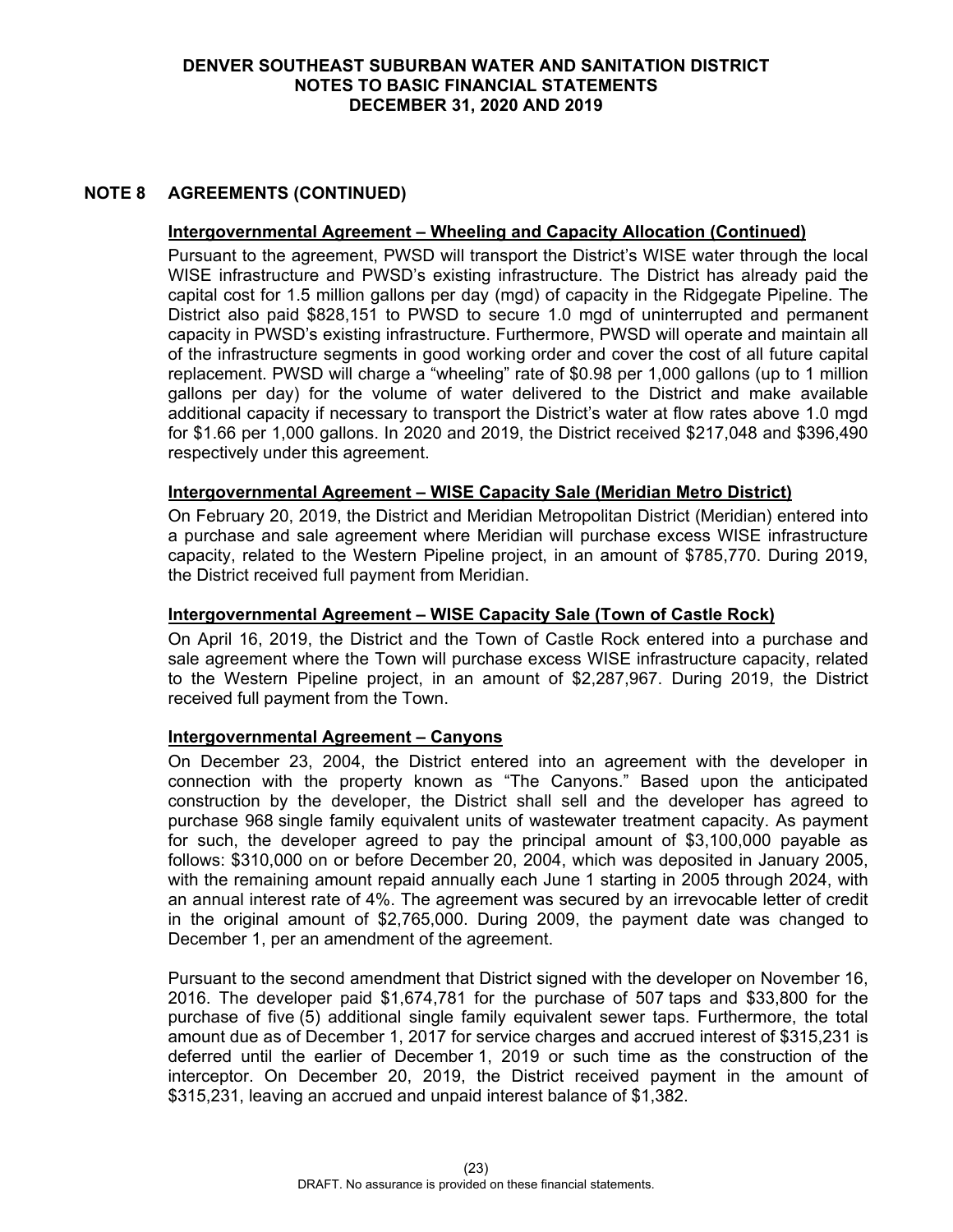# **DENVER SOUTHEAST SUBURBAN WATER AND SANITATION DISTRICT NOTES TO BASIC FINANCIAL STATEMENTS DECEMBER 31, 2020 AND 2019**

# **NOTE 8 AGREEMENTS (CONTINUED)**

Pursuant to the third amendment that the District signed with the developer on July 19, 2017, the developer paid \$153,789 for service charge for 367 unutilized taps using the current year's wholesale wastewater service rate as published by the District.

# **NOTE 9 WATER PROJECT FEE**

On January 12, 2011, the board of directors of the District established a water project fee to fund necessary water supply projects within the District. The water supply projects anticipated to be funded by the water project fee include, but are not limited to, additional Denver Basin wells to offset the declining production in the Denver Basin aquifers, investment and development of renewable water supply projects, and other projects as approved by the board of directors. The fee was effective March 1, 2011, and will continue until further resolution of the board of directors. During 2020 and 2019, the District collected \$728,848 and \$713,524 of water project fees, respectively.

## **NOTE 10 AUTHORITY PARTICIPATION**

The District is a member of the Cherry Creek Project Water Authority and the South Metro Water Supply Authority. Capital projects of the respective authorities are documented via project participation agreements. Operating contributions to these organizations were \$51,955 in 2020 and \$53,773 in 2019.

On March 13, 2013, the District entered into the South Metro WISE (Water, Infrastructure, and Supply Efficiency) Authority Formation and Organizational Intergovernmental Agreement. This Agreement commits the District to participate in the WISE Partnership through the South Metro WISE Authority. The Agreement also defines how costs will be shared between participating members. The District has committed to subscribing to an average of 500 acre feet (AF) of a projected average total of 7,225 AF of renewable water to be delivered annually from the WISE Partnership. The South Metro WISE Authority was formed July 10, 2013. The Authority's members are 10 local governments located in the southern Denver metropolitan areas of south-central Arapahoe and northern Douglas Counties. The Water Delivery Agreement is the overarching agreement that defines the terms under which Denver and Aurora will deliver water to the South Metro WISE Authority members.

There are engineering design and construction contracts that have been entered into by WISE in order to begin taking deliveries of water in 2018. It is currently anticipated that the District will be responsible for approximately \$2,000,000 of the capital costs to transport water, in addition to an annual water purchase cost of approximately \$917,000 for 500 acre-feet of water. Additionally, there will be WISE operations, maintenance, and capital costs. The variable pumping costs and the District's share of operating and maintenance costs will be billed based upon the volume of water received by the District.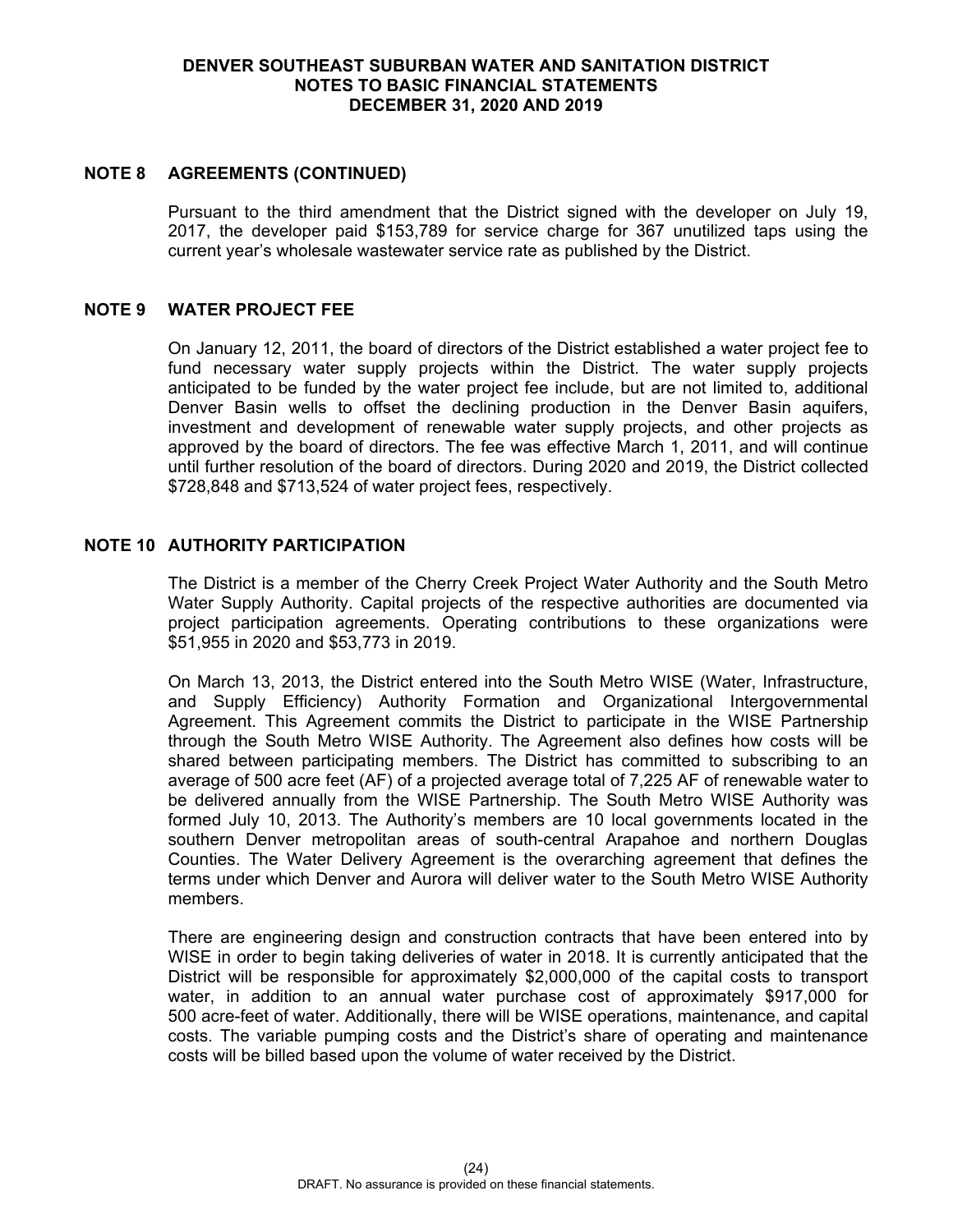# **DENVER SOUTHEAST SUBURBAN WATER AND SANITATION DISTRICT NOTES TO BASIC FINANCIAL STATEMENTS DECEMBER 31, 2020 AND 2019**

# **NOTE 11 RISK MANAGEMENT**

The District is exposed to various risks of loss related to torts; thefts of, damage to, or destruction of assets; errors or omissions; injuries to employees; or acts of God.

The District is a member of the Colorado Special Districts Property and Liability Pool (the Pool) as of December 31, 2020. The Pool is an organization created by intergovernmental agreement to provide property, liability, public officials' liability, boiler and machinery, and workers' compensation coverage to its members. Settled claims have not exceeded this coverage in any of the past three fiscal years.

The District pays annual premiums to the Pool for liability, property, public officials' liability, and workers' compensation coverage. In the event aggregated losses incurred by the Pool exceed amounts recoverable from reinsurance contracts and funds accumulated by the Pool, the Pool may require additional contributions from the Pool members. Any excess funds which the Pool determines are not needed for purposes of the Pool may be returned to the members pursuant to a distribution formula.

# **NOTE 12 TAX, SPENDING AND DEBT LIMITATIONS**

Article X, Section 20 of the Colorado Constitution, commonly known as the Taxpayer's Bill of Rights (TABOR), contains tax, spending, revenue and debt limitations which apply to the state of Colorado and all local governments.

Enterprises, defined as government-owned businesses authorized to issue revenue bonds and receiving less than 10% of annual revenue in grants from all state and local governments combined, are excluded from the provisions of TABOR. The District's management believes a significant portion of its operations qualifies for this exclusion.

Spending and revenue limits are determined based on the prior year's Fiscal Year Spending adjusted for allowable increases based upon inflation and local growth. Fiscal Year Spending is generally defined as expenditures plus reserve increases with certain exceptions. Revenue in excess of the Fiscal Year Spending limit must be refunded unless the voters approve retention of such revenue.

TABOR requires local governments to establish Emergency Reserves. These reserves must be at least 3% of Fiscal Year Spending (excluding bonded debt service). Local governments are not allowed to use the emergency reserves to compensate for economic conditions, revenue shortfalls, or salary or benefit increases.

The District's management believes it is in compliance with the provisions of TABOR. However, TABOR is complex and subject to interpretation. Many of the provisions, including the interpretation of how to calculate Fiscal Year Spending limits and qualifications as an Enterprise will require judicial interpretation.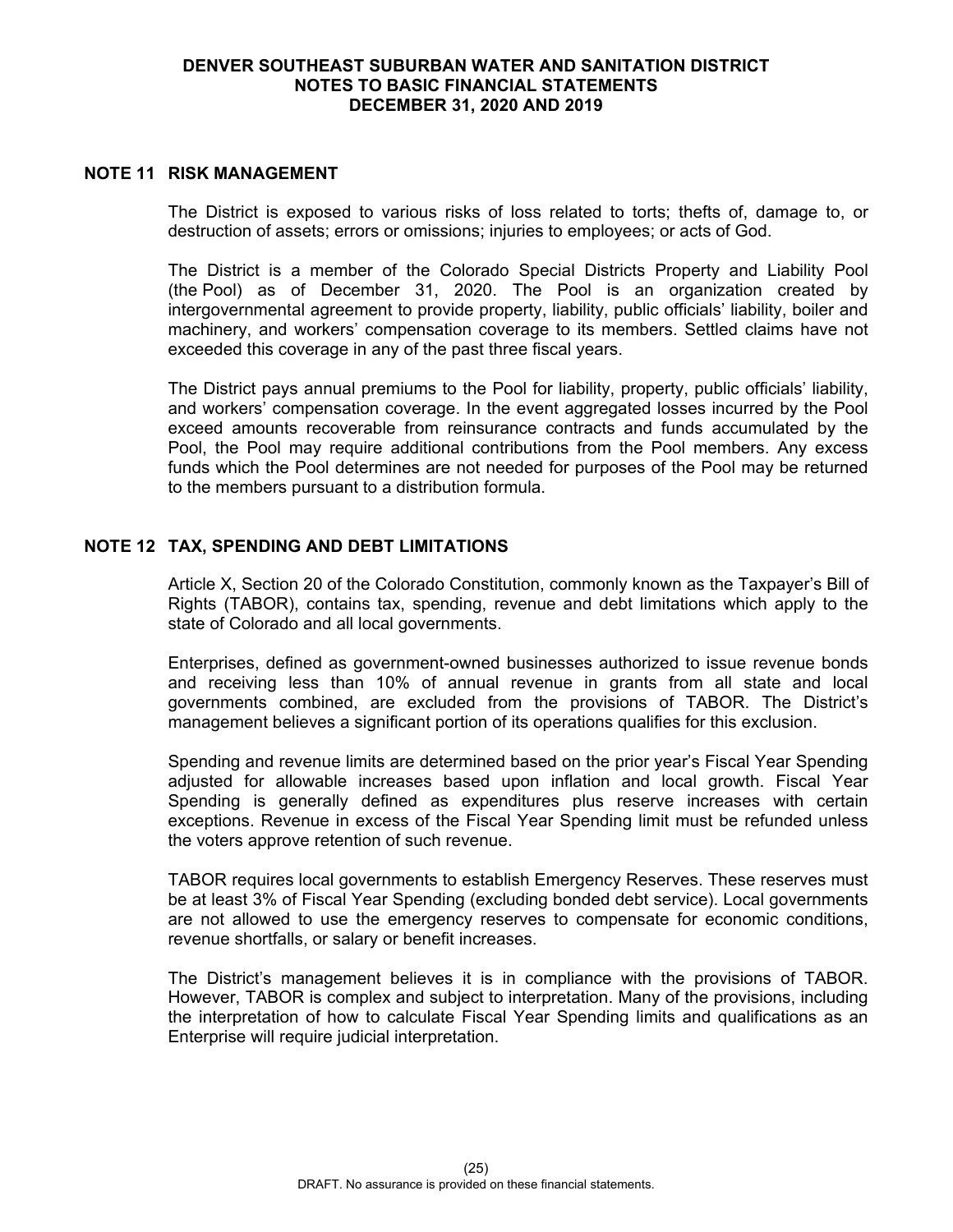# **SUPPLEMENTARY INFORMATION**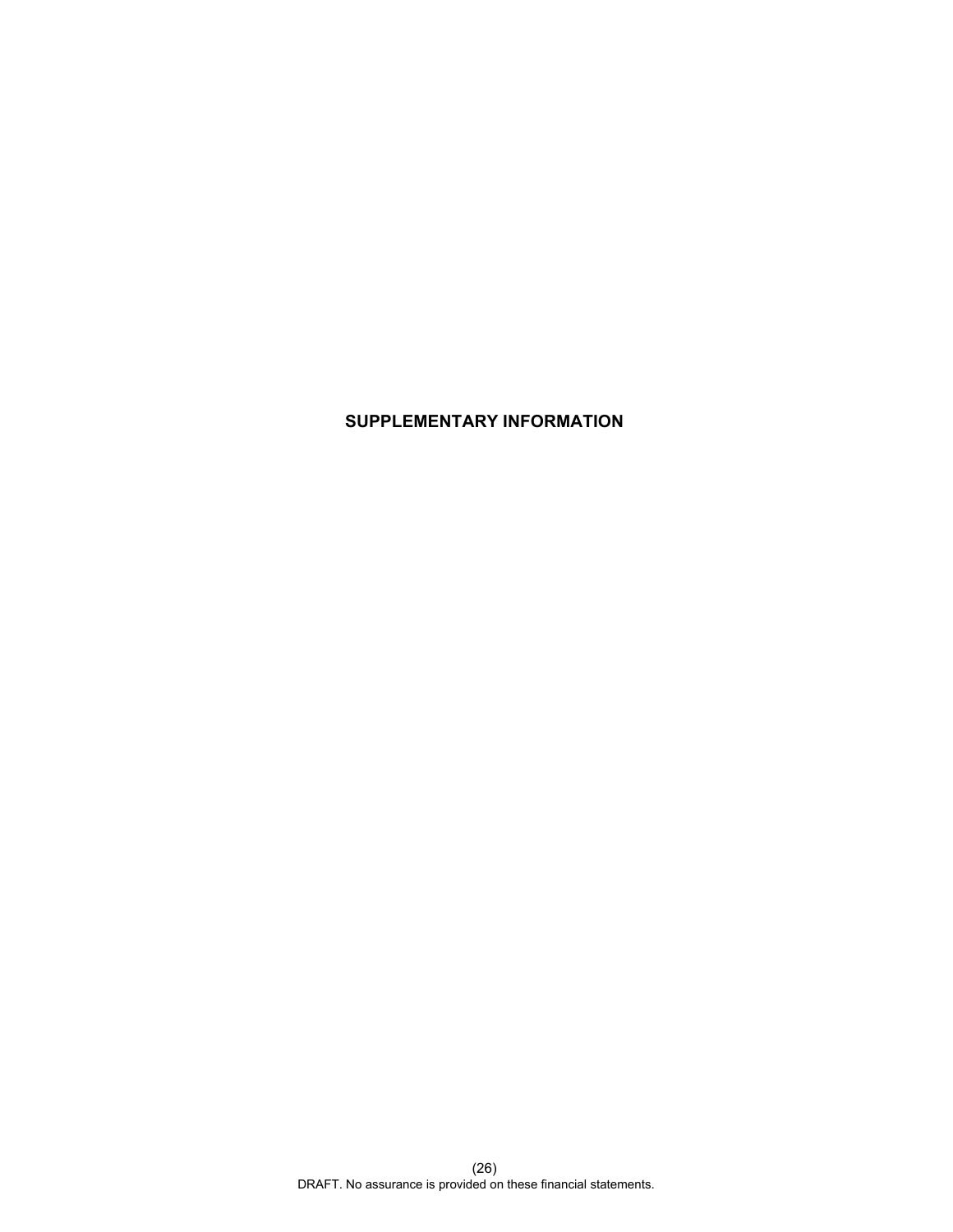# **DENVER SOUTHEAST SUBURBAN WATER AND SANITATION DISTRICT SCHEDULE OF REVENUES, EXPENDITURES, AND CHANGE IN NET POSITION YEARS ENDED DECEMBER 31, 2020 AND 2019**

|                                           | 2020 |           | 2019 |           |
|-------------------------------------------|------|-----------|------|-----------|
| <b>WATER OPERATIONS</b>                   |      |           |      |           |
| Revenues:                                 |      |           |      |           |
| <b>Water Sales</b>                        | \$   | 4,943,441 | \$   | 4,251,601 |
| Water Supply Project Fee                  |      | 728,848   |      | 713,524   |
| <b>Irrigation Fees</b>                    |      | 1,199,395 |      | 919,291   |
| <b>Ground Water Protection Fees</b>       |      | 25,200    |      | 23,784    |
| Bulk and Hydrant Meter Water Sales        |      | 142,364   |      | 155,036   |
| Other                                     |      | 34,479    |      | 28,649    |
| <b>Total Revenues</b>                     |      | 7,073,727 |      | 6,091,885 |
| Direct Water Expenses:                    |      |           |      |           |
| Depreciation                              |      | 3,016,365 |      | 2,793,008 |
| Auto Expenses/Vehicle Maintenance         |      | 38,963    |      | 37,500    |
| <b>Employee Benefits</b>                  |      | 217,801   |      | 225,212   |
| Laboratory Testing and Chemicals          |      | 282,549   |      | 244,218   |
| Legal                                     |      | 10,044    |      | 8,965     |
| <b>Outside Services</b>                   |      | 148,984   |      | 65,336    |
| Payroll Taxes                             |      | 61,972    |      | 60,566    |
| Repairs, Maintenance, and Supplies        |      | 224,448   |      | 191,025   |
| <b>Salaries and Related Costs</b>         |      | 805,529   |      | 808,339   |
| Small Tools and Safety Items              |      | 17,269    |      | 8,124     |
| Utilities                                 |      | 758,067   |      | 673,437   |
| <b>CCPWA Water Purchase</b>               |      | 51,955    |      |           |
| <b>WISE Water Purchase</b>                |      | 709,687   |      | 265,701   |
| <b>Total Direct Water Expenses</b>        |      | 6,343,633 |      | 5,381,431 |
| <b>GROSS PROFIT FROM WATER OPERATIONS</b> |      | 730,094   |      | 710,454   |
| <b>SEWER OPERATIONS</b>                   |      |           |      |           |
| Revenues:                                 |      |           |      |           |
| Sewer User Charges                        |      | 2,527,387 |      | 2,455,608 |
| <b>Total Revenues</b>                     |      | 2,527,387 |      | 2,455,608 |
| <b>Direct Sewer Expenses:</b>             |      |           |      |           |
| Depreciation                              |      | 990,483   |      | 976,367   |
| Auto Expenses/Vehicle Maintenance         |      | 6,669     |      | 9,364     |
| Cherry Creek Basin Fees                   |      | 19,137    |      | 10,680    |
| <b>Employee Benefits</b>                  |      | 162,953   |      | 147,312   |
| Laboratory Testing and Chemicals          |      | 74,907    |      | 89,861    |
| <b>Outside Services</b>                   |      | 8,604     |      | 5,091     |
| Repairs and Maintenance - System          |      | 144,436   |      | 144,876   |
| <b>Salaries and Related Costs</b>         |      | 524,178   |      | 453,181   |
| Payroll Taxes                             |      | 40,538    |      | 34,915    |
| Sludge Disposal                           |      | 75,269    |      | 71,508    |
| Small Tools and Safety Items              |      | 1,302     |      | 859       |
| <b>Utilities</b>                          |      | 177,765   |      | 186,906   |
| <b>Total Direct Sewer Expenses</b>        |      | 2,226,241 |      | 2,130,920 |
| <b>GROSS PROFIT FROM SEWER OPERATIONS</b> |      | 301,146   |      | 324,688   |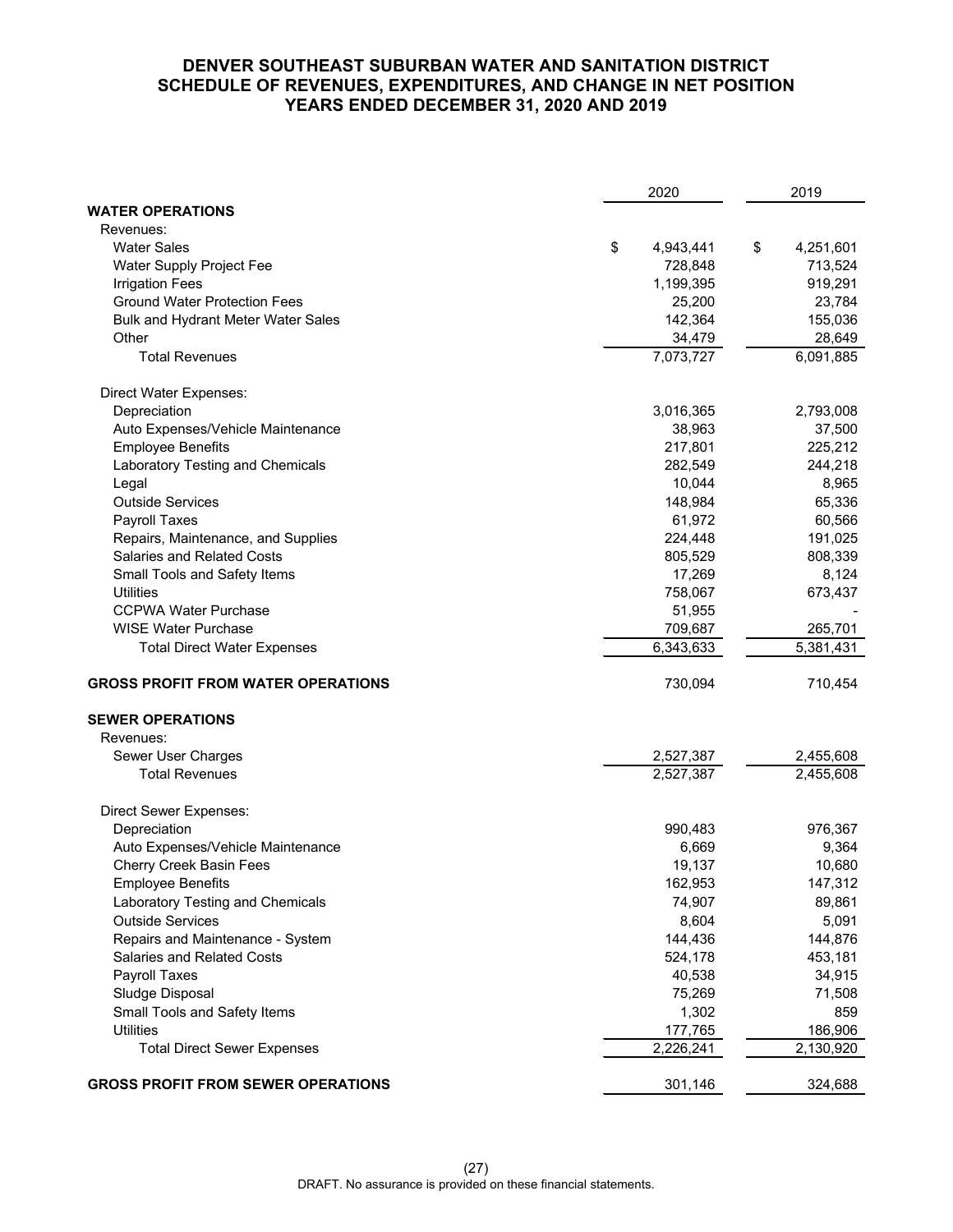# **DENVER SOUTHEAST SUBURBAN WATER AND SANITATION DISTRICT SCHEDULE OF REVENUES, EXPENDITURES, AND CHANGE IN NET POSITION (CONTINUED) YEARS ENDED DECEMBER 31, 2020 AND 2019**

|                                                  | 2020            |    |            |
|--------------------------------------------------|-----------------|----|------------|
| <b>GROSS PROFIT FROM OPERATIONS</b>              | \$<br>1,031,240 | \$ | 1,035,142  |
| <b>GENERAL AND ADMINISTRATIVE EXPENSES</b>       |                 |    |            |
| Depreciation - Office Building and Equipment     | 163,792         |    | 145,377    |
| Accounting and Audit                             | 85,936          |    | 94,716     |
| Admin Vehicle                                    |                 |    | 140        |
| <b>Billing Systems Service</b>                   | 9,460           |    | 10,460     |
| Data Processing                                  | 58,653          |    | 44,889     |
| <b>Directors' Fees</b>                           | 5,200           |    | 5,200      |
| <b>Dues and Seminars</b>                         | 19,680          |    | 19,403     |
| <b>Employee Benefits</b>                         | 61,380          |    | 70,601     |
| Insurance                                        | 131,016         |    | 138,562    |
| Legal                                            | 54,572          |    | 58,428     |
| Miscellaneous                                    | 3,063           |    | 3,467      |
| Office Expense                                   | 18,621          |    | 17,004     |
| <b>Outside Services</b>                          | 115,886         |    | 32,368     |
| Repairs and Maintenance - Office                 | 17,669          |    | 17,481     |
| <b>Salaries and Related Costs</b>                | 331,642         |    | 321,240    |
| Payroll Taxes                                    | 23,187          |    | 21,722     |
| Safety and Training                              | 34,322          |    | 33,455     |
| <b>Security Services</b>                         | 31,213          |    | 22,188     |
| Conservation                                     | 12,075          |    |            |
| <b>Customer Communications</b>                   | 34,962          |    | 31,725     |
| <b>Utilities</b>                                 | 30,395          |    | 27,183     |
| Paying Agent Fees                                | 1,500           |    | 1,500      |
| <b>CCPWA Assessment</b>                          |                 |    | 33,807     |
| <b>SMWSA Assessment</b>                          | 6,183           |    | 19,966     |
| <b>WISE Participation - Operations</b>           | 85,036          |    | 109,921    |
| <b>Total General and Administrative Expenses</b> | 1,335,443       |    | 1,280,803  |
| <b>INCOME FROM OPERATIONS</b>                    | (304, 203)      |    | (245, 661) |
| <b>NONOPERATING REVENUES</b>                     |                 |    |            |
| Net Investment Income                            | 106,666         |    | 291,891    |
| Ready to Serve Fees - Water                      | 45,962          |    | 33,139     |
| Ready to Serve Fees - Sewer                      | 37,086          |    | 26,358     |
| <b>Cherry Creek Project Water Authority</b>      | 39,669          |    | 58,404     |
| Other Income                                     | 46,044          |    | 79,962     |
| <b>WISE Reserve Refund</b>                       | 398,165         |    |            |
| Net Gain (Loss) on Disposition of Assets         | 20,754          |    |            |
| <b>Total Nonoperating Revenues</b>               | 694,346         |    | 489,754    |
| <b>NONOPERATING EXPENSES</b>                     |                 |    |            |
| Interest and Paying Agent Fees                   | 699,564         |    | 745,047    |
| <b>Total Nonoperating Expenses</b>               | 699,564         |    | 745,047    |
| <b>INCOME (LOSS) BEFORE CONTRIBUTIONS</b>        | (309, 421)      |    | (500, 954) |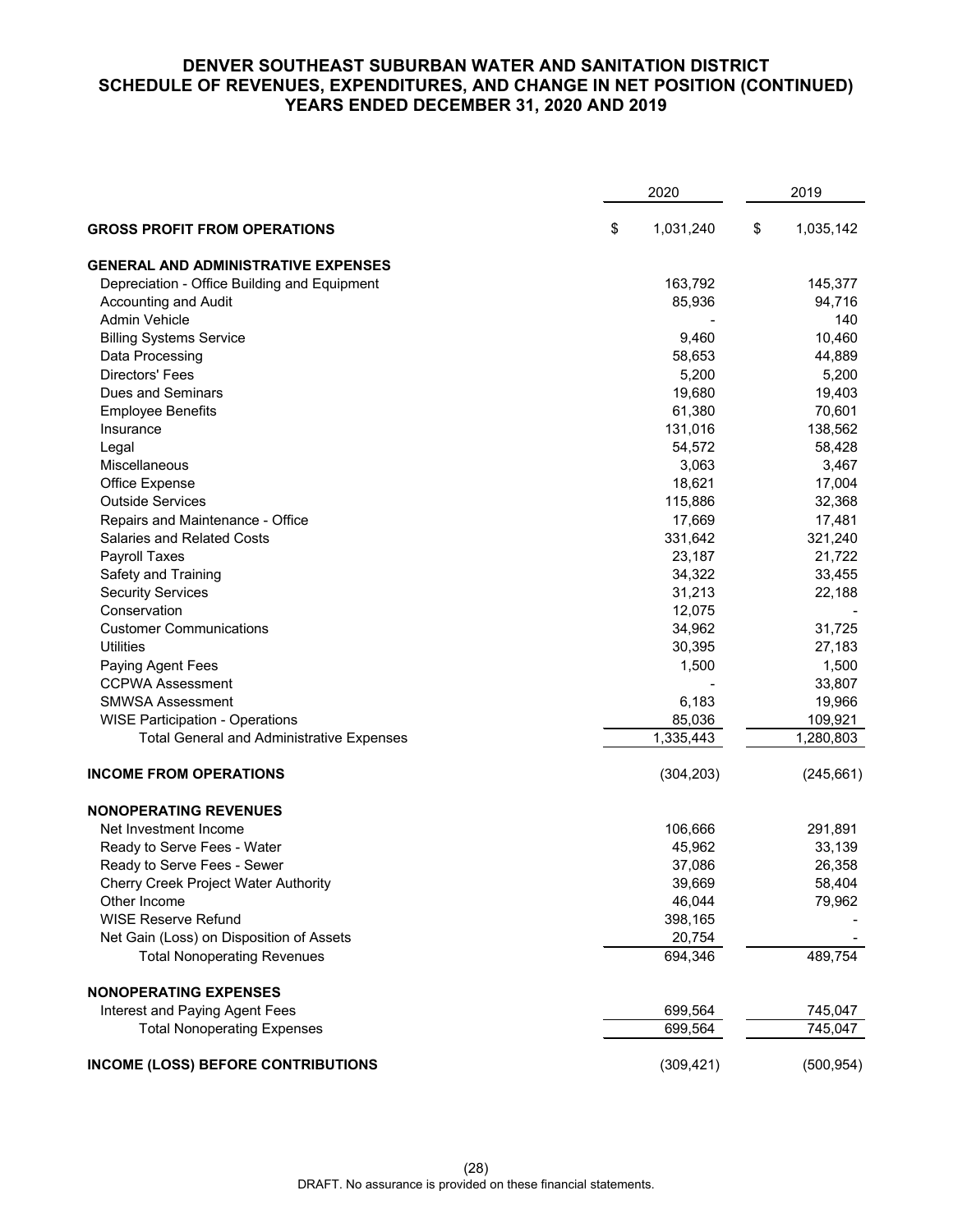# **DENVER SOUTHEAST SUBURBAN WATER AND SANITATION DISTRICT SCHEDULE OF REVENUES, EXPENDITURES, AND CHANGE IN NET POSITION (CONTINUED) YEARS ENDED DECEMBER 31, 2020 AND 2019**

|                                    | 2020             |    |            |
|------------------------------------|------------------|----|------------|
| <b>CAPITAL CONTRIBUTIONS</b>       |                  |    |            |
| Tap Fees - Water                   | \$<br>10,159,741 | \$ | 3,206,954  |
| Tap Fees - Sewer                   | 2,352,568        |    | 834.911    |
| <b>Cost Recovery Payments</b>      | (86, 656)        |    | (107, 372) |
| Canyon's Revenue                   | 155.935          |    | 155,172    |
| Developer Contributions            | 1,668,240        |    | 1,473,629  |
| <b>Total Capital Contributions</b> | 14,249,828       |    | 5,563,294  |
| <b>CHANGE IN NET POSITION</b>      | 13,940,407       |    | 5,062,340  |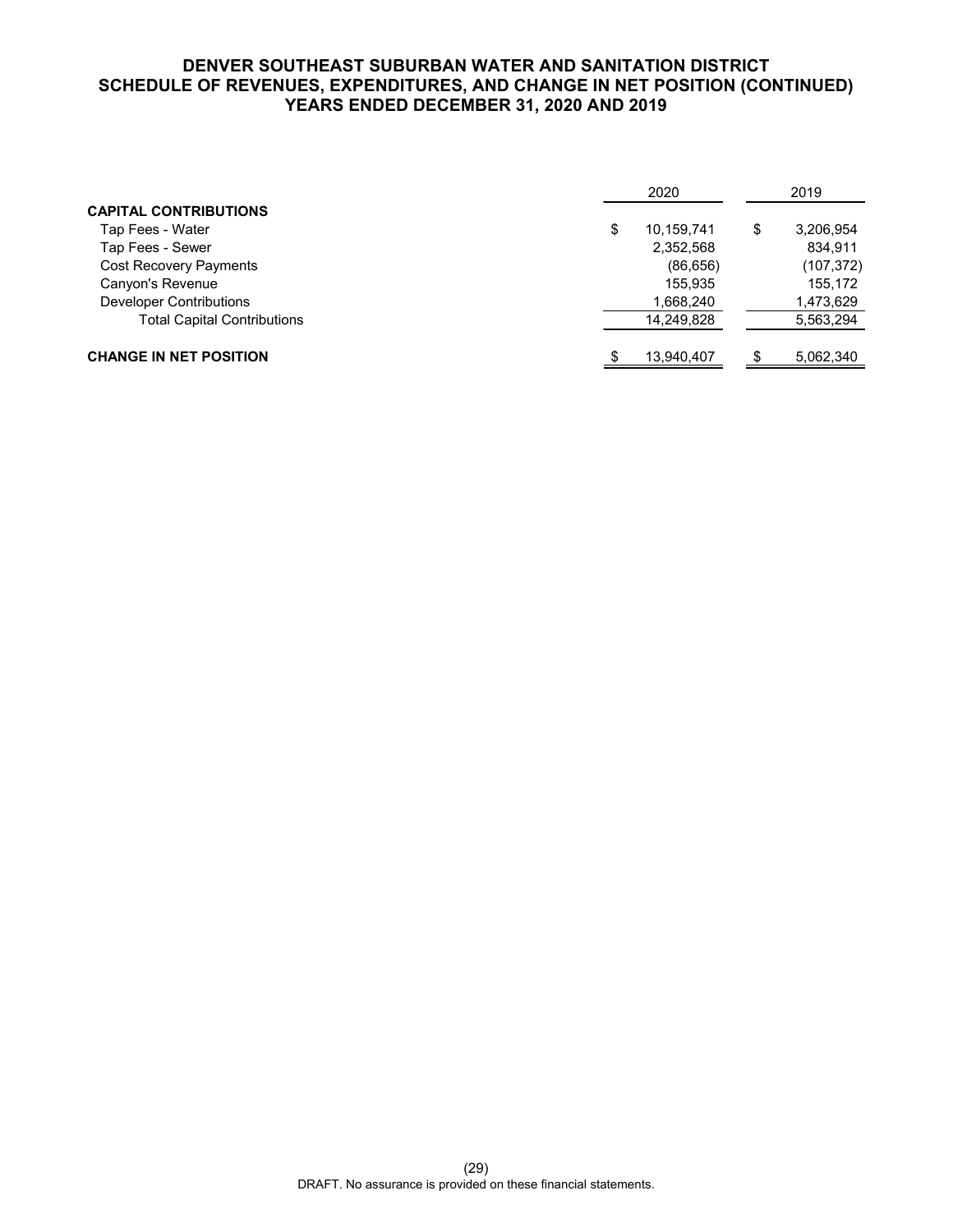# **DENVER SOUTHEAST SUBURBAN WATER AND SANITATION DISTRICT SCHEDULE OF REVENUES, EXPENDITURES, AND CHANGE IN FUNDS AVAILABLE – BUDGET AND ACTUAL (BUDGETARY BASIS) YEAR ENDED DECEMBER 31, 2020**

|                                           | Original<br>and Final<br><b>Budget</b> | Actual               | Variance               |  |
|-------------------------------------------|----------------------------------------|----------------------|------------------------|--|
| <b>WATER OPERATING INCOME</b>             |                                        |                      |                        |  |
| <b>Water Sales</b>                        | 4,000,000<br>\$                        | \$<br>4,943,441      | \$<br>943,441          |  |
| Water Supply Project Fee                  | 710,000                                | 728,848              | 18,848                 |  |
| <b>Irrigation Fees</b>                    | 750,000                                | 1,199,395            | 449,395                |  |
| <b>Ground Water Protection Fees</b>       | 25,000                                 | 25,200               | 200                    |  |
| Bulk Water and Hydrant Meter Water Sales  | 160,000                                | 142,364              | (17, 636)              |  |
| Other                                     | 60,000                                 | 34,479               | (25, 521)              |  |
| <b>Total Water Operating Income</b>       | 5,705,000                              | 7,073,727            | 1,368,727              |  |
| <b>WATER OPERATING EXPENSES</b>           |                                        |                      |                        |  |
| Auto Expenses/Vehicle Maintenance         | 35,000                                 | 38,963               | (3,963)                |  |
| <b>Employee Benefits</b>                  | 245,000                                | 217,801              | 27,199                 |  |
| Laboratory Testing and Chemicals          | 250,000                                | 282,549              | (32, 549)              |  |
| Legal                                     | 5,000                                  | 10,044               | (5,044)                |  |
| <b>Outside Services</b>                   | 135,000                                | 148,984              | (13, 984)              |  |
| Payroll Taxes                             | 56,400                                 | 61,972               | (5, 572)               |  |
| Repairs, Maintenance, and Supplies        | 230,000                                | 224,448              | 5,552                  |  |
| <b>Salaries and Related Costs</b>         | 752,000                                | 805,529              | (53, 529)              |  |
| Small Tools and Safety Items              | 14,000                                 | 17,269               | (3,269)                |  |
| <b>Utilities</b><br><b>CCPWA Water</b>    | 650,000<br>30,000                      | 758,067              | (108, 067)             |  |
| <b>WISE Water</b>                         |                                        | 51,955               | (21, 955)              |  |
| <b>Total Water Operating Expenses</b>     | 650,000<br>3,052,400                   | 709,687<br>3,327,268 | (59, 687)<br>(274,868) |  |
|                                           |                                        |                      |                        |  |
| <b>GROSS PROFIT FROM WATER OPERATIONS</b> | 2,652,600                              | 3,746,459            | 1,093,859              |  |
| <b>SEWER OPERATING INCOME</b>             |                                        |                      |                        |  |
| Sewer User Charges                        | 2,450,000                              | 2,527,387            | 77,387                 |  |
| <b>Total Sewer Operating Income</b>       | $\overline{2,}450,000$                 | 2,527,387            | 77,387                 |  |
| <b>SEWER OPERATING EXPENSES</b>           |                                        |                      |                        |  |
| Auto Expenses/Vehicle Maintenance         | 12,000                                 | 6,669                | 5,331                  |  |
| Cherry Creek Basin Fees                   | 16,000                                 | 19,137               | (3, 137)               |  |
| <b>Employee Benefits</b>                  | 180,000                                | 162,953              | 17,047                 |  |
| Laboratory Testing and Chemicals          | 86,000                                 | 74,907               | 11,093                 |  |
| Outside Services                          | 10,000                                 | 8,604                | 1,396                  |  |
| Repairs and Maintenance                   | 180,000                                | 144,436              | 35,564                 |  |
| <b>Salaries and Related Costs</b>         | 481,000                                | 524,178              | (43, 178)              |  |
| Payroll Taxes                             | 36,100                                 | 40,538               | (4, 438)               |  |
| Sludge Disposal                           | 70,000                                 | 75,269               | (5,269)                |  |
| Small Tools and Safety Items              | 5,000                                  | 1,302                | 3,698                  |  |
| <b>Utilities</b>                          | 215,000<br>1,291,100                   | 177,765              | 37,235                 |  |
| <b>Total Sewer Operating Expenses</b>     |                                        | 1,235,758            | 55,342                 |  |
| <b>GROSS PROFIT FROM SEWER OPERATIONS</b> | 1,158,900                              | 1,291,629            | 132,729                |  |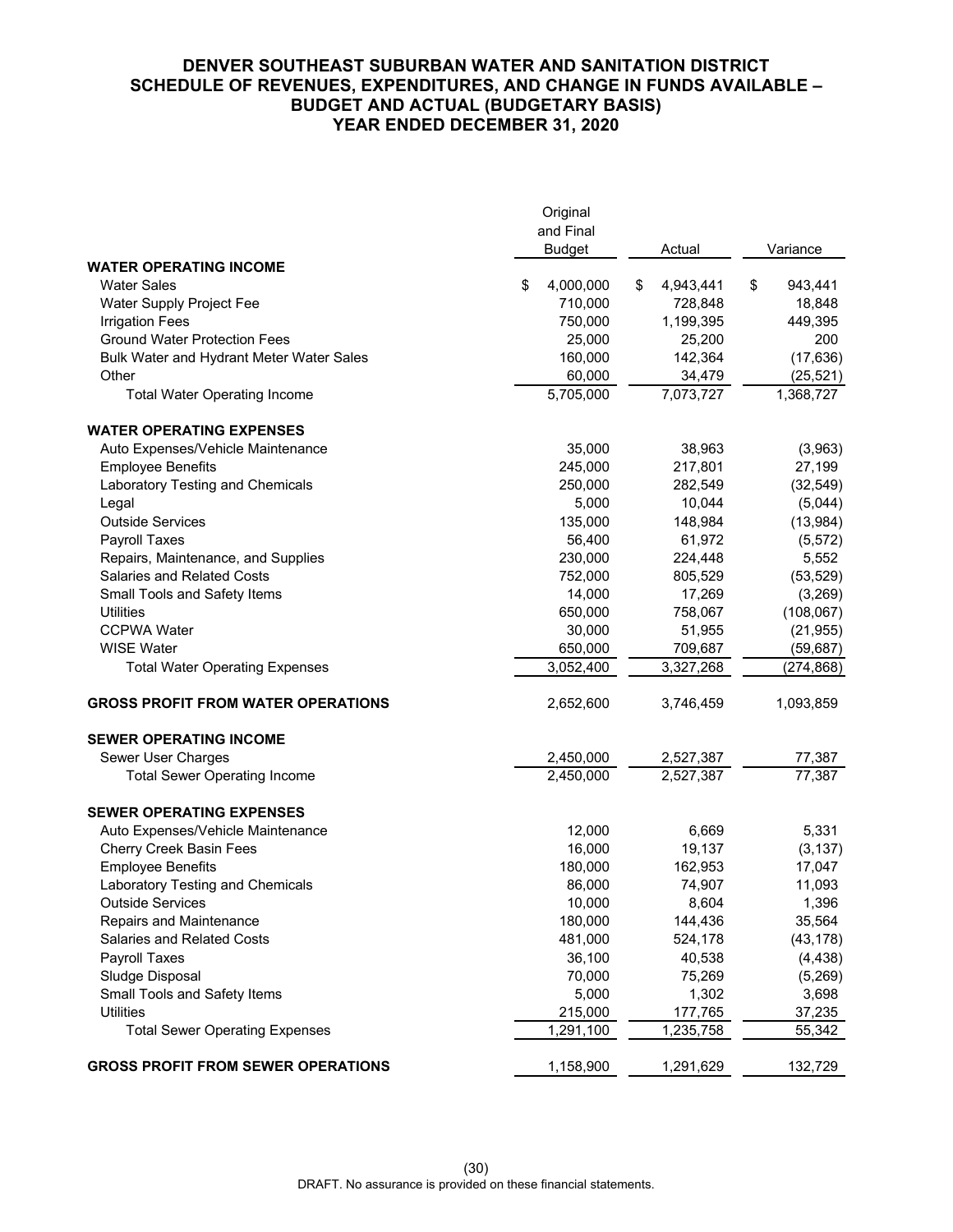# **DENVER SOUTHEAST SUBURBAN WATER AND SANITATION DISTRICT SCHEDULE OF REVENUES, EXPENDITURES, AND CHANGE IN FUNDS AVAILABLE – BUDGET AND ACTUAL (BUDGETARY BASIS) (CONTINUED) YEAR ENDED DECEMBER 31, 2020**

|                                             | Original<br>and Final<br><b>Budget</b> | Actual          | Variance        |
|---------------------------------------------|----------------------------------------|-----------------|-----------------|
| <b>GROSS PROFIT FROM OPERATIONS</b>         | \$<br>3,811,500                        | \$<br>5,038,088 | \$<br>1,226,588 |
| <b>NONOPERATING REVENUES</b>                |                                        |                 |                 |
| Net Investment Income                       | 100,000                                | 106,666         | 6,666           |
| Ready to Serve Fees - Water                 | 40,000                                 | 45,962          | 5,962           |
| Ready to Serve Fees - Sewer                 | 25,000                                 | 37,086          | 12,086          |
| Late Charges                                | 52,000                                 | 13,581          | (38, 419)       |
| <b>Cherry Creek Project Water Authority</b> | 70,000                                 | 39,669          | (30, 331)       |
| Other Income                                | 45,000                                 | 32,463          | (12, 537)       |
| <b>WISE Reserve Refund</b>                  |                                        | 398,165         | 398,165         |
| Proceeds from Asset Disposition             | 10,000                                 | 20,754          | 10,754          |
| Loan Proceeds                               | 2,240,000                              | 4,055,160       | 1,815,160       |
| Contributions in Aid of Construction        |                                        |                 |                 |
| Tap Fees - Water                            | 2,821,840                              | 10,159,741      | 7,337,901       |
| Tap Fees - Sewer                            | 810,200                                | 2,352,568       | 1,542,368       |
| Canyons Revenue                             | 153,770                                | 155,935         | 2,165           |
| <b>Developer Contributions</b>              | 2,450,000                              | 1,668,240       | (781, 760)      |
| <b>Total Nonoperating Revenue</b>           | 8,817,810                              | 19,085,990      | 10,268,180      |
| <b>NONOPERATING EXPENSES</b>                |                                        |                 |                 |
| Accounting and Audit                        | 90,000                                 | 85,936          | 4,064           |
| Admin Vehicle                               | 1,000                                  |                 | 1,000           |
| <b>Billing Systems Service</b>              | 15,000                                 | 9,460           | 5,540           |
| Data Processing                             | 38,000                                 | 58,653          | (20, 653)       |
| <b>Directors' Fees</b>                      | 9,000                                  | 5,200           | 3,800           |
| Dues and Seminars                           | 20,000                                 | 19,680          | 320             |
| <b>Employee Benefits</b>                    | 94,050                                 | 61,380          | 32,670          |
| Insurance                                   | 135,000                                | 131,016         | 3,984           |
| Paying Agent Fees                           | 1,500                                  | 1,500           |                 |
| Legal                                       | 75,000                                 | 54,572          | 20,428          |
| Miscellaneous                               | 7,000                                  | 3,063           | 3,937           |
| Office Expense                              | 20,000                                 | 18,621          | 1,379           |
| <b>Outside Services</b>                     | 200,000                                | 115,886         | 84,114          |
| Repairs and Maintenance - Office            | 70,000                                 | 17,669          | 52,331          |
| <b>Salaries and Related Costs</b>           | 330,000                                | 331,642         | (1,642)         |
| Payroll Taxes                               | 24,750                                 | 23,187          | 1,563           |
| Safety and Training                         | 35,000                                 | 34,322          | 678             |
| <b>Security Services</b>                    | 20,000                                 | 31,213          | (11, 213)       |
| Conservation                                | 55,000                                 | 12,075          | 42,925          |
| <b>Customer Communications</b>              | 35,000                                 | 34,962          | 38              |
| <b>Utilities</b>                            | 27,500                                 | 30,395          | (2,895)         |
| <b>CCPWA Assessment</b>                     | 37,000                                 |                 | 37,000          |
| <b>SMWSA Assessment</b>                     | 30,000                                 | 6,183           | 23,817          |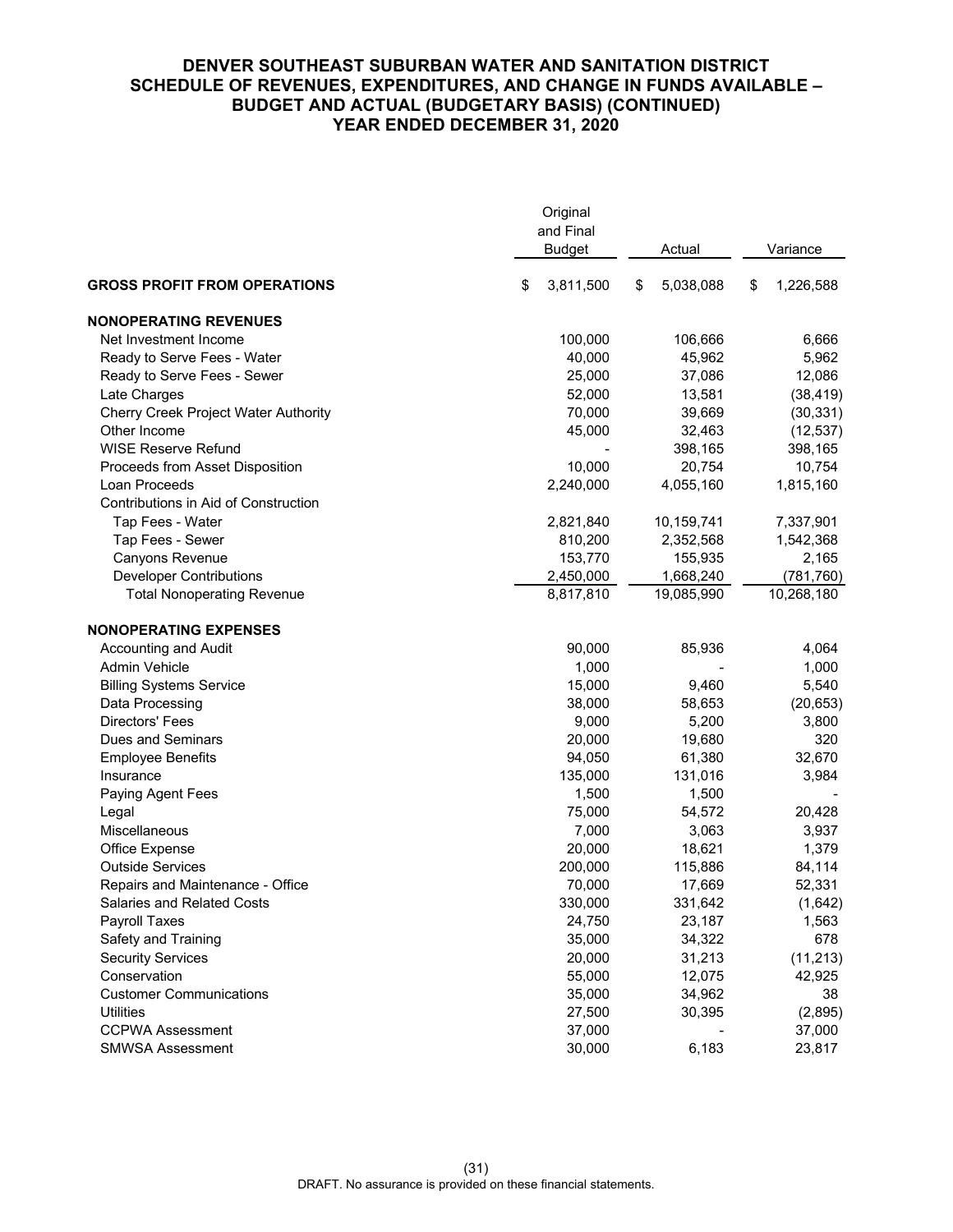# **DENVER SOUTHEAST SUBURBAN WATER AND SANITATION DISTRICT SCHEDULE OF REVENUES, EXPENDITURES, AND CHANGE IN FUNDS AVAILABLE – BUDGET AND ACTUAL (BUDGETARY BASIS) (CONTINUED) YEAR ENDED DECEMBER 31, 2020**

|                                           | Original<br>and Final |           |            |
|-------------------------------------------|-----------------------|-----------|------------|
| <b>NONOPERATING EXPENSES (CONTINUED)</b>  | <b>Budget</b>         | Actual    | Variance   |
| <b>WISE Participation - Operations</b>    | 35,000                | 85,036    | (50,036)   |
| <b>Total Nonoperating Expenses</b>        | 1,404,800             | 1,171,651 | 233,149    |
| <b>DEBT SERVICE</b>                       |                       |           |            |
| Interest:                                 |                       |           |            |
| CWRPDA Loan - 2015                        | 207,300               | 205,661   | 1,639      |
| CWCB-D DIA Connection - 2014              | 9,000                 | 953       | 8,047      |
| CWCB-B Wise Phase 1 - 2014                | 93,000                | 126,344   | (33, 344)  |
| CWRPDA Loan - 2005                        | 59,500                | 59,722    | (222)      |
| CWRPDA Loan - 2002                        | 70,250                | 61,440    | 8,810      |
| Revenue Note - 2010                       | 259,000               | 256,616   | 2,384      |
| Principal:                                |                       |           |            |
| CWRPDA Loan - 2015                        | 631,600               | 631,548   | 52         |
| CWCB-B Loan - 2014                        | 45,500                | 68,749    | (23, 249)  |
| CWCB-D Loan - 2014                        | 4,500                 | 286,573   | (282, 073) |
| CWRPDA Loan - 2005                        | 250,000               | 250,000   |            |
| CWRPDA Loan - 2002                        | 370,000               | 370,000   |            |
| Revenue Note - 2010                       | 495,000               | 494,981   | 19         |
| <b>Total Debt Service</b>                 | 2,494,650             | 2,812,587 | (317, 937) |
| <b>CAPITAL OUTLAY</b>                     |                       |           |            |
| Water Projects:                           |                       |           |            |
| <b>Cost Recovery Payments</b>             | 135,000               | 86,656    | 48,344     |
| Water Supply and Treatment                | 6,066,400             | 3,181,797 | 2,884,603  |
| <b>Contributed Developer Improvements</b> | 1,100,000             | 926,678   | 173,322    |
| <b>Total Water Projects</b>               | 7,301,400             | 4,195,131 | 3,106,269  |
| <b>Wastewater Treatment Plant:</b>        |                       |           |            |
| <b>Wastewater Treatment Plant</b>         | 459,000               | 206,717   | 252,283    |
| <b>Contributed Developer Improvements</b> | 1,350,000             | 892,561   | 457,439    |
| <b>Total Sewer Projects</b>               | 1,809,000             | 1,099,278 | 709,722    |
| General:                                  |                       |           |            |
| <b>Capital Salaries</b>                   | 391,400               |           | 391,400    |
| Computer/Networking/Hardware              | 20,000                | 31,384    | (11, 384)  |
| <b>GIS Program</b>                        | 50,000                | 49,174    | 826        |
| Vehicles                                  | 90,000                | 88,075    | 1,925      |
| <b>Cyber Security Upgrade</b>             | 10,000                | 2,093     | 7,907      |
| <b>District Office Upgrade</b>            | 270,000               | 50,503    | 219,497    |
| <b>SEDARU Asset Management</b>            | 45,000                | 27,545    | 17,455     |
| Furniture and Office Equipment            | 20,000                | 795       | 19,205     |
| <b>Total General</b>                      | 896,400               | 249,569   | 646,831    |
| <b>Total Capital Outlay</b>               | 10,006,800            | 5,543,978 | 4,462,822  |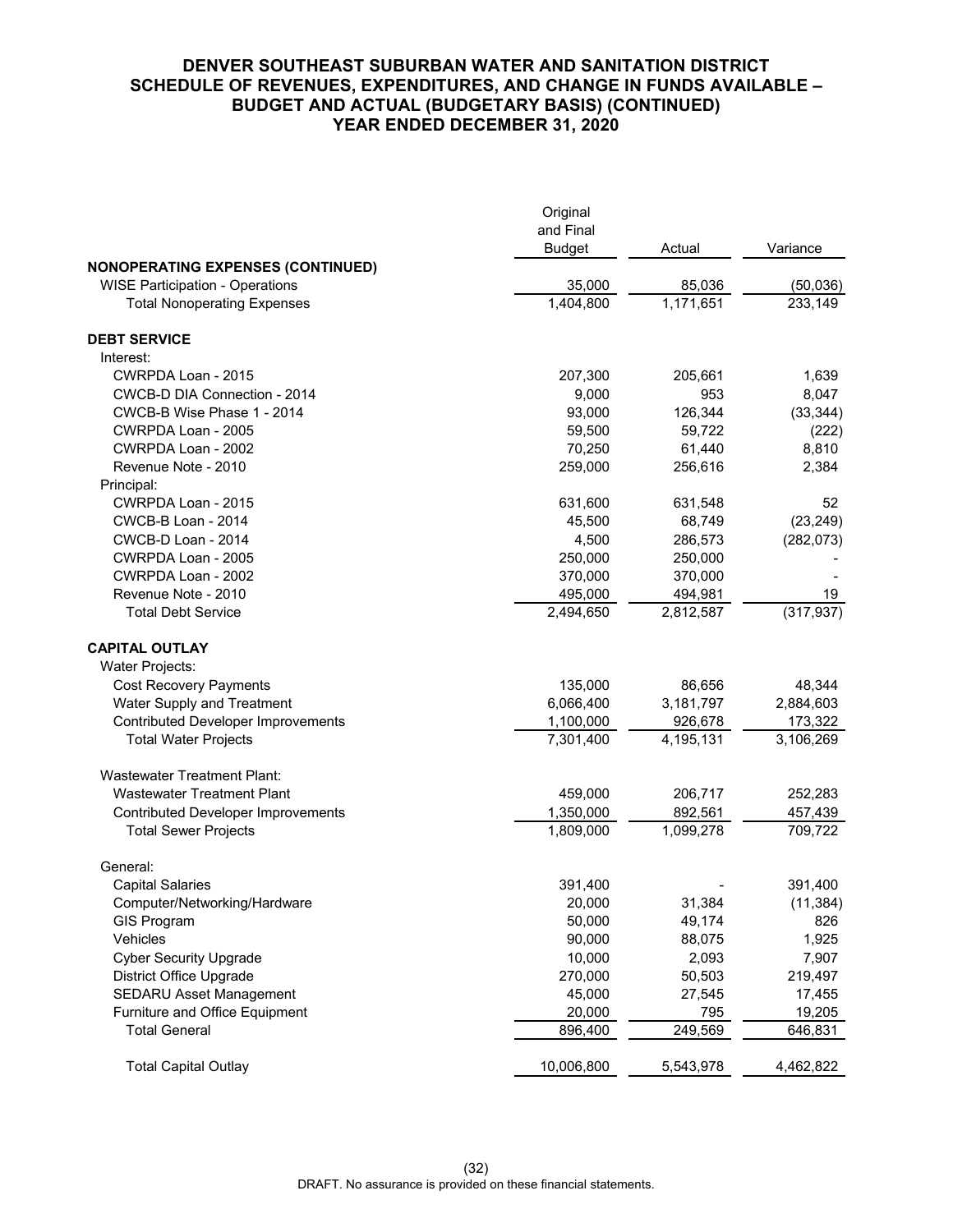# **DENVER SOUTHEAST SUBURBAN WATER AND SANITATION DISTRICT SCHEDULE OF REVENUES, EXPENDITURES, AND CHANGE IN FUNDS AVAILABLE – BUDGET AND ACTUAL (BUDGETARY BASIS) (CONTINUED) YEAR ENDED DECEMBER 31, 2020**

|                                                                                                                                                               | Original<br>and Final<br>Budget | Actual                                       | Variance         |
|---------------------------------------------------------------------------------------------------------------------------------------------------------------|---------------------------------|----------------------------------------------|------------------|
| <b>EXCESS (DEFICIENCY) OF REVENUES</b><br><b>OVER EXPENDITURES</b>                                                                                            | (1,276,940)<br>\$               | 14,595,862<br>S.                             | \$15,872,802     |
| Funds Available - Beginning of Year                                                                                                                           | 23,349,795                      | 18,562,819                                   | (4,786,976)      |
| <b>FUNDS AVAILABLE - END OF YEAR</b>                                                                                                                          | 22,072,855<br>-SS               | \$ 33,158,681                                | 11,085,826<br>\$ |
| <b>FUNDS AVAILABLE ARE DEFINED AS FOLLOWS</b><br><b>Current Assets</b><br>Less Current Liabilities<br>Adjustment For:<br><b>Current Long-Term Obligations</b> |                                 | \$<br>34,150,170<br>(2,859,842)<br>1,868,353 |                  |
| Total                                                                                                                                                         |                                 | 33,158,681<br>S                              |                  |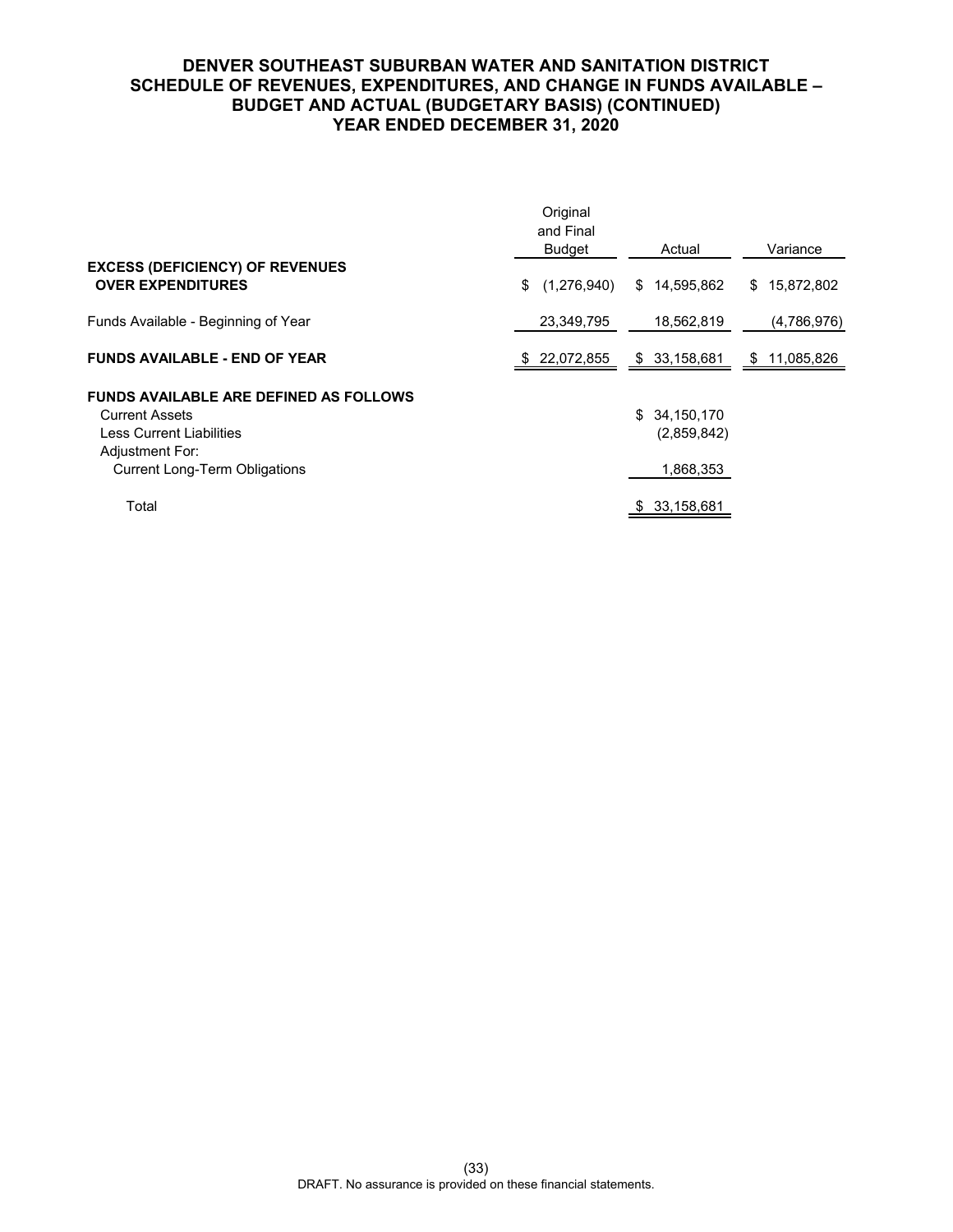# **DENVER SOUTHEAST SUBURBAN WATER AND SANITATION DISTRICT RECONCILIATION OF BUDGETARY BASIS (ACTUAL) TO STATEMENT OF REVENUES, EXPENSES, AND CHANGE IN NET POSITION YEAR ENDED DECEMBER 31, 2020**

| Revenues (Budgetary Basis)<br>Loan Proceeds<br><b>Cost Recovery Payments</b>      | \$<br>28,687,104<br>(4,055,160)<br>(86, 656) |
|-----------------------------------------------------------------------------------|----------------------------------------------|
| Total Revenues per Statement of Revenues, Expenses, and Change<br>in Net Position | 24,545,288                                   |
| Expenditures (Budgetary Basis)                                                    | 14,091,242                                   |
| Depreciation                                                                      | 4,170,640                                    |
| Amortization - Loan Premium                                                       | (11, 172)                                    |
| Capital Outlay                                                                    | (5,543,978)                                  |
| Long-term Debt Principal                                                          | (2, 101, 851)                                |
| Total Expenses per Statement of Revenues, Expenses, and Change                    |                                              |
| in Net Position                                                                   | 10,604,881                                   |
| Change in Net Position per Statement of Revenues, Expenses, and                   |                                              |
| Change in Net Position                                                            | 13,940,407                                   |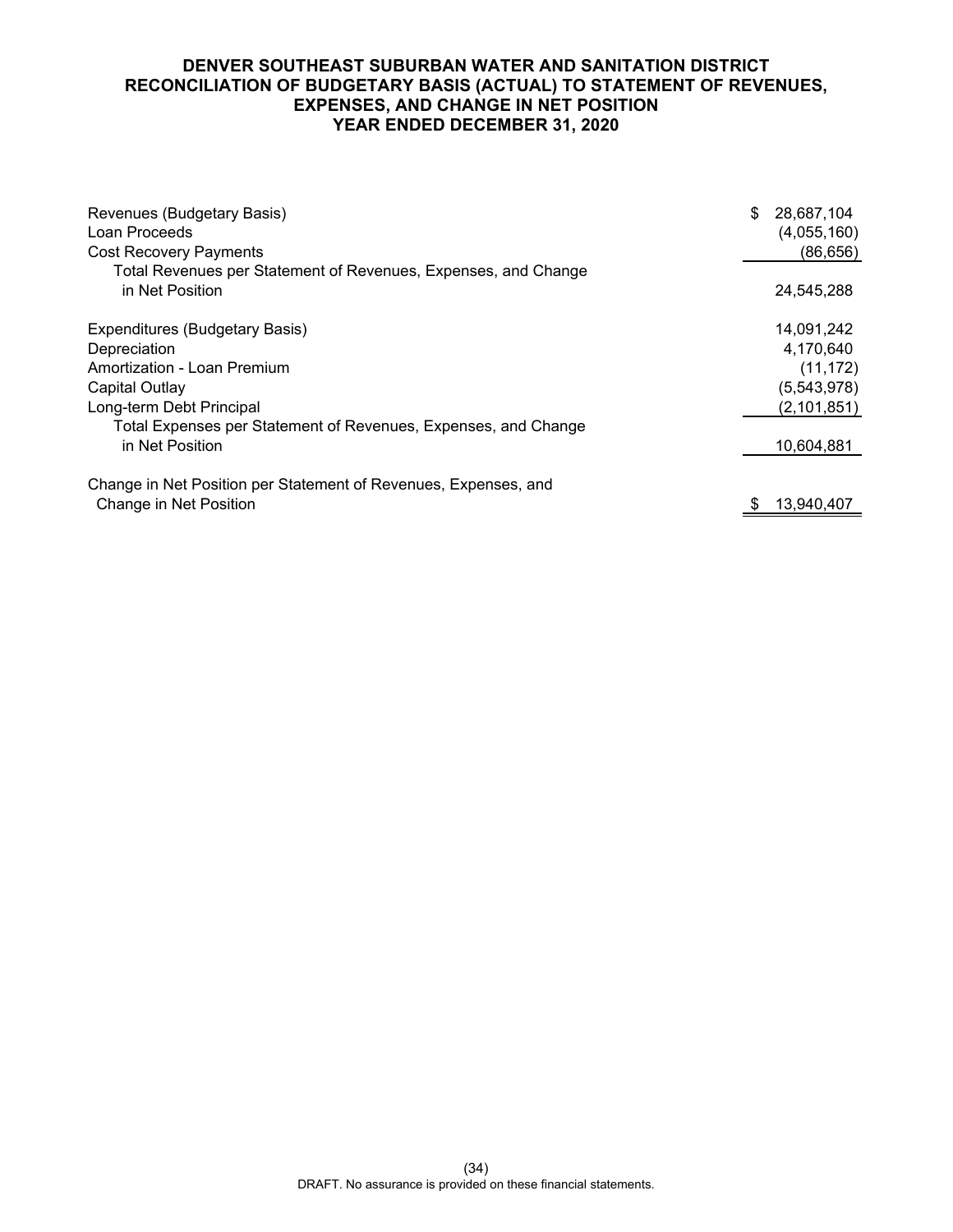# **DENVER SOUTHEAST SUBURBAN WATER AND SANITATION DISTRICT SCHEDULE OF REVENUES, EXPENDITURES, AND CHANGE IN FUNDS AVAILABLE (BUDGETARY BASIS) ENTERPRISE ACTIVITY YEAR ENDED DECEMBER 31, 2020**

| <b>ENTERPRISE REVENUES</b>                                     |                  |
|----------------------------------------------------------------|------------------|
| <b>Water Operating Income</b>                                  | \$<br>7,073,727  |
| Sewer Operating Income                                         | 2,527,387        |
| Net Investment Income                                          | 106,666          |
| Other Income                                                   | 587,680          |
| Contributions in Aid of Construction                           | 14,336,484       |
| <b>Total Enterprise Revenues</b>                               | 28,687,104       |
| <b>ENTERPRISE EXPENDITURES</b>                                 |                  |
| <b>Water Operating Expenses</b>                                | 3,327,268        |
| <b>Sewer Operating Expenses</b>                                | 1,235,758        |
| Nonoperating Expenses                                          | 1,142,503        |
| Debt Service                                                   |                  |
| Principal                                                      | 2,101,851        |
| Interest                                                       | 710,736          |
| Capital Outlay                                                 | 5,543,978        |
| <b>Total Enterprise Expenditures</b>                           | 14,062,094       |
| <b>EXCESS ENTERPRISE REVENUES OVER ENTERPRISE EXPENDITURES</b> | 14,625,010       |
| Enterprise Funds Available - Beginning of Year                 | 18,404,156       |
| <b>ENTERPRISE FUNDS AVAILABLE - END OF YEAR</b>                | \$<br>33,029,166 |

Note: Revenues, Expenditures and Changes in Funds Available of the General Government Activity (those activities related to running a government - such as public notices, public hearings, etc.) and the Enterprise Activity (those activities associated with providing water and sewer services to the District customers) are presented to demonstrate compliance with a resolution of the Board of Directors of the District readopting and reestablishing a water activity enterprise pursuant to Article 45.1, Title 37, Colorado Revised Statutes, 1973, as amended.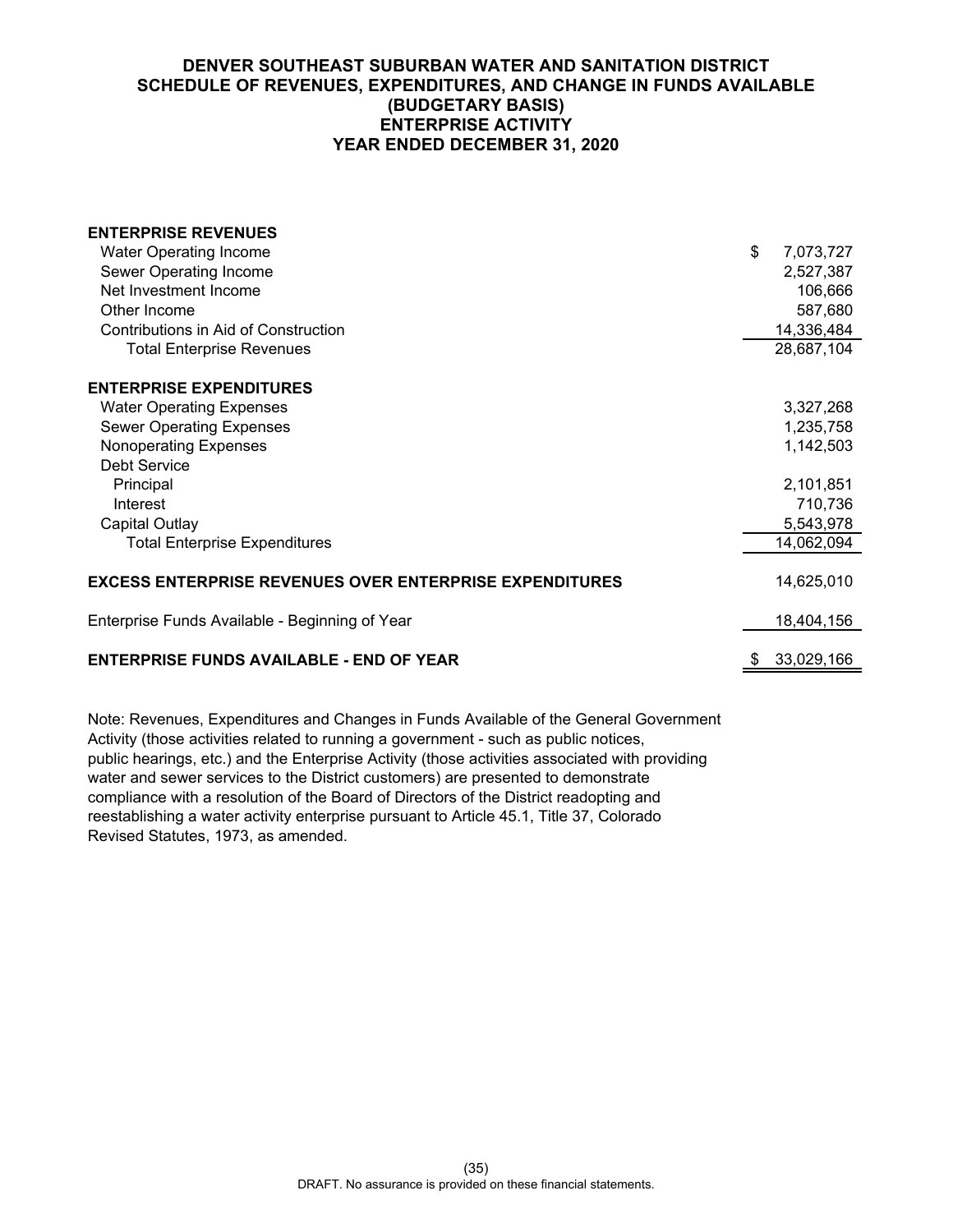# **DENVER SOUTHEAST SUBURBAN WATER AND SANITATION DISTRICT SCHEDULE OF REVENUES, EXPENDITURES, AND CHANGE IN FUNDS AVAILABLE (BUDGETARY BASIS) GENERAL GOVERNMENT ACTIVITY YEAR ENDED DECEMBER 31, 2020**

| <b>GENERAL REVENUES</b>                                     | \$        |
|-------------------------------------------------------------|-----------|
| <b>GENERAL EXPENDITURES</b>                                 |           |
| Accounting and Audit                                        | 3,008     |
| Directors' Fees                                             | 5,200     |
| Dues and Seminars                                           | 689       |
| <b>Employee Benefits</b>                                    | 2,148     |
| Insurance                                                   | 4,586     |
| Legal                                                       | 1,910     |
| <b>Salaries and Related Costs</b>                           | 11,607    |
| <b>Total General Expenditures</b>                           | 29,148    |
| <b>EXCESS GENERAL REVENUES (UNDER) GENERAL EXPENDITURES</b> | (29, 148) |
| General Funds Available - Beginning of Year                 | 158,663   |
| <b>GENERAL FUNDS AVAILABLE - END OF YEAR</b>                | 129,515   |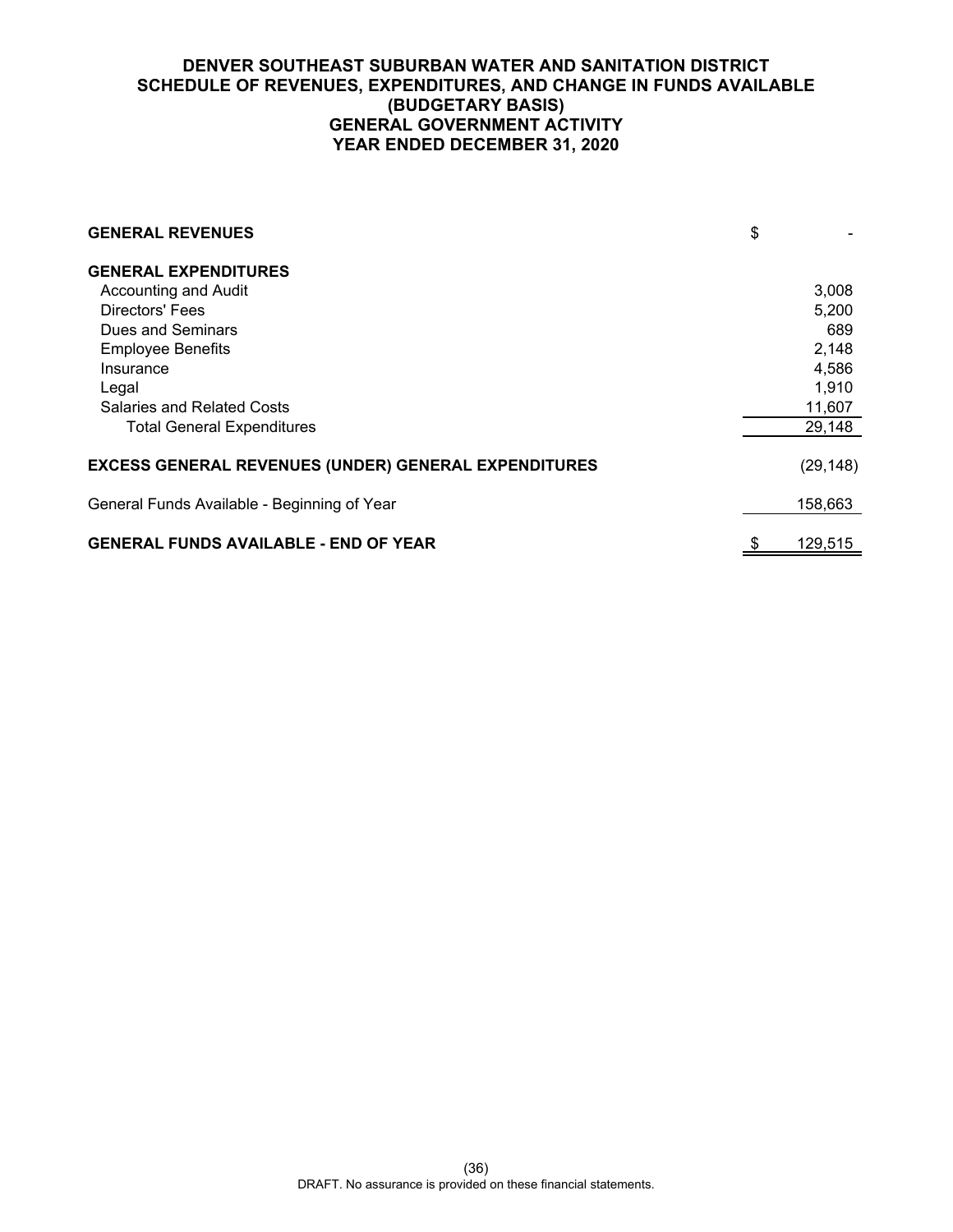# **DENVER SOUTHEAST SUBURBAN WATER AND SANITATION DISTRICT SCHEDULE OF DEBT SERVICE REQUIREMENTS TO MATURITY YEAR ENDED DECEMBER 31, 2020**

|                          | \$7,045,000 Loan Dated<br>October 1, 2002 Colorado<br><b>Water Resources and Power</b><br>Development Authority Rates of<br>2.00% to 4.75% Principal and |              |           | \$4,800,000 Loan Dated<br>May 25, 2005 Colorado<br>Water Resources and Power<br>Development Authority Rates of<br>3.35% Principal and Interest |                        |              |          |  |
|--------------------------|----------------------------------------------------------------------------------------------------------------------------------------------------------|--------------|-----------|------------------------------------------------------------------------------------------------------------------------------------------------|------------------------|--------------|----------|--|
|                          | Interest Payable February 1                                                                                                                              |              |           |                                                                                                                                                | Payable February 1 and |              |          |  |
|                          |                                                                                                                                                          | and August 1 |           |                                                                                                                                                |                        | and August 1 |          |  |
| Year Ending December 31, | Principal                                                                                                                                                |              | Interest  |                                                                                                                                                | Principal              |              | Interest |  |
|                          |                                                                                                                                                          |              |           |                                                                                                                                                |                        |              |          |  |
| 2021                     | \$<br>380,000                                                                                                                                            | \$           | 57,497    | \$                                                                                                                                             | 260,000                | \$           | 52,188   |  |
| 2022                     | 410,000                                                                                                                                                  |              | 26,962    |                                                                                                                                                | 265,000                |              | 46,933   |  |
| 2023                     | 445,000                                                                                                                                                  |              | (10, 563) |                                                                                                                                                | 275,000                |              | 22,686   |  |
| 2024                     |                                                                                                                                                          |              |           |                                                                                                                                                | 280,000                |              | 35,440   |  |
| 2025                     |                                                                                                                                                          |              |           |                                                                                                                                                | 300,000                |              | 17,740   |  |
| 2026                     |                                                                                                                                                          |              |           |                                                                                                                                                | 320,000                |              | (8, 540) |  |
| 2027                     |                                                                                                                                                          |              |           |                                                                                                                                                |                        |              |          |  |
| 2028                     |                                                                                                                                                          |              |           |                                                                                                                                                |                        |              |          |  |
| 2029                     |                                                                                                                                                          |              |           |                                                                                                                                                |                        |              |          |  |
| 2030                     |                                                                                                                                                          |              |           |                                                                                                                                                |                        |              |          |  |
| 2031                     |                                                                                                                                                          |              |           |                                                                                                                                                |                        |              |          |  |
| 2032                     |                                                                                                                                                          |              |           |                                                                                                                                                |                        |              |          |  |
| 2033                     |                                                                                                                                                          |              |           |                                                                                                                                                |                        |              |          |  |
| 2034                     |                                                                                                                                                          |              |           |                                                                                                                                                |                        |              |          |  |
| 2035                     |                                                                                                                                                          |              |           |                                                                                                                                                |                        |              |          |  |
| 2036                     |                                                                                                                                                          |              |           |                                                                                                                                                |                        |              |          |  |
| 2037                     |                                                                                                                                                          |              |           |                                                                                                                                                |                        |              |          |  |
| 2038                     |                                                                                                                                                          |              |           |                                                                                                                                                |                        |              |          |  |
| 2039                     |                                                                                                                                                          |              |           |                                                                                                                                                |                        |              |          |  |
| 2040                     |                                                                                                                                                          |              |           |                                                                                                                                                |                        |              |          |  |
| 2041                     |                                                                                                                                                          |              |           |                                                                                                                                                |                        |              |          |  |
| 2042                     |                                                                                                                                                          |              |           |                                                                                                                                                |                        |              |          |  |
| 2043                     |                                                                                                                                                          |              |           |                                                                                                                                                |                        |              |          |  |
| 2044                     |                                                                                                                                                          |              |           |                                                                                                                                                |                        |              |          |  |
| 2045                     |                                                                                                                                                          |              |           |                                                                                                                                                |                        |              |          |  |
| 2046                     |                                                                                                                                                          |              |           |                                                                                                                                                |                        |              |          |  |
| 2047                     |                                                                                                                                                          |              |           |                                                                                                                                                |                        |              |          |  |
| 2048                     |                                                                                                                                                          |              |           |                                                                                                                                                |                        |              |          |  |
| 2049                     |                                                                                                                                                          |              |           |                                                                                                                                                |                        |              |          |  |
| Total                    | \$<br>1,235,000                                                                                                                                          | \$           | 73,896    | \$                                                                                                                                             | 1,700,000              | \$           | 166,447  |  |
|                          |                                                                                                                                                          |              |           |                                                                                                                                                |                        |              |          |  |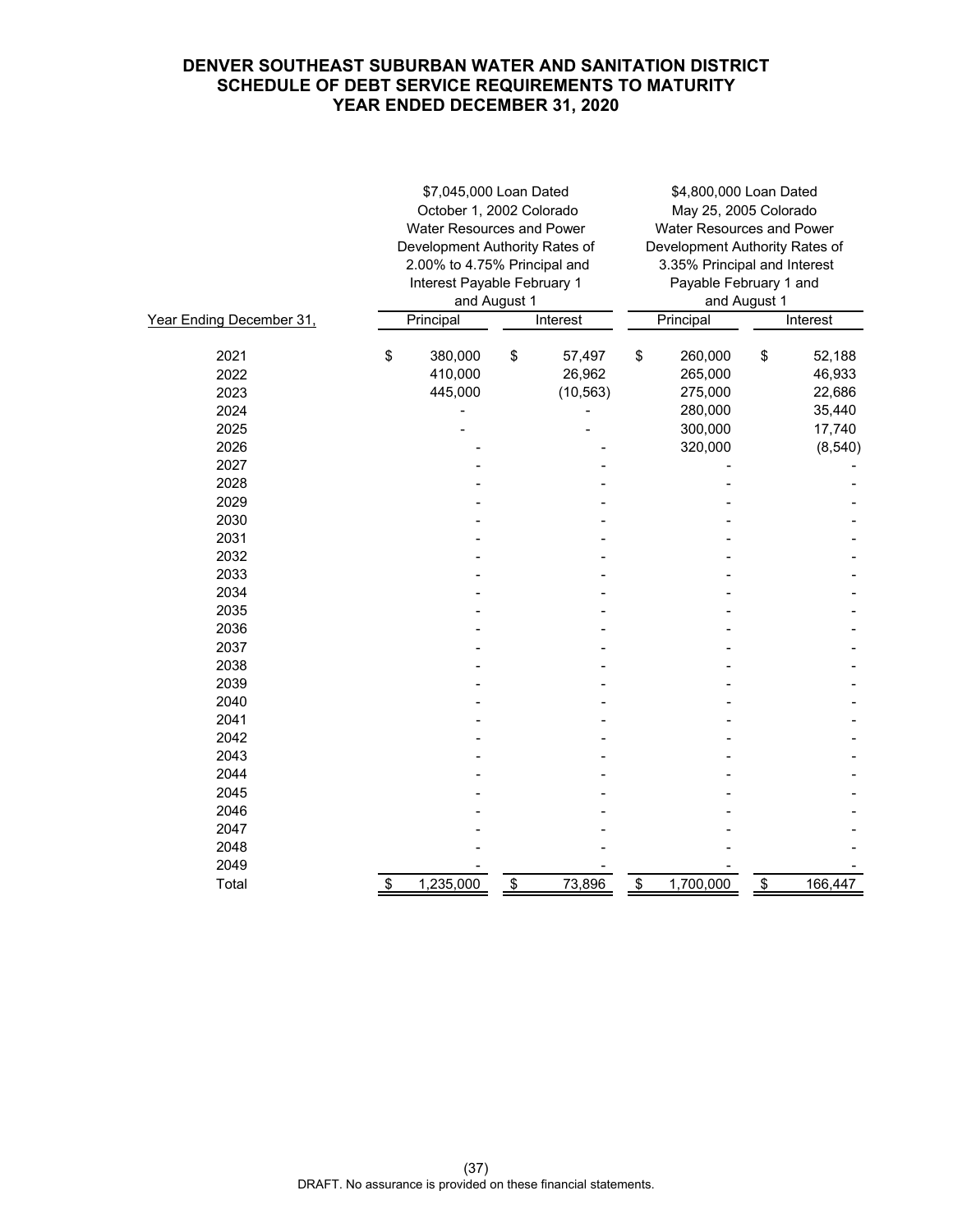# **DENVER SOUTHEAST SUBURBAN WATER AND SANITATION DISTRICT SCHEDULE OF DEBT SERVICE REQUIREMENTS TO MATURITY (CONTINUED) YEAR ENDED DECEMBER 31, 2020**

|                          |                                                   |           | \$10,335,213 Water Enterprise   |                         |                               |    |           |  |                                |                                  |           |           |  |          |
|--------------------------|---------------------------------------------------|-----------|---------------------------------|-------------------------|-------------------------------|----|-----------|--|--------------------------------|----------------------------------|-----------|-----------|--|----------|
|                          | Revenue Refunding Note,<br>\$3,270,784 Loan Dated |           |                                 | \$14,250,066 Loan Dated |                               |    |           |  |                                |                                  |           |           |  |          |
|                          |                                                   |           | Series 2010 Dated               |                         | September 22, 2014 Colorado   |    |           |  | April 1, 2015 Colorado Water   |                                  |           |           |  |          |
|                          | December 21, 2010. Interest                       |           |                                 |                         | Water Conservation Board      |    |           |  | Resource and Power Development |                                  |           |           |  |          |
|                          |                                                   |           | Rate of 3.95% Principal due     |                         | Contract CT2015-085 CWCB WISE |    |           |  |                                | Authority Interest Rate of 1.57% |           |           |  |          |
|                          |                                                   |           | December 1 and Interest Payable |                         | Rates of 3.0% Principal and   |    |           |  |                                | to 2.87% Principal and Interest  |           |           |  |          |
|                          |                                                   |           | June 1 and December 1           |                         | Interest Payable Annually     |    |           |  |                                | Payable February 1 and August 1  |           |           |  |          |
| Year Ending December 31, | Principal                                         |           | Interest                        |                         | Principal<br>Interest         |    |           |  |                                |                                  | Principal |           |  | Interest |
| 2021                     | \$                                                | 514,728   | \$<br>238,922                   | \$                      | 70,812                        | \$ | 96,061    |  | \$                             | 632,569                          | \$        | 165,847   |  |          |
| 2022                     |                                                   | 535,261   | 218,389                         |                         | 72,936                        |    | 93,937    |  |                                | 638,590                          |           | 187,864   |  |          |
| 2023                     |                                                   | 556,614   | 197,035                         |                         | 75,124                        |    | 91,749    |  |                                | 639,611                          |           | 196,044   |  |          |
| 2024                     |                                                   | 578,818   | 174,831                         |                         | 77,378                        |    | 89,495    |  |                                | 647,639                          |           | 191,994   |  |          |
| 2025                     |                                                   | 601,907   | 151,740                         |                         | 79,700                        |    | 87,172    |  |                                | 650,667                          |           | 187,944   |  |          |
| 2026                     |                                                   | 625,921   | 127,729                         |                         | 82,090                        |    | 84,782    |  |                                | 653,696                          |           | 183,569   |  |          |
| 2027                     |                                                   | 650,890   | 102,760                         |                         | 84,553                        |    | 82,320    |  |                                | 660,738                          |           | 176,769   |  |          |
| 2028                     |                                                   | 676,855   | 76,794                          |                         | 87,090                        |    | 79,783    |  |                                | 665,773                          |           | 171,819   |  |          |
| 2029                     |                                                   | 703,857   | 49,793                          |                         | 89,702                        |    | 77,171    |  |                                | 667,815                          |           | 167,019   |  |          |
| 2030                     |                                                   | 731,936   | 21,714                          |                         | 92,394                        |    | 74,479    |  |                                | 689,857                          |           | 148,269   |  |          |
| 2031                     |                                                   |           |                                 |                         | 95,165                        |    | 71,708    |  |                                | 709,892                          |           | 129,219   |  |          |
| 2032                     |                                                   |           |                                 |                         | 98,020                        |    | 68,853    |  |                                | 726,935                          |           | 109,869   |  |          |
| 2033                     |                                                   |           |                                 |                         | 100,961                       |    | 65,912    |  |                                | 747,040                          |           | 90,369    |  |          |
| 2034                     |                                                   |           |                                 |                         | 103,990                       |    | 62,883    |  |                                | 779,152                          |           | 56,919    |  |          |
| 2035                     |                                                   |           |                                 |                         | 107,109                       |    | 59,764    |  |                                | 801,265                          |           | 37,719    |  |          |
| 2036                     |                                                   |           |                                 |                         | 110,323                       |    | 56,550    |  |                                | 818,378                          |           | 18,628    |  |          |
| 2037                     |                                                   |           |                                 |                         | 113,632                       |    | 53,241    |  |                                |                                  |           |           |  |          |
| 2038                     |                                                   |           |                                 |                         | 117,041                       |    | 49,832    |  |                                |                                  |           |           |  |          |
| 2039                     |                                                   |           |                                 |                         | 120,553                       |    | 46,320    |  |                                |                                  |           |           |  |          |
| 2040                     |                                                   |           |                                 |                         | 124,169                       |    | 42,704    |  |                                |                                  |           |           |  |          |
| 2041                     |                                                   |           |                                 |                         | 127,894                       |    | 38,979    |  |                                |                                  |           |           |  |          |
| 2042                     |                                                   |           |                                 |                         | 131,731                       |    | 35,142    |  |                                |                                  |           |           |  |          |
| 2043                     |                                                   |           |                                 |                         | 135,683                       |    | 31,190    |  |                                |                                  |           |           |  |          |
| 2044                     |                                                   |           |                                 |                         | 139,754                       |    | 27,119    |  |                                |                                  |           |           |  |          |
| 2045                     |                                                   |           |                                 |                         | 143,946                       |    | 22,927    |  |                                |                                  |           |           |  |          |
| 2046                     |                                                   |           |                                 |                         | 148,265                       |    | 18,608    |  |                                |                                  |           |           |  |          |
| 2047                     |                                                   |           |                                 |                         | 152,712                       |    | 14,161    |  |                                |                                  |           |           |  |          |
| 2048                     |                                                   |           |                                 |                         | 157,294                       |    | 9,579     |  |                                |                                  |           |           |  |          |
| 2049                     |                                                   |           |                                 |                         | 162,013                       |    | 4,860     |  |                                |                                  |           |           |  |          |
| Total                    | \$                                                | 6,176,787 | \$<br>1,359,707                 | \$                      | 3,202,034                     | \$ | 1,637,281 |  | \$                             | 11,129,617                       | \$        | 2,219,861 |  |          |
|                          |                                                   |           |                                 |                         |                               |    |           |  |                                |                                  |           |           |  |          |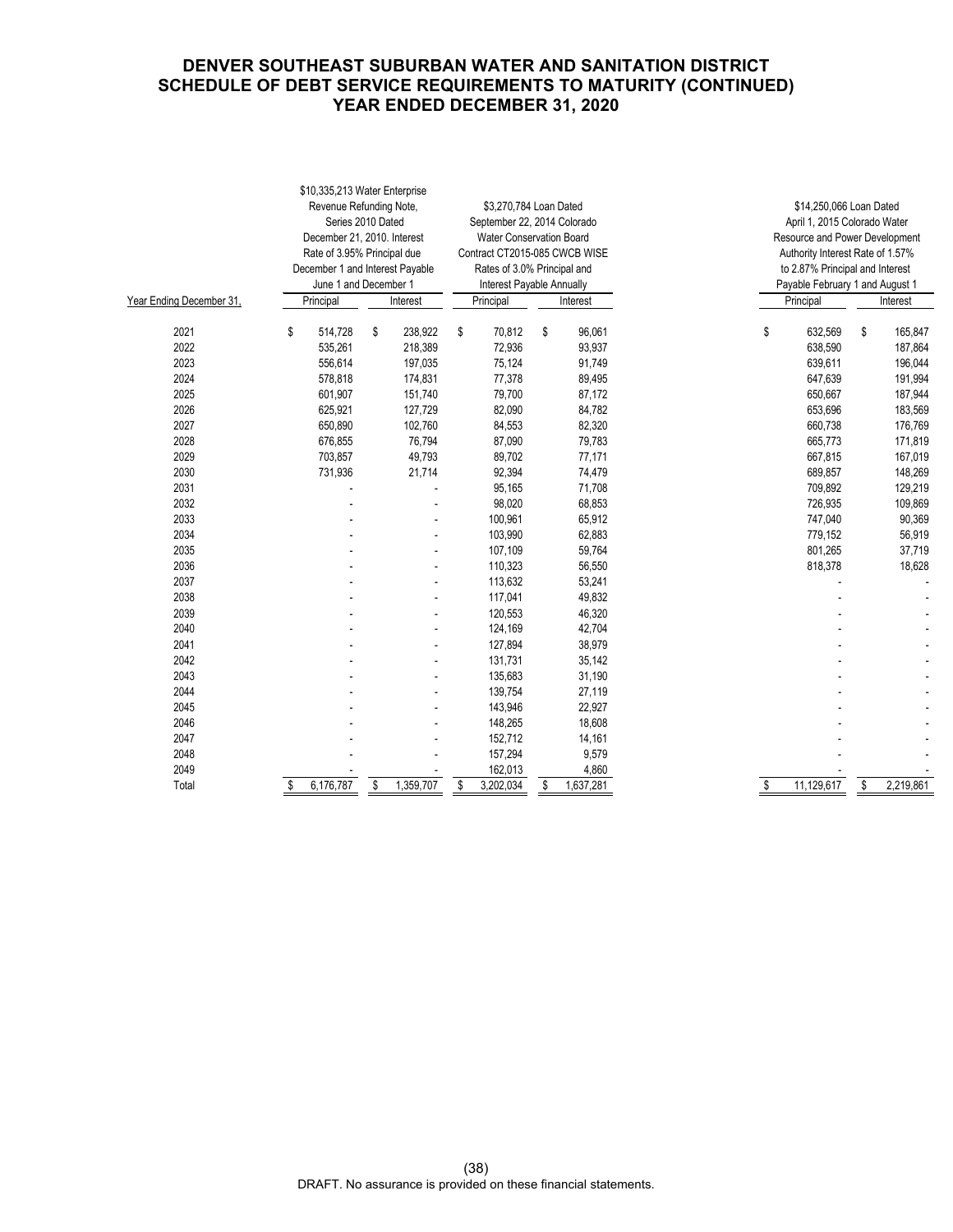# **DENVER SOUTHEAST SUBURBAN WATER AND SANITATION DISTRICT SCHEDULE OF DEBT SERVICE REQUIREMENTS TO MATURITY (CONTINUED) YEAR ENDED DECEMBER 31, 2020**

| Total                    |    |            |    |           |  |                  |
|--------------------------|----|------------|----|-----------|--|------------------|
| Year Ending December 31, |    | Principal  |    | Interest  |  | Total            |
|                          |    |            |    |           |  |                  |
| 2021                     | \$ | 1,858,109  | \$ | 610,515   |  | \$<br>2,468,624  |
| 2022                     |    | 1,921,787  |    | 574,085   |  | 2,495,872        |
| 2023                     |    | 1,991,349  |    | 496,951   |  | 2,488,300        |
| 2024                     |    | 1,583,835  |    | 491,760   |  | 2,075,595        |
| 2025                     |    | 1,632,274  |    | 444,596   |  | 2,076,870        |
| 2026                     |    | 1,681,707  |    | 387,540   |  | 2,069,247        |
| 2027                     |    | 1,396,181  |    | 361,849   |  | 1,758,030        |
| 2028                     |    | 1,429,718  |    | 328,396   |  | 1,758,114        |
| 2029                     |    | 1,461,374  |    | 293,983   |  | 1,755,357        |
| 2030                     |    | 1,514,187  |    | 244,462   |  | 1,758,649        |
| 2031                     |    | 805,057    |    | 200,927   |  | 1,005,984        |
| 2032                     |    | 824,955    |    | 178,722   |  | 1,003,677        |
| 2033                     |    | 848,001    |    | 156,281   |  | 1,004,282        |
| 2034                     |    | 883,142    |    | 119,802   |  | 1,002,944        |
| 2035                     |    | 908,374    |    | 97,483    |  | 1,005,857        |
| 2036                     |    | 928,701    |    | 75,178    |  | 1,003,879        |
| 2037                     |    | 113,632    |    | 53,241    |  | 166,873          |
| 2038                     |    | 117,041    |    | 49,832    |  | 166,873          |
| 2039                     |    | 120,553    |    | 46,320    |  | 166,873          |
| 2040                     |    | 124,169    |    | 42,704    |  | 166,873          |
| 2041                     |    | 127,894    |    | 38,979    |  | 166,873          |
| 2042                     |    | 131,731    |    | 35,142    |  | 166,873          |
| 2043                     |    | 135,683    |    | 31,190    |  | 166,873          |
| 2044                     |    | 139,754    |    | 27,119    |  | 166,873          |
| 2045                     |    | 143,946    |    | 22,927    |  | 166,873          |
| 2046                     |    | 148,265    |    | 18,608    |  | 166,873          |
| 2047                     |    | 152,712    |    | 14,161    |  | 166,873          |
| 2048                     |    | 157,294    |    | 9,579     |  | 166,873          |
| 2049                     |    | 162,013    |    | 4,860     |  | 166,873          |
| Total                    | \$ | 23,443,438 | \$ | 5,457,192 |  | \$<br>28,900,630 |

\*Note: Schedules of Debt Service Requirements to Maturity for the following loans are not included as projects are not deemed substantially completed: CWCB-C WISE Phase 2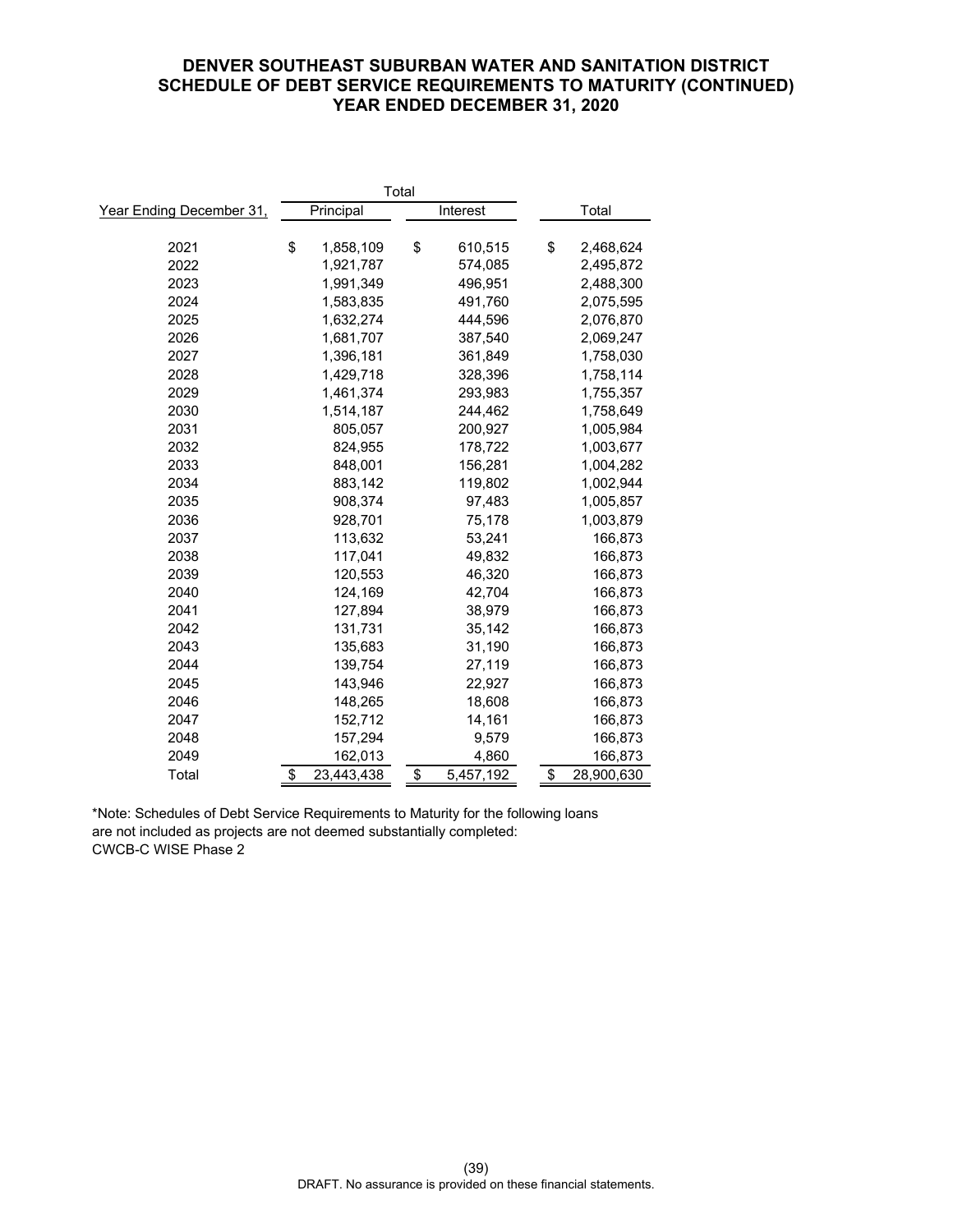# **OTHER SUPPLEMENTARY INFORMATION**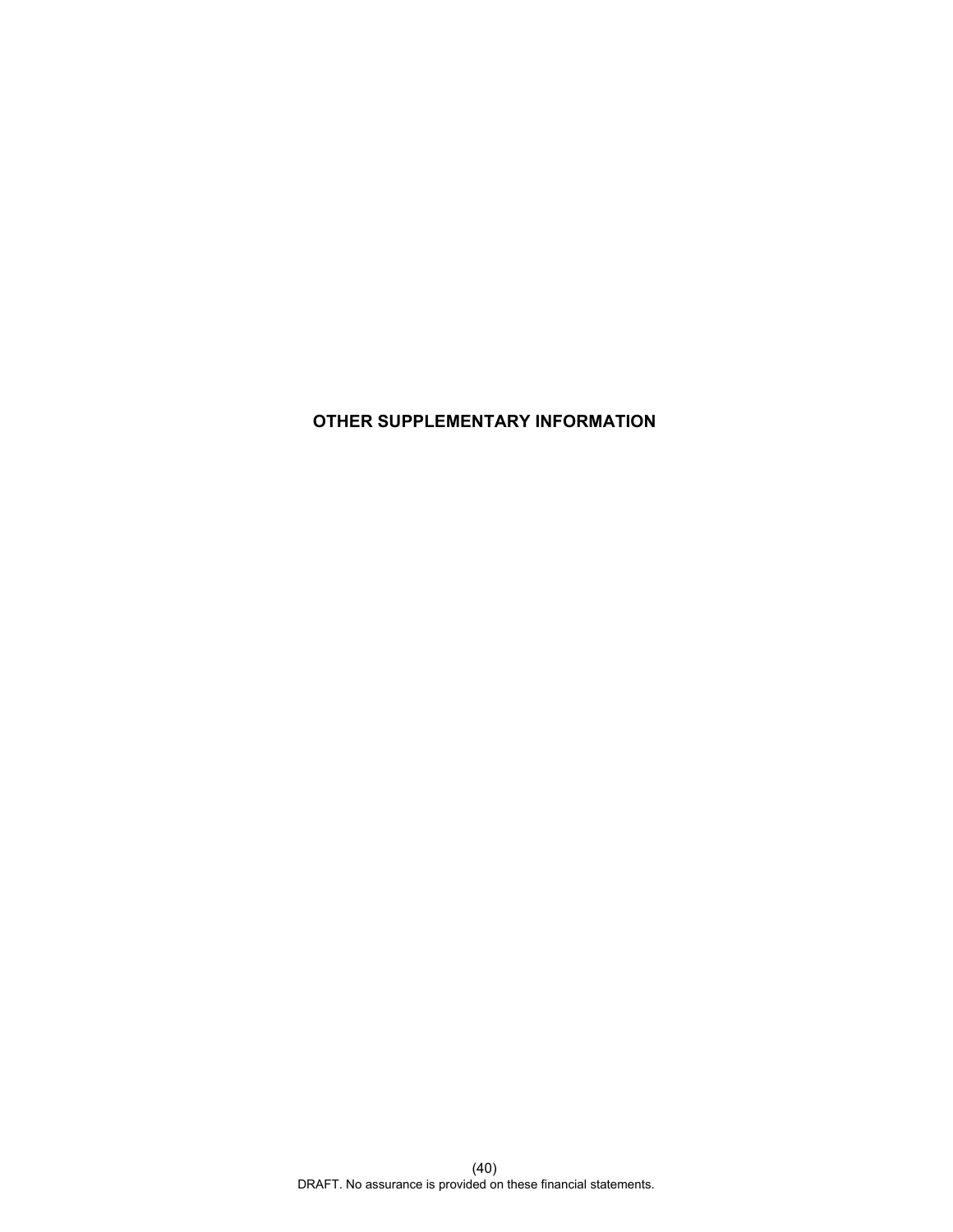#### **AD VALOREM PROPERTY TAX DATA**

## History of the District's Mill Levy, Assessed Valuation, and Property Tax Collections

| Levy/      |                   |                  |         |                     |                |                          |              | Percent   |
|------------|-------------------|------------------|---------|---------------------|----------------|--------------------------|--------------|-----------|
| Collection | Assessed          | Increase         | Percent | <b>Debt Service</b> | Taxes          | Taxes                    | Debt Service | of Levy   |
| Year       | Valuation         | (Decrease)       | Change  | Mill Levy           | Levied         | Collected                | Mill Levy    | Collected |
| 2001/2002  | 89,652,819<br>\$. | \$<br>15,884,391 | 21.5 %  | 10.000              | \$<br>,401,600 | \$<br>1,412,900          | 10.000       | 100.81 %  |
| 2002/2003  | 97,482,505        | 7,829,686        | 8.7     | 8.800               | 896,528        | 907,238                  | 8.800        | 101.19    |
| 2003/2004  | 102,453,235       | 4,970,730        | 5.1     | 8.800               | 857,846        | 866,529                  | 8.800        | 101.01    |
| 2004/2005  | 108,898,520       | 6,445,285        | 6.3     | 3.150               | 901,588        | 908,758                  | 3.150        | 100.80    |
| 2005/2006  | 124,506,210       | 15,607,690       | 14.3    | 3.150               | 343,030        | 352,304                  | 3.150        | 102.70    |
| 2006/2007  | 140,866,660       | 16,360,450       | 13.1    | 1.900               | 392,195        | 382,607                  | 1.900        | 97.56     |
| 2007/2008  | 166,876,427       | 26,009,767       | 18.5    | 0.000               | 267,647        | 276,336                  | 0.000        | 103.25    |
| 2008/2009  | 184,608,610       | 17,732,183       | 10.6    | 0.000               |                | 33                       | 0.000        | N/A       |
| 2009/2010  | 194,234,310       | 9,625,700        | 5.2     | 0.000               |                |                          | 0.000        | N/A       |
| 2010/2011  | 197,048,900       | 2,814,590        | 1.4     | 0.000               |                |                          | 0.000        | N/A       |
| 2011/2012  | 163,524,840       | (33,524,060)     | (17.0)  | 0.000               | $\blacksquare$ | $\overline{\phantom{0}}$ | 0.000        | N/A       |
| 2012/2013  | 164,046,170       | 521,330          | 0.3     | 0.000               |                | $\overline{\phantom{0}}$ | 0.000        | N/A       |
| 2013/2014  | 160,868,813       | (3, 177, 357)    | (1.9)   | 0.000               | -              | $\overline{\phantom{0}}$ | 0.000        | N/A       |
| 2014/2015  | 161,838,380       | 969,567          | 0.6     | 0.000               |                | $\blacksquare$           | 0.000        | N/A       |
| 2015/2016  | 190,712,910       | 28,874,530       | 17.8    | 0.000               |                | $\overline{\phantom{a}}$ | 0.000        | N/A       |
| 2016/2017  | 192,388,750       | 1,675,840        | 0.9     | 0.000               |                | $\overline{\phantom{a}}$ | 0.000        | N/A       |
| 2017/2018  | 198,149,570       | 5,760,820        | 3.0     | 0.000               |                | $\blacksquare$           | 0.000        | N/A       |
| 2018/2019  | 200,593,700       | 2,444,130        | 1.2     | 0.000               |                | $\overline{\phantom{a}}$ | 0.000        | N/A       |
| 2019/2020  | 237,720,130       | 37,126,430       | 18.5    | 0.000               |                | $\overline{\phantom{0}}$ | 0.000        | N/A       |
| 2020/2021  | 244,371,960       | 6,651,830        | 2.8     | 0.000               |                |                          | 0.000        | N/A       |
|            |                   |                  |         |                     |                |                          |              |           |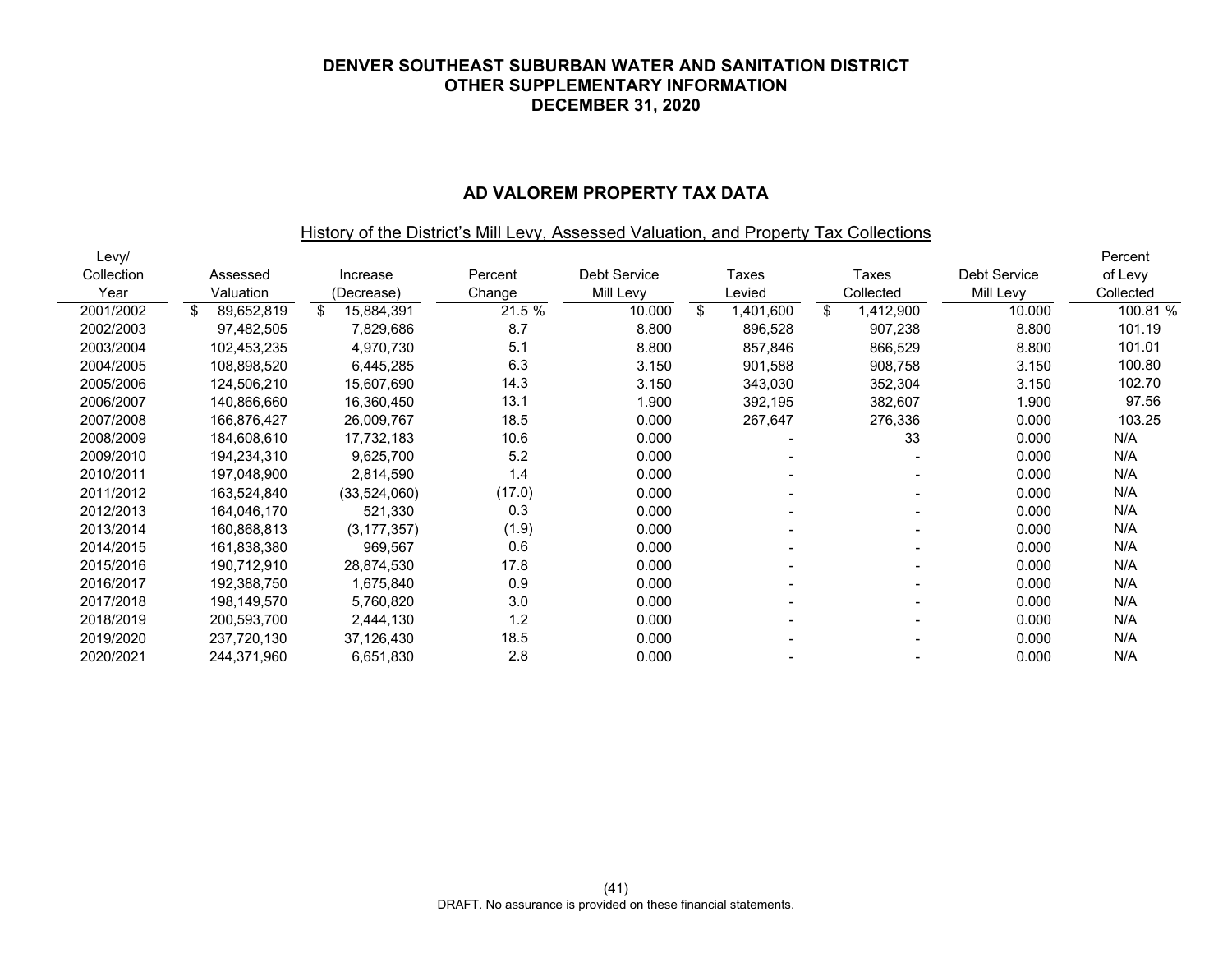## **SYSTEM ACCOUNTS**

| Classification         | Number of<br>Accounts | Percent<br>of Total<br>Accounts |  |
|------------------------|-----------------------|---------------------------------|--|
| Residential            | 4,648                 | 90.18 %                         |  |
| Commercial             | 25                    | 0.49                            |  |
| <b>Irrigation Only</b> | 65                    | 1.26                            |  |
| Vacant Lots            | 416                   | 8.07                            |  |
| Total                  | 5,154                 | $100.00\%$                      |  |
|                        |                       |                                 |  |

# **WATER PROJECT FEE SCHEDULE**

| Classification             | Meter<br>Size | Monthly<br>Charge |        |  |
|----------------------------|---------------|-------------------|--------|--|
| Residential                | $3/4$ "       | \$                | 12.50  |  |
| Commercial                 | $3/4$ "       |                   | 12.50  |  |
| Commercial                 | 1"            |                   | 25.00  |  |
| Commercial                 | 11/2"         |                   | 50.00  |  |
| Commercial                 | 2"            |                   | 87.50  |  |
| Commercial                 | 3"            |                   | 200.00 |  |
| Golf Course Irrigation (1) | N/A           |                   | 250.00 |  |

(1) This is to be a single charge and not for each meter used to provide water for golf course irrigation.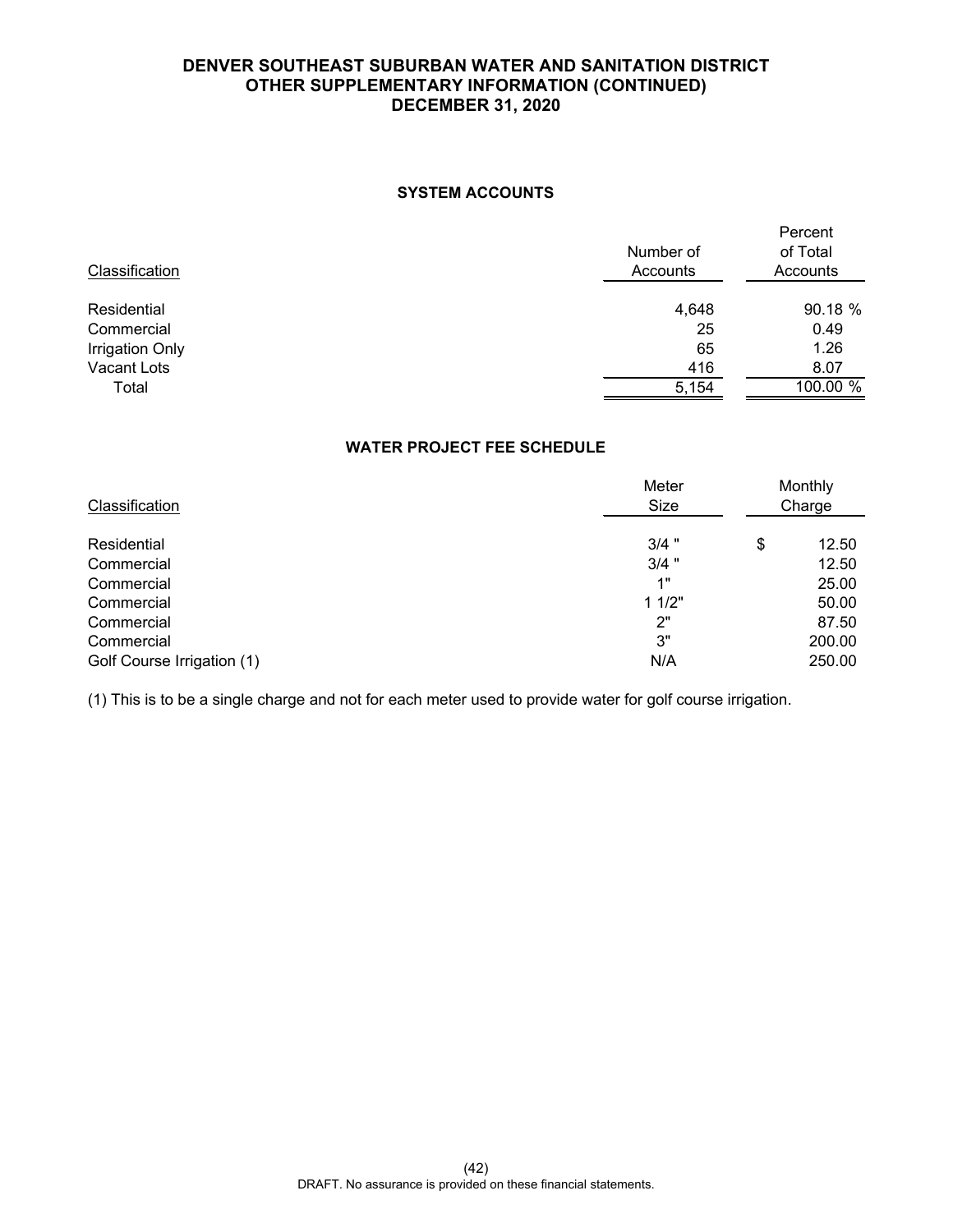#### **CHARGES FOR WATER SERVICE**

# Water Rates and Charges (In Effect as of January 1, 2021 through December 31, 2021)

Residential (Monthly) Base Rate \$29.22<br>0 - 5,000 Gallons \$29.22

 $0 - 5,000$  Gallons  $\frac{1}{2}$  - 52.58/1,000 Gallons  $\frac{2}{36.96} + \frac{1}{32.74/1000}$  Gallons  $\frac{1}{2}$  - 53.74/1.000 Gallons  $$36.96 + $3.74/1,000$  Gallons 20,000 - 30,000 Gallons \$100.54 + \$4.71/1,000 Gallons 30,000 - 50,000 Gallons \$147.64 + \$6.13/1,000 Gallons  $$270.24 + $10.79/1,000$  Gallons

#### Commercial (Monthly)

**Base Rate** 

| \$2,58/1,000 Gallons |  |              | \$3.74/1.000 Gallons |                    | \$4,71/1,000 Gallons |                    | \$6.13/1.000 Gallons |                    | \$10.79/1.000      |                 |
|----------------------|--|--------------|----------------------|--------------------|----------------------|--------------------|----------------------|--------------------|--------------------|-----------------|
| Meter Size           |  | Base<br>Rate | Maximum<br>Gallons   | Minimum<br>Gallons | Maximum<br>Gallons   | Minimum<br>Gallons | Maximum<br>Gallons   | Minimum<br>Gallons | Maximum<br>Gallons | Gallons<br>Over |
| $3/4$ " (1)          |  | 29.22        | 5.000                | 5.001              | 20,000               | 20.001             | 30.000               | 30.001             | 50.000             | 50.001          |
| 1" (2)               |  | 48.26        | 10.000               | 10.001             | 40.000               | 40.001             | 60.000               | 60.001             | 100.000            | 100.001         |
| $1-1/2" (4)$         |  | 68.61        | 20,000               | 20.001             | 80.000               | 80.001             | 120,000              | 120.001            | 200,000            | 200.001         |
| 2" (7)               |  | 97.89        | 35.000               | 35.001             | 140.000              | 140.001            | 210.000              | 210.001            | 350,000            | 350.001         |
| 3"(16)               |  | 185.49       | 80.000               | 80.001             | 320.000              | 320.001            | 480.000              | 480.001            | 800,000            | 800.001         |

| Large Irrigators (Separate Interruptible Meter, Billed Monthly) |                      |  |
|-----------------------------------------------------------------|----------------------|--|
| Base Rate                                                       | 29.22                |  |
| All Usage                                                       | \$4.35/1.000 Gallons |  |
| <b>Golf Courses</b>                                             |                      |  |

| Base Rate | 29.22                                                                                      |
|-----------|--------------------------------------------------------------------------------------------|
| All Usage | \$3.93/1,000 Gallons for Usage up to 150 AF per Year for Each 9 Holes.                     |
|           | For Usage Greater than 150 AF the Rate Becomes \$6.54/1,000 Gallons (Applies to Pinery CC) |

#### Ready to Serve "Standby Fee" (Monthly) Water and Sewer **\$ 18.75** Water Only \$ 10.12

#### **REVENUE FROM WATER SALES**

|      |           | Average<br><b>Water Rates</b> |             |
|------|-----------|-------------------------------|-------------|
|      | Gallons   | in Effect                     | Revenue     |
|      | Used      | (per 1,000                    | from Water  |
| Year | (in 000s) | Gallons)                      | Sales       |
| 1999 | 656,000   | \$<br>1.82                    | \$1,195,279 |
| 2000 | 804,000   | 1.89                          | 1,517,783   |
| 2001 | 858,903   | 1.78                          | 1,531,737   |
| 2002 | 916,807   | 2.07                          | 1,900,932   |
| 2003 | 814,840   | 2.11                          | 1,718,359   |
| 2004 | 779,815   | 2.26                          | 1,758,703   |
| 2005 | 950,599   | 2.51                          | 2,390,298   |
| 2006 | 1,198,482 | 2.32                          | 2,785,447   |
| 2007 | 1.026.474 | 2.66                          | 2,733,243   |
| 2008 | 1,064,305 | 2.89                          | 3,076,169   |
| 2009 | 801,394   | 3.82                          | 3,064,370   |
| 2010 | 1,059,098 | 3.96                          | 4,195,310   |
| 2011 | 1.036.388 | 4.03                          | 4,171,747   |
| 2012 | 1,110,760 | 4.09                          | 4,548,060   |
| 2013 | 924,465   | 4.32                          | 3,997,419   |
| 2014 | 860,749   | 4.53                          | 3,903,134   |
| 2015 | 872,497   | 4.87                          | 4,251,331   |
| 2016 | 955,099   | 5.07                          | 4,838,281   |
| 2017 | 979,903   | 5.11                          | 5,004,823   |
| 2018 | 1,190,133 | 4.89                          | 5,823,845   |
| 2019 | 1,067,691 | 5.45                          | 5,823,845   |
| 2020 | 1.310.995 | 5.97                          | 7.827.775   |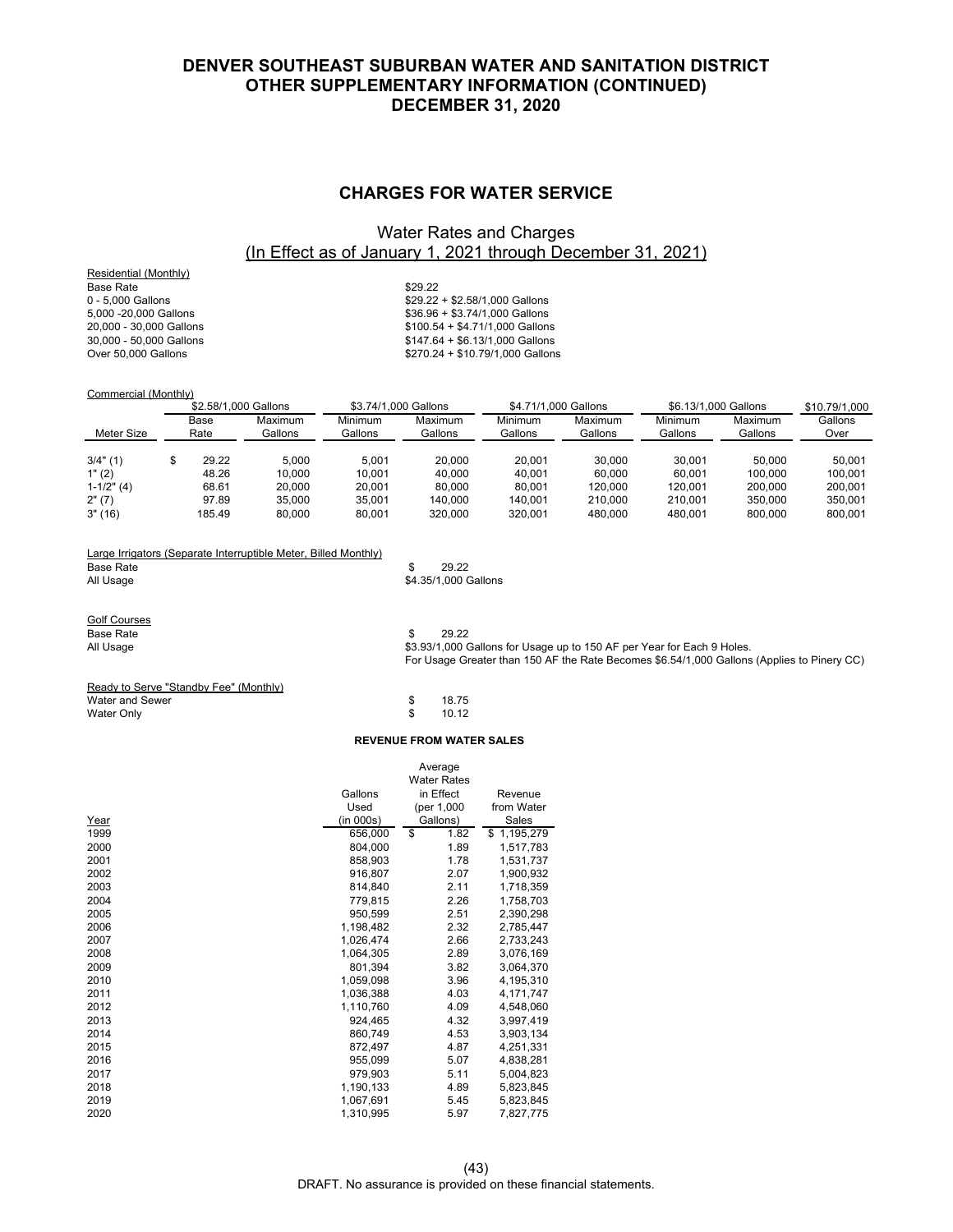# **CHARGES FOR WASTEWATER SERVICE**

# Wastewater Rates and Charges (In Effect as of January 1, 2021 through December 31, 2021)

Residential (Monthly)

0 - 5,000 Gallons \$ 36.75 Over 5,000 Gallons \$ 53.99 Commercial (Monthly Based on Water Meter Reading)

| <b>Tap Size</b> | <b>Flat Rate</b> |        |  |
|-----------------|------------------|--------|--|
| 3/4" Diameter   | S                | 53.99  |  |
| 1" Diameter     |                  | 107.98 |  |
| 1-1/2" Diameter |                  | 215.96 |  |
| 2" Diameter     |                  | 377.93 |  |
| 3" Diameter     |                  | 863.84 |  |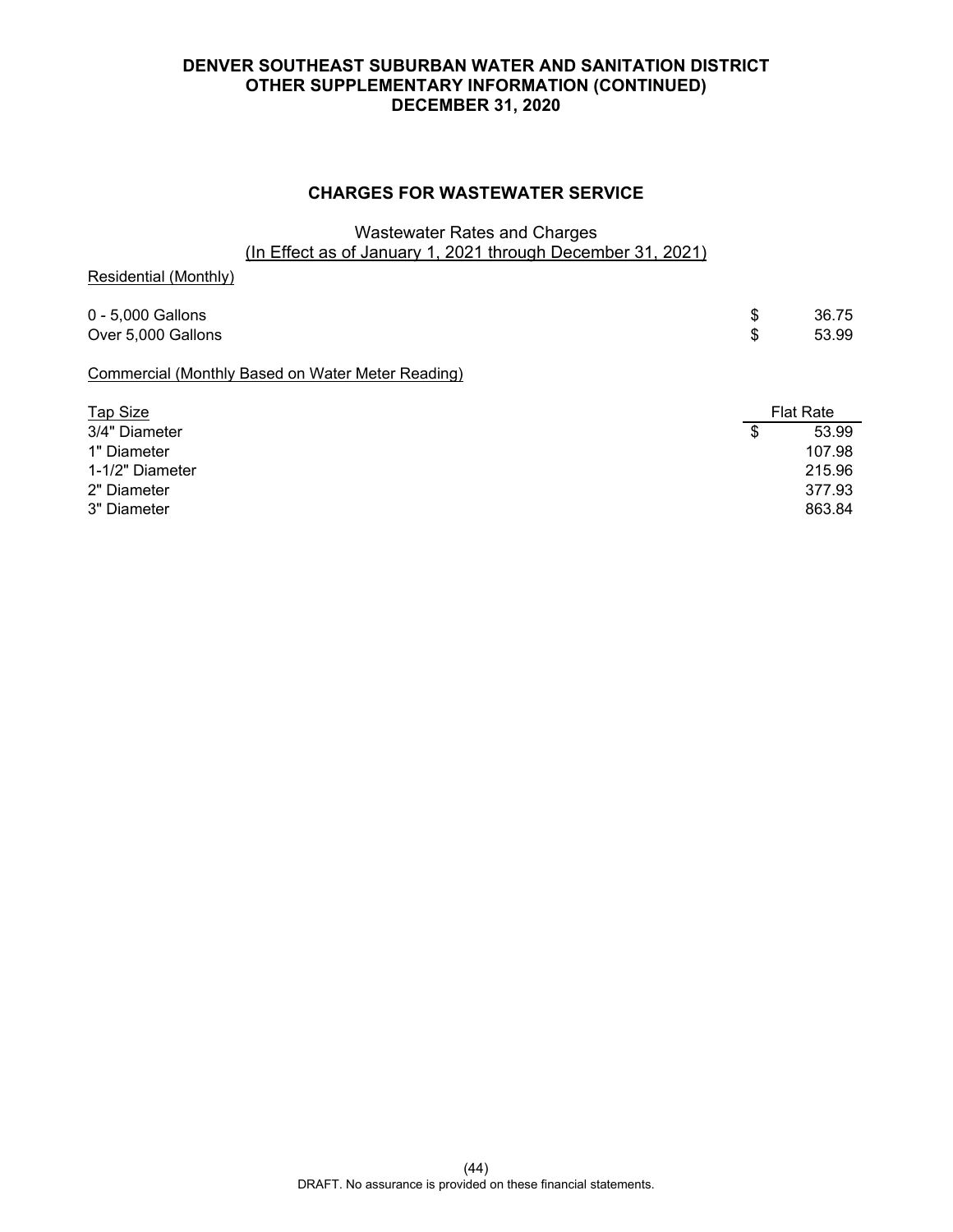# **CHARGES FOR WASTEWATER SERVICE**

## Revenue from Wastewater Charges

|      | Users of           |               |
|------|--------------------|---------------|
|      | Wastewater         |               |
|      | Services           |               |
|      | Average            | Revenue       |
|      | Number of          | from Water    |
|      | <b>Taps During</b> | Wastewater    |
| Year | the Year           | Charges       |
| 2001 | 2,740              | \$<br>830,141 |
| 2002 | 2,926              | 854,511       |
| 2003 | 3,039              | 869,197       |
| 2004 | 3,142              | 927,696       |
| 2005 | 3,425              | 1,034,446     |
| 2006 | 3,613              | 1,114,160     |
| 2007 | 3,679              | 1,208,839     |
| 2008 | 3,741              | 1,352,717     |
| 2009 | 3,789              | 1,519,391     |
| 2010 | 3,812              | 1,659,788     |
| 2011 | 3,834              | 1,756,324     |
| 2012 | 3,891              | 1,855,419     |
| 2013 | 3,895              | 1,887,335     |
| 2014 | 3,969              | 1,971,562     |
| 2015 | 4,043              | 2,085,750     |
| 2016 | 4,198              | 2,237,631     |
| 2017 | 4,414              | 2,362,852     |
| 2018 | 4,351              | 2,411,006     |
| 2019 | 4,384              | 2,455,608     |
| 2020 | 4,517              | 2,527,387     |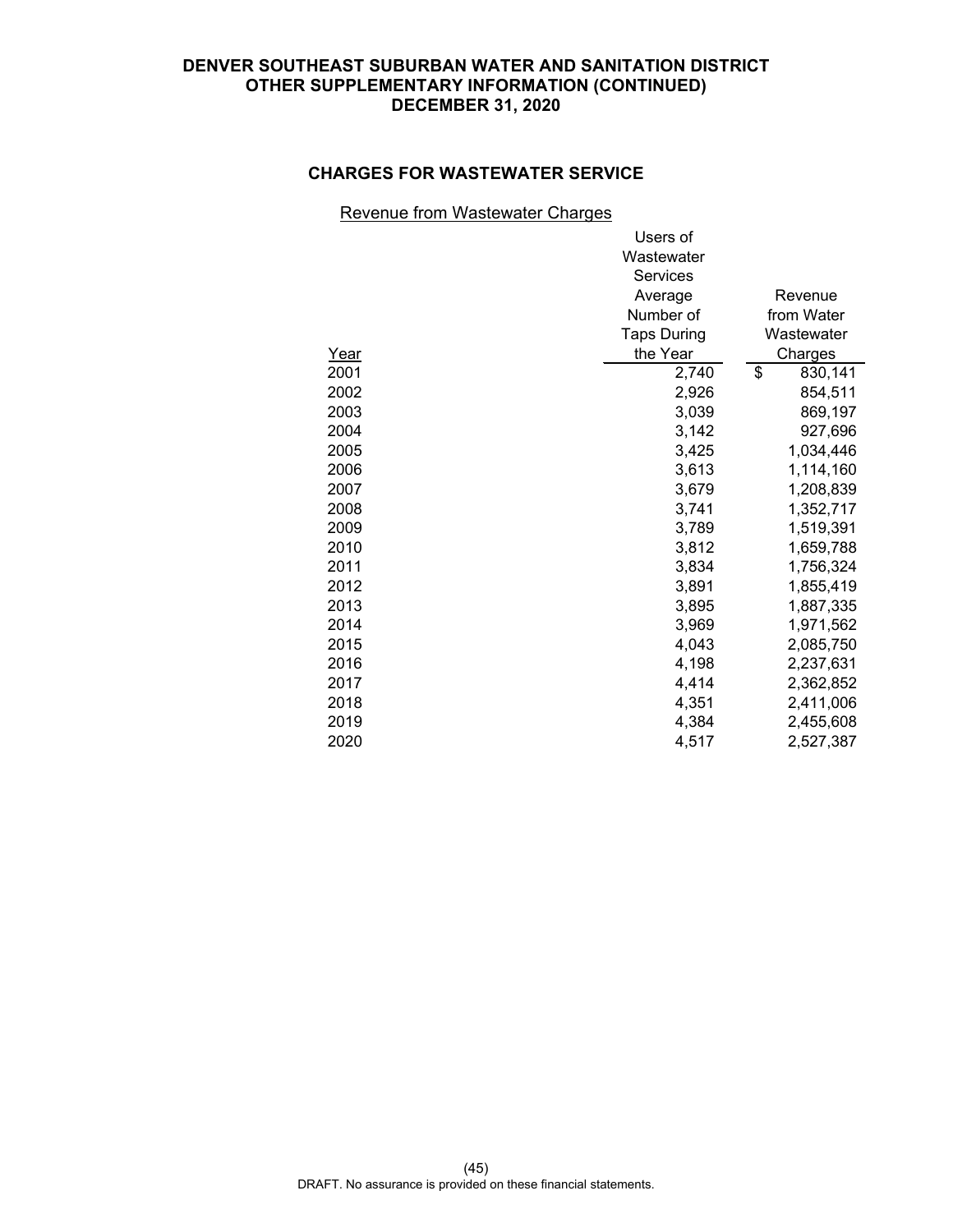# **ADDITIONAL CHARGES AND FEES OF THE SYSTEM**

# Water and Wastewater Tap and Connection Fees (Effective January 1, 2021) **RESIDENTIAL (per SFE with 3/4" Meter)**

| <b>Water Fee</b><br>Sewer Fee<br><b>Total Fee</b> |                   |        |             | \$<br>35,990<br>7,695<br>43,685 |
|---------------------------------------------------|-------------------|--------|-------------|---------------------------------|
|                                                   | <b>COMMERCIAL</b> |        |             |                                 |
|                                                   |                   | Water  | Sewer       | Total                           |
| Meter Size                                        |                   | Fee    | Fee         | Fee                             |
| 3/4" (1)                                          | \$                | 35,990 | \$<br>7,695 | \$<br>43,685                    |
| 1" (2)                                            |                   | 71,980 | 15,390      | 87,370                          |

1-1/2" (4) 143,960 30,780 174,740 2" (7) 251,930 53,865 305,795 3" (16) 575,840 123,120 698,960

Sewer fees are determined based on meter size.

Additional fees are in place for certain filings, as listed below, and will be added to the above fees.

| Filing                           |   | Water |   | Sewer |
|----------------------------------|---|-------|---|-------|
| Pinery, Filings 1 through 8A     | S | 1.012 | S | 587   |
| Pinery, Filing 8B, 1st Amendment |   | 587   |   |       |
| Pinery, Filing 8B, 2nd Amendment |   | 566   |   |       |
| Pinery, Filing 20                |   | 600   |   |       |
| <b>Misty Pines</b>               |   | 425   |   |       |
| Pradera                          |   | 800   |   |       |
| Colorado Golf                    |   | 800   |   |       |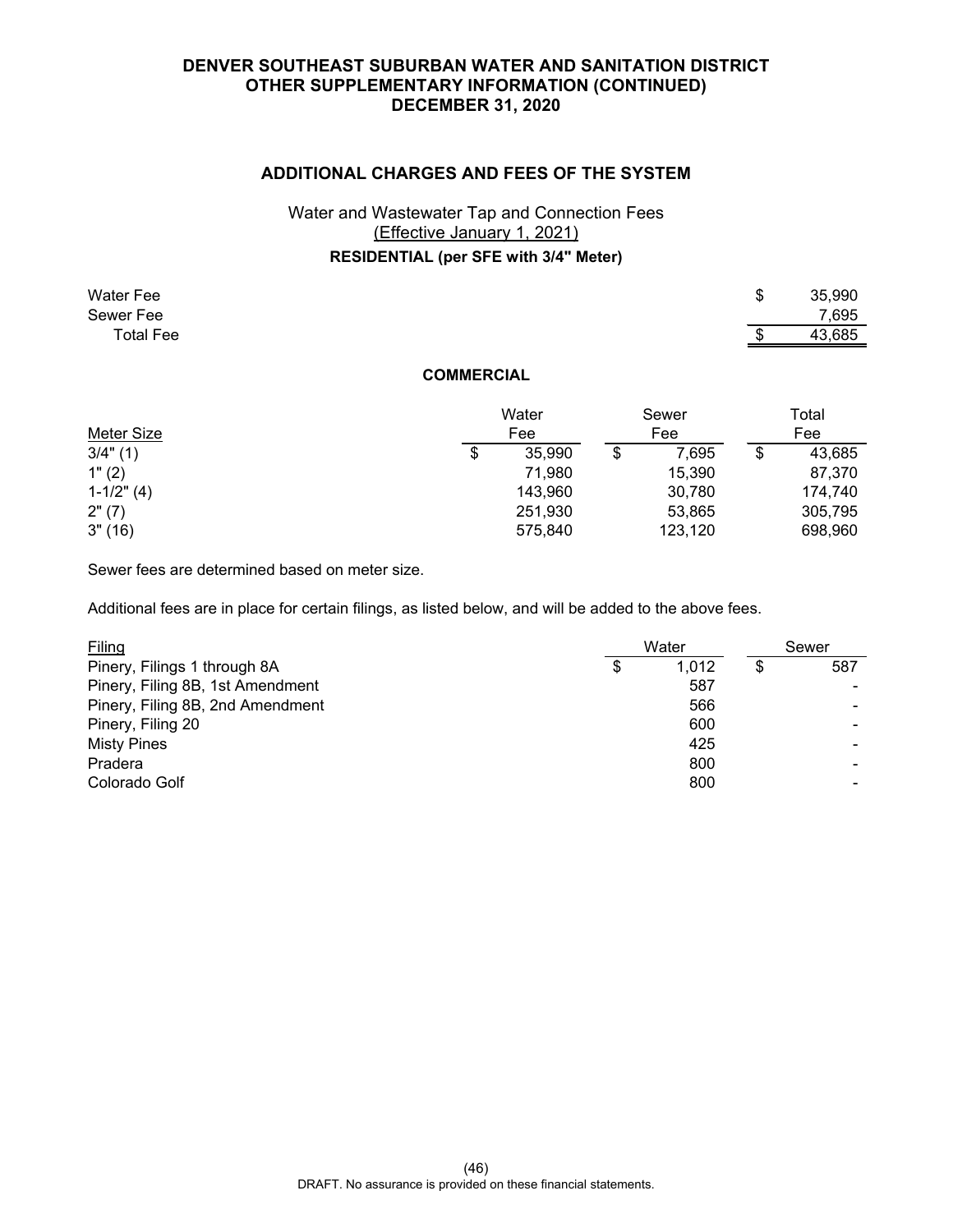|                                        | 2015            | 2016            | 2017            | 2018            | 2019            | 2020             |
|----------------------------------------|-----------------|-----------------|-----------------|-----------------|-----------------|------------------|
| <b>OPERATING REVENUE</b>               |                 |                 |                 |                 |                 |                  |
| Water and Sewer Charges                | 6,391,305<br>\$ | 6,892,915<br>\$ | 7,156,561<br>\$ | \$<br>7,582,760 | 7,420,733<br>\$ | 8,199,676<br>\$  |
| Irrigation, Hydrant Fees, and Other    | 663,402         | 927,598         | 968,797         | 1,418,884       | 1,126,760       | 1,401,438        |
| <b>Total Operating Revenue</b>         | 7,054,707       | 7,820,513       | 8,125,358       | 9,001,644       | 8,547,493       | 9,601,114        |
| <b>OPERATING EXPENSES</b>              |                 |                 |                 |                 |                 |                  |
| Depreciation                           | 2,700,890       | 3,135,306       | 3,620,226       | 3,809,036       | 3,914,752       | 4,170,640        |
| Auto Expenses/Vehicle Maintenance      | 35,702          | 33,920          | 34,588          | 49,964          | 47,004          | 45,632           |
| Salaries and Wages                     | 1,192,309       | 1,241,697       | 1,268,799       | 1,424,247       | 1,582,760       | 1,661,349        |
| <b>Payroll Taxes</b>                   | 89,004          | 94,368          | 95,914          | 104,004         | 117,203         | 125,697          |
| <b>Employee Benefits</b>               | 356,787         | 370,222         | 370,539         | 414,004         | 443,125         | 442,134          |
| <b>Utilities</b>                       | 787,259         | 771,736         | 795,899         | 946,470         | 887,526         | 966,227          |
| <b>Outside Services</b>                | 126,401         | 91,558          | 130,556         | 120,726         | 102,795         | 273,474          |
| Maintenance and Supplies               | 560,976         | 525,089         | 499,115         | 652,849         | 696,444         | 762,580          |
| <b>Professional Fees</b>               | 454,231         | 571,893         | 249,697         | 205,927         | 162,109         | 150,552          |
| <b>Other Operating Expenses</b>        | 234,984         | 236,180         | 226,946         | 191,563         | 197,733         | 230,248          |
| Office Expense                         | 16,747          | 16,216          | 17,901          | 14,307          | 17,004          | 18,621           |
| Insurance                              | 106,806         | 108,686         | 113,658         | 124,130         | 138,562         | 131,016          |
| <b>Directors' Fees</b>                 | 5.900           | 5.800           | 6,900           | 6.800           | 5.200           | 5,200            |
| Sludge Disposal                        | 57,249          | 58,815          | 69,298          | 64,352          | 71,508          | 75,269           |
| <b>CCWPA Assessment</b>                | 40,978          | 20,489          | 20,489          | 20,489          | 33,807          |                  |
| <b>CCPWA Water Purchase</b>            |                 |                 | 7,935           | 123,426         |                 | 51,955           |
| <b>WISE Water Purchase</b>             |                 |                 |                 | 169,880         | 265,701         | 709,687          |
| <b>WISE Participation - Operations</b> | 106.278         | 141,388         | 172,801         | 167,909         | 109,921         | 85.036           |
| <b>Total Operating Expenses</b>        | 6,872,501       | 7,423,363       | 7,701,261       | 8,610,083       | 8,793,154       | 9,905,317        |
| <b>INCOME FROM OPERATIONS</b>          | 182,206         | 397,150         | 424,097         | 391,561         | (245, 661)      | (304, 203)       |
| <b>NONOPERATING REVENUE</b>            |                 |                 |                 |                 |                 |                  |
| Net Investment Income                  | 14,188          | 23,925          | 63,639          | 191,215         | 291,891         | 106,666          |
| Wise Reserve Refund                    |                 |                 |                 |                 |                 | 398,165          |
| Miscellaneous Other Income             | 119,979         | 132,913         | 138,310         | 136,736         | 138,366         | 85,713           |
| Ready to Serve Fees                    | 70,083          | 61,616          | 52,928          | 67,832          | 59,497          | 83,048           |
| Gain (Loss) on Disposition of Assets   | 10,590          |                 | 18,500          | 15,500          |                 | 20,754           |
| Contributions in Aid of Construction   | 2,931,456       | 2,315,860       | 2,462,112       | 3,861,760       | 5,563,294       | 14,249,828       |
| <b>Total Nonoperating Revenue</b>      | 3,146,296       | 2,534,314       | 2,735,489       | 4,273,043       | 6,053,048       | 14,944,174       |
| <b>NONOPERATING EXPENSES</b>           |                 |                 |                 |                 |                 |                  |
| Interest and Paying Agent Fees         | 205,139         | 509,981         | 775,579         | 783,767         | 745,047         | 699,564          |
| Loan Issue Cost                        | 51,783          |                 |                 |                 |                 |                  |
| <b>Total Nonoperating Expenses</b>     | 256,922         | 509,981         | 775,579         | 783,767         | 745,047         | 699,564          |
| <b>NET INCOME/CHANGE IN</b>            |                 |                 |                 |                 |                 |                  |
| <b>NET POSITION</b>                    | 3,071,580<br>\$ | \$2,421,483     | \$2,384,007     | 3,880,837<br>\$ | \$5,062,340     | \$<br>13,940,407 |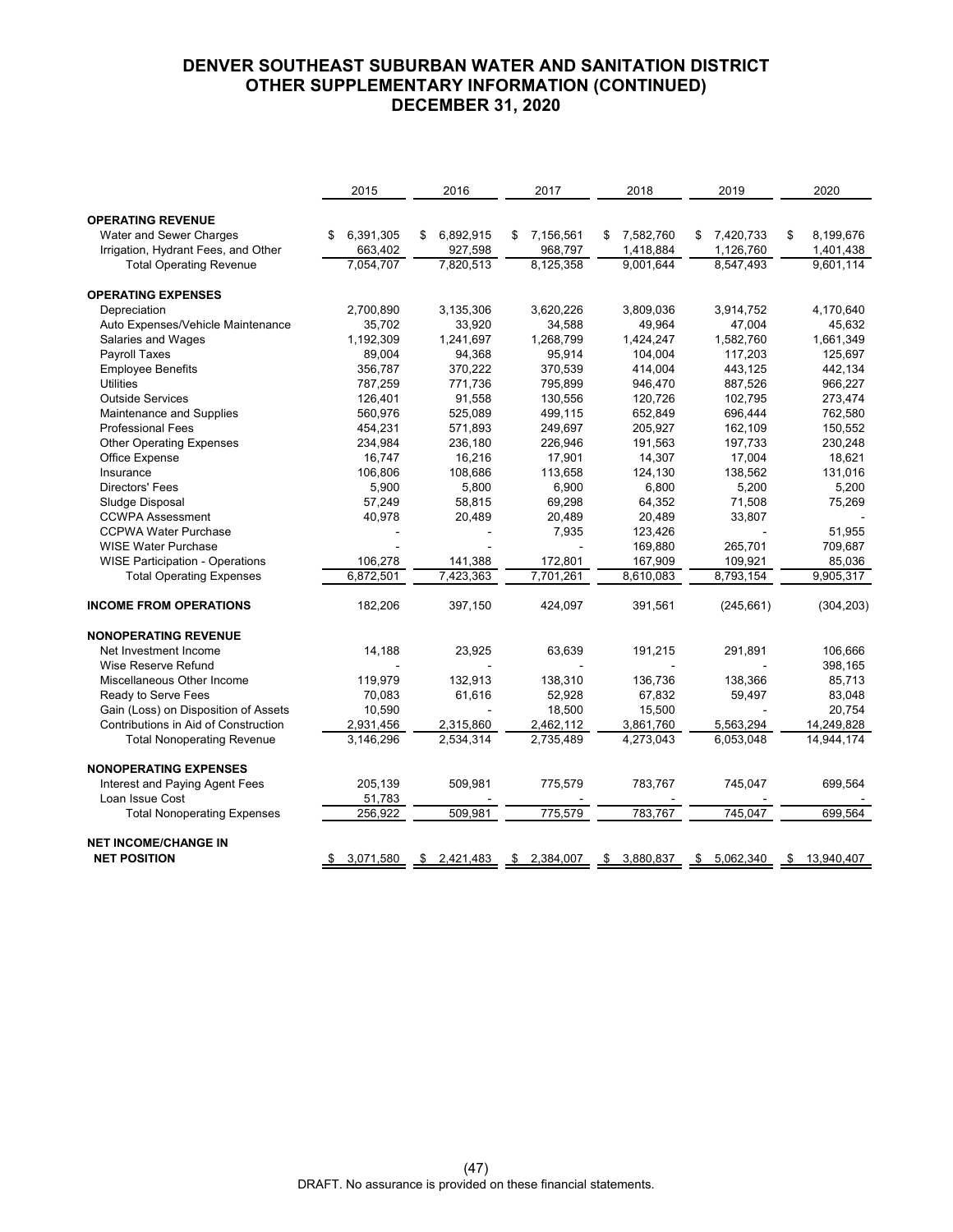# **CONTINUING DISCLOSURE ANNUAL FINANCIAL INFORMATION AS REQUIRED BY COLORADO WATER RESOURCES AND POWER DEVELOPMENT AUTHORITY CLEAN WATER REVENUE BONDS, SERIES 2002A AND 2005A**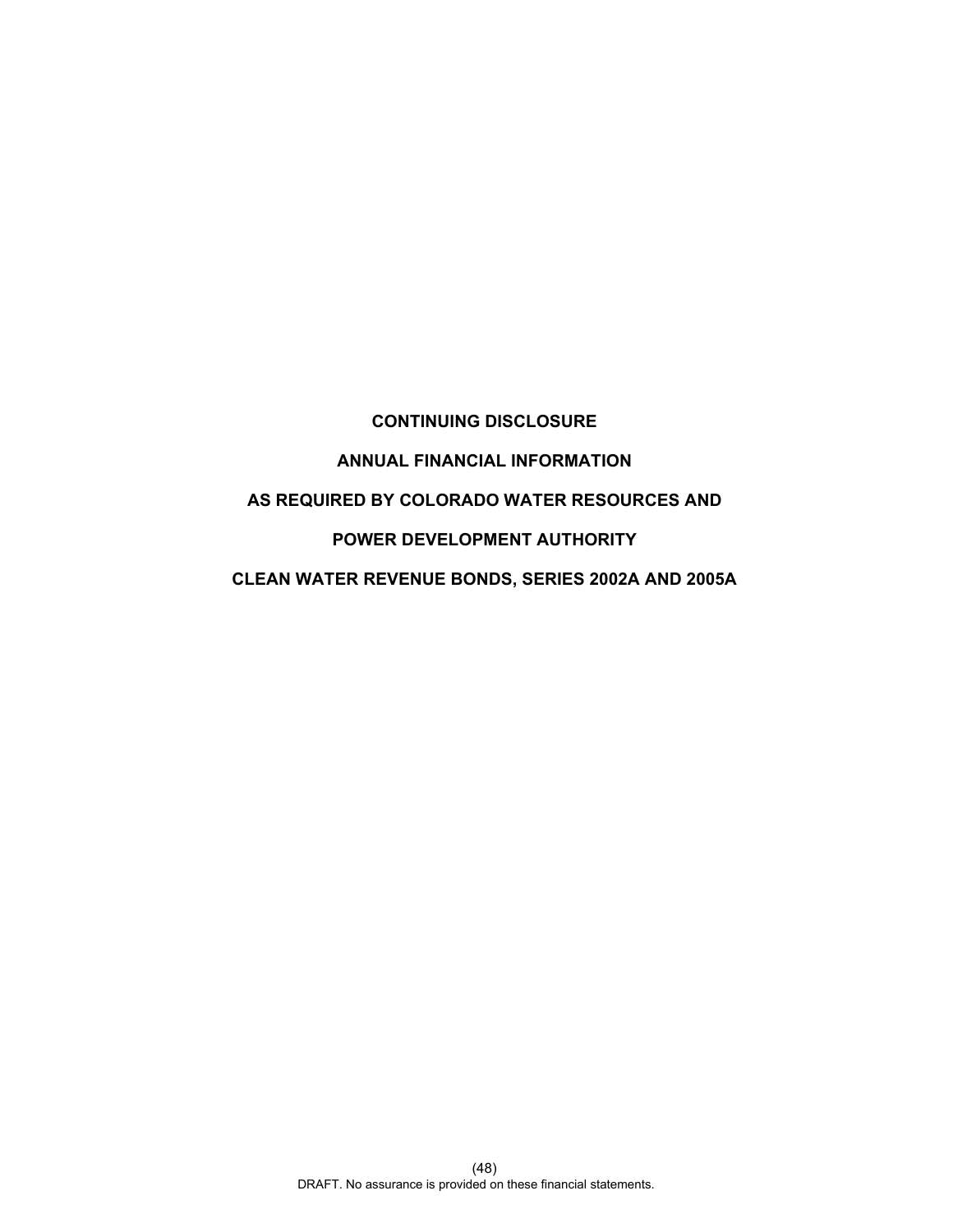# **CUSTOMER INFORMATION**

|                          | Total       |
|--------------------------|-------------|
|                          | Estimated   |
|                          | Residential |
|                          | Equivalent  |
| Years Ended December 31, | Units       |
| 2004                     | 3,436       |
| 2005                     | 3,585       |
| 2006                     | 3,773       |
| 2007                     | 3,993       |
| 2008                     | 4,057       |
| 2009                     | 4,090       |
| 2010                     | 4,128       |
| 2011                     | 4,152       |
| 2012                     | 4,166       |
| 2013                     | 4,185       |
| 2014                     | 4,228       |
| 2015                     | 4,272       |
| 2016                     | 4,358       |
| 2017                     | 4,384       |
| 2018                     | 4,480       |
| 2019                     | 4,513       |
| 2020                     | 4,648       |

# **TEN LARGEST CUSTOMERS OF THE SYSTEM**

Pinery Golf Course Pradera Golf Course Colorado Golf Club DC Schools Pinery Glen Homeowners Association Pinery West Metro District Pinery Homeowners Association DC Parks Colorado Horse Park High Prairie Farms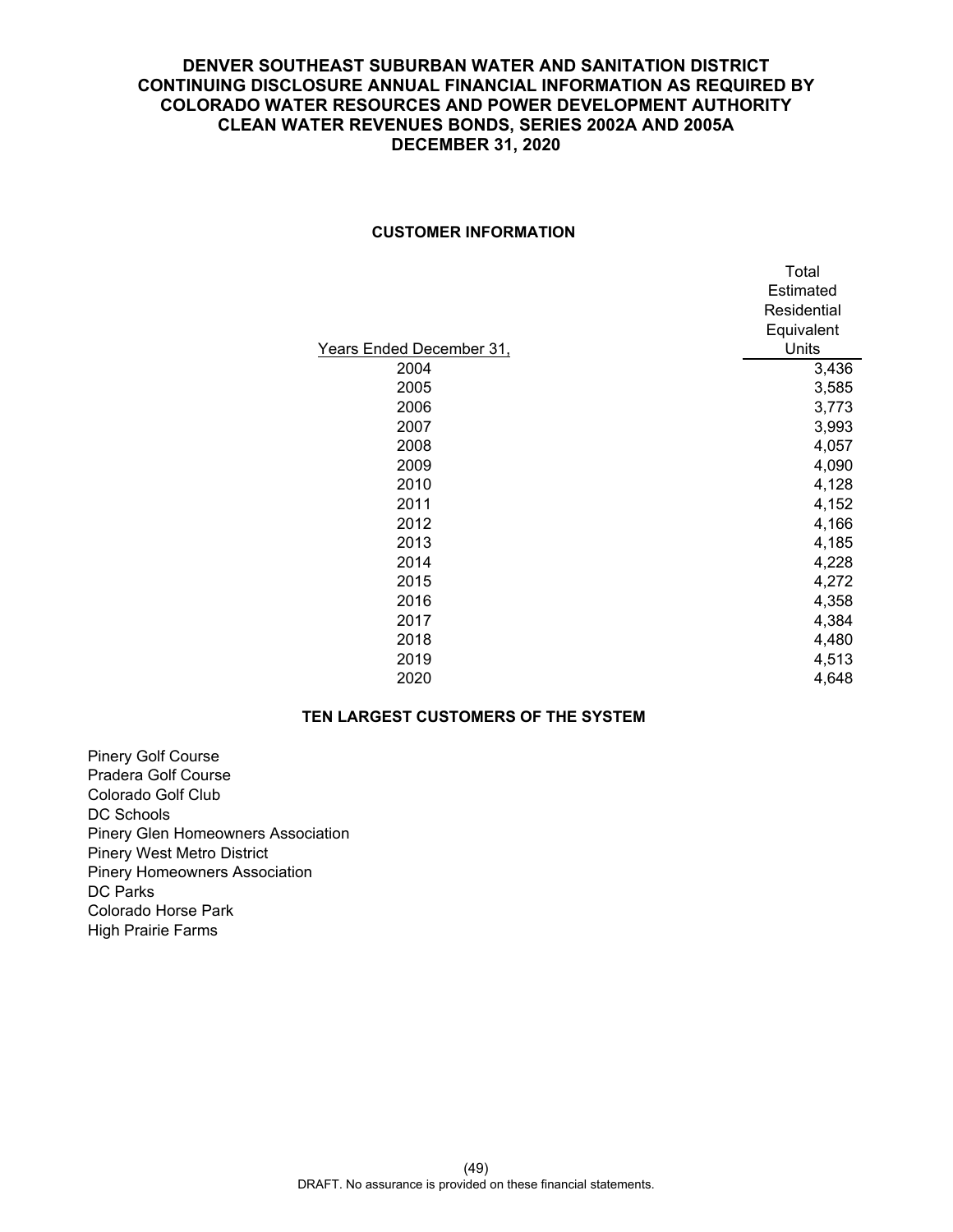|                                                 | 2021             | 2020             |
|-------------------------------------------------|------------------|------------------|
| <b>REVENUE</b>                                  | <b>Budget</b>    | <b>Budget</b>    |
| Water, Operating:                               |                  |                  |
| <b>User Charges</b>                             | \$<br>4,500,000  | \$<br>4,000,000  |
| Irrigation and Hydrant Fees                     | 1,130,000        | 910,000          |
| Water Supply Project Fee                        | 725,000          | 710,000          |
| Other                                           | 172,000          | 210,000          |
| Sewer, Operating:                               |                  |                  |
| <b>User Charges</b>                             | 2,550,000        | 2,450,000        |
| Other                                           | 178,800          | 178,770          |
| Nonoperating:                                   |                  |                  |
| Loan Proceeds                                   |                  | 2,240,000        |
| <b>Tap Fees</b>                                 | 5,459,200        | 3,632,040        |
| Other                                           | 205,000          | 2,642,000        |
| <b>Total Revenue</b>                            | 14,920,000       | 16,972,810       |
| <b>EXPENDITURES</b>                             |                  |                  |
| Water, Operating:                               |                  |                  |
| <b>Utilities</b>                                | 675,000          | 650,000          |
| <b>Salaries and Related Costs</b>               | 1,033,850        | 1,053,400        |
| Other                                           | 1,913,500        | 1,506,000        |
| Sewer, Operating:                               |                  |                  |
| <b>Utilities</b>                                | 210,000          | 215,000          |
| <b>Salaries and Related Costs</b>               | 759,788          | 697,100          |
| Other                                           | 383,100          | 379,000          |
| Nonoperating:                                   |                  |                  |
| Insurance                                       | 140,000          | 135,000          |
| <b>Salaries and Related Costs</b>               | 510,000          | 448,800          |
| Other                                           | 634,000          | 664,000          |
| <b>Debt Service</b>                             | 2,515,600        | 2,494,650        |
| <b>Capital Outlay</b>                           | 12,475,000       | 10,006,800       |
| <b>Total Expenditures</b>                       | 21,249,838       | 18,249,750       |
| <b>EXCESS REVENUE OVER (UNDER) EXPENDITURES</b> | (6,329,838)      | (1,276,940)      |
| Funds Available - Beginning of Year             | 30,757,642       | 23,349,795       |
| <b>FUNDS AVAILABLE - END OF YEAR</b>            | \$<br>24,427,804 | \$<br>22,072,855 |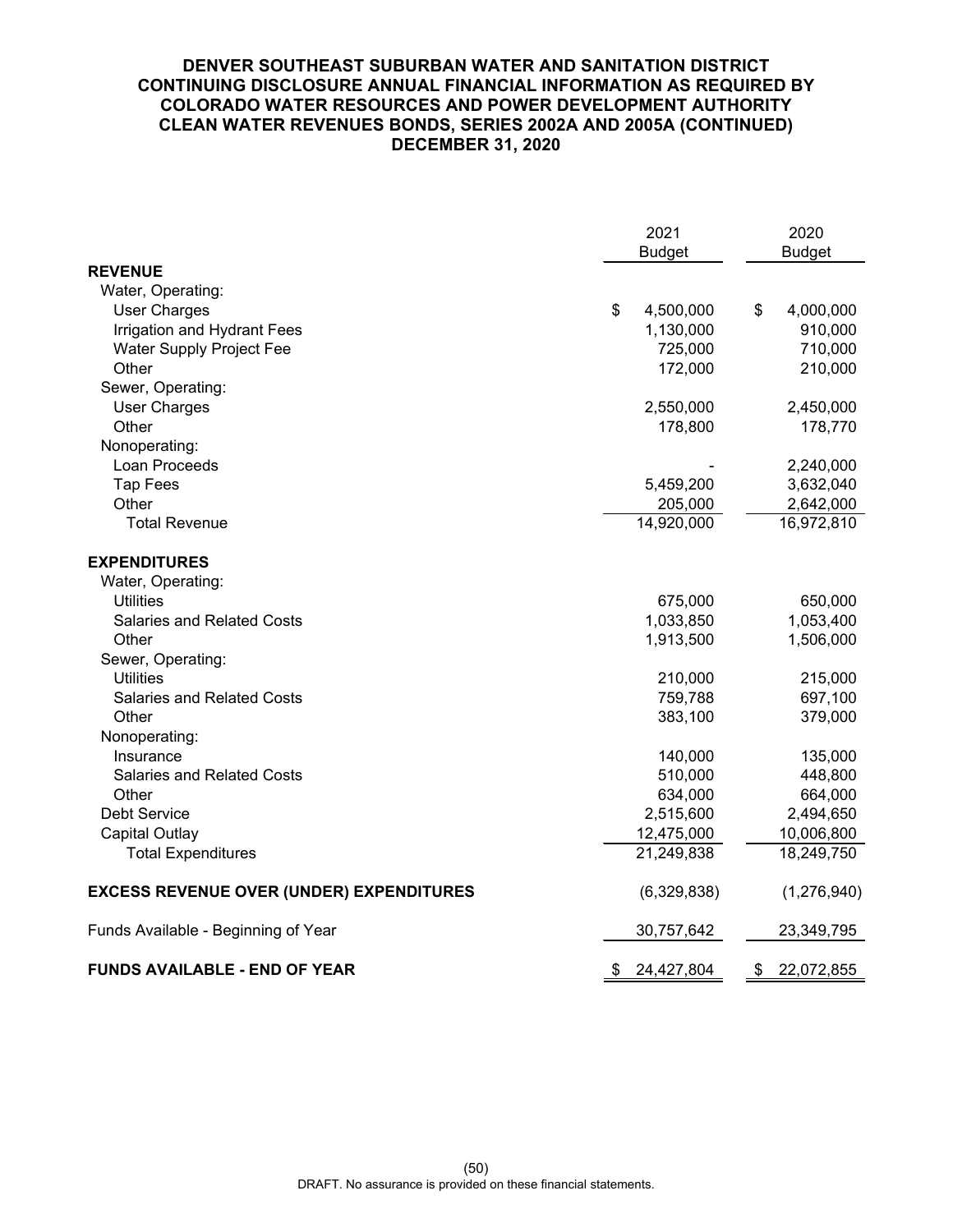|      |                  | Operation       |                  | Debt            |          |
|------|------------------|-----------------|------------------|-----------------|----------|
|      |                  | and             | Available        | Service         | Debt     |
|      |                  | Maintenance     | for Debt         | Require-        | Service  |
| Year | Income           | <b>Expenses</b> | Service          | ments           | Coverage |
| 2004 | \$<br>20,094,587 | \$<br>2,459,610 | \$<br>17,634,977 | \$<br>1,893,570 | 9.31     |
| 2005 | 12,703,160       | 2,977,714       | 9,725,446        | 2,195,762       | 4.43     |
| 2006 | 9,076,622        | 3,334,176       | 5,742,446        | 2,142,845       | 2.68     |
| 2007 | 14,752,043       | 3,536,146       | 11,215,897       | 2,224,578       | 5.04     |
| 2008 | 7,674,924        | 4,173,068       | 3,501,856        | 2,110,270       | 1.66     |
| 2009 | 5,760,461        | 3,610,190       | 2,150,271        | 2,111,868       | 1.02     |
| 2010 | 7,321,442        | 3,895,966       | 3,425,476        | 2,024,307       | 1.69     |
| 2011 | 7,437,195        | 3,850,021       | 3,587,174        | 1,666,975       | 2.15     |
| 2012 | 7,919,673        | 3,796,440       | 4,123,233        | 1,565,716       | 2.63     |
| 2013 | 7,634,319        | 3,981,843       | 3,652,476        | 1,564,222       | 2.34     |
| 2014 | 9,946,519        | 3,926,605       | 6,019,914        | 1,683,173       | 3.58     |
| 2015 | 10,201,003       | 4,223,394       | 5,977,609        | 2,491,863       | 2.40     |
| 2016 | 10,354,827       | 4,288,057       | 6,066,770        | 2,441,847       | 2.48     |
| 2017 | 10,860,847       | 4,081,035       | 6,779,812        | 2,434,375       | 2.79     |
| 2018 | 13,274,687       | 4,801,047       | 8,473,640        | 2,439,093       | 3.47     |
| 2019 | 14,600,541       | 4,878,402       | 9,722,139        | 2,342,127       | 4.15     |
| 2020 | 24,545,288       | 5,734,677       | 18,810,611       | 2,468,624       | 7.62     |

# **SCHEDULE OF COVERAGE OF DEBT SERVICE REQUIREMENTS**

\* The debt service requirements for the Series 1989 loan are funded with a reserve of prior property tax revenue. If the debt service requirements for this loan were removed, the debt service coverage would be 1.35.

# **TEN LARGEST PROPERTY TAXPAYERS OF THE DISTRICT**

(Assessed Valuation for 2020 Taxes Due in 2021)

|                                  |           |               | Percentage      |  |
|----------------------------------|-----------|---------------|-----------------|--|
|                                  | Assessed  |               | of Total        |  |
|                                  | Valuation |               | <b>District</b> |  |
|                                  |           | Property in   | Assessed        |  |
| Taxpayer                         |           | the District  | Valuation       |  |
| CF Arcis VI LLC                  | \$        | 1,196,900     | 0.49%           |  |
| <b>TF Pinery West LP</b>         |           | 1,106,940     | 0.45            |  |
| CF Arcis V LLC                   |           | 997,160       | 0.41            |  |
| <b>CGC Equity Club LLC</b>       |           | 920,100       | 0.38            |  |
| Colorado Golf Club Inc           |           | 840,180       | 0.34            |  |
| <b>CGC Equity Club LLC</b>       |           | 819,070       | 0.34            |  |
| Comcast of Colorado              |           | 799,770       | 0.33            |  |
| TF Pinery West LP                |           | 421,310       | 0.17            |  |
| Colorado Equestrian Partners LLC |           | 396,100       | 0.16            |  |
| Coloardo Golf Club Inc           |           | 392,050       | 0.16            |  |
| All Others                       |           | 236,482,380   | 96.77           |  |
| Total                            |           | \$244,371,960 | 100.00 %        |  |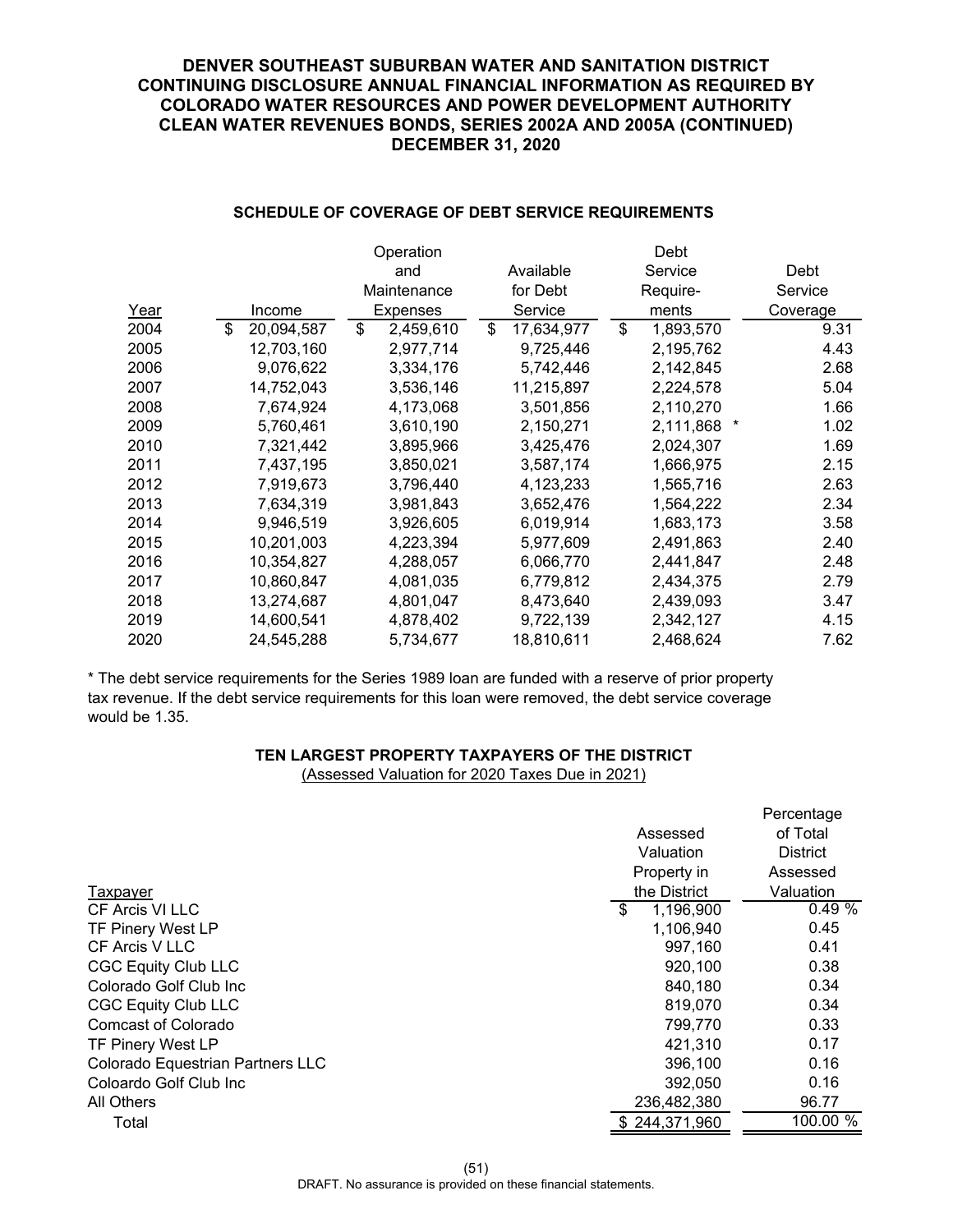# **COMBINED STATEMENT OF DEBT**

Designation Water Enterprise Revenue Note, Series 2010 Local Government Bonds Total \$ 23,443,438

| Amount      |            |  |  |
|-------------|------------|--|--|
| Outstanding |            |  |  |
| \$          | 6,176,787  |  |  |
|             | 17,266,651 |  |  |
| \$          | 23,443,438 |  |  |

# **DEBT SERVICE REQUIREMENTS OF THE DISTRICT**

See Schedule of Debt Service Requirements to Maturity in Supplemental Information.

## **ESTIMATED DIRECT AND OVERLAPPING DEBT SCHEDULE**

|                                        |               | Outstanding              |                         |            |  |
|----------------------------------------|---------------|--------------------------|-------------------------|------------|--|
|                                        | 2020          | General                  | <b>Outstanding Debt</b> |            |  |
|                                        | Assessed      | Obligation               | Applicable to District  |            |  |
|                                        | Valuation     | Debt $(1)$               | Percent                 | Amount     |  |
| <b>The District</b>                    | 244,371,960   | \$                       | 100.00 %                | \$         |  |
| Douglas County School                  |               |                          |                         |            |  |
| <b>District RE-1</b>                   | 7,454,942,099 | 419,585,000              | 3.28                    | 13,762,388 |  |
| <b>Parker Fire Protection District</b> | 5,413,796,970 | $\overline{\phantom{0}}$ |                         |            |  |
| Total                                  |               |                          |                         | 13,762,388 |  |
|                                        |               |                          |                         |            |  |

(1) Includes only general obligation debt supported by general property taxes. Does not include bonds which have historically been supported by revenue other than property taxes.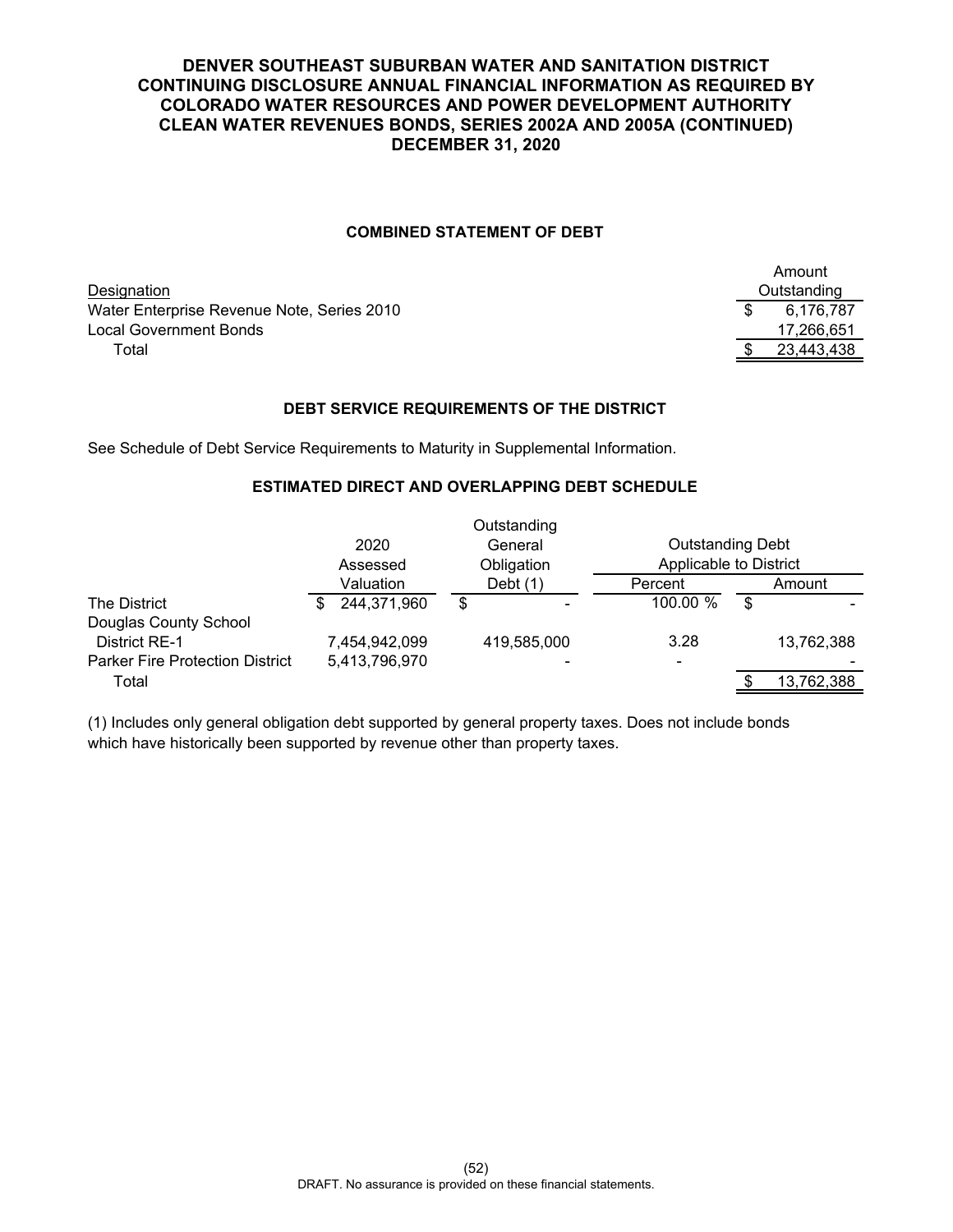# **ASSESSED VALUATION, DEBT, AND DEBT RATIOS**

| <b>Actual Valuation</b>                                                          | \$3,040,691,795   |
|----------------------------------------------------------------------------------|-------------------|
| <b>Assessed Valuation</b>                                                        | \$<br>244,371,960 |
| Net General Obligation Direct Debt                                               | \$                |
| Net Direct and Estimated Overlapping Debt                                        | \$<br>13,762,388  |
| Ratio of Net Direct Debt to Estimated Actual Valuation                           | $\frac{0}{0}$     |
| Ratio of net direct debt to assessed valuation                                   | $\frac{0}{0}$     |
| Net direct debt per capita (1)                                                   | \$                |
| Ratio of net direct and estimated overlapping debt to estimated actual valuation | 0.45 %            |
| Ratio of net direct and estimated overlapping debt to assessed valuation         | 5.63 %            |
| Net direct and estimated overlapping debt per capita (1)                         | \$<br>1,032       |
| Estimated actual valuation per capita (1)                                        | \$<br>227,942     |
| Assessed valuation per capita (1)                                                | \$<br>18,319      |
| (1) Estimated permanent population                                               | 13,340            |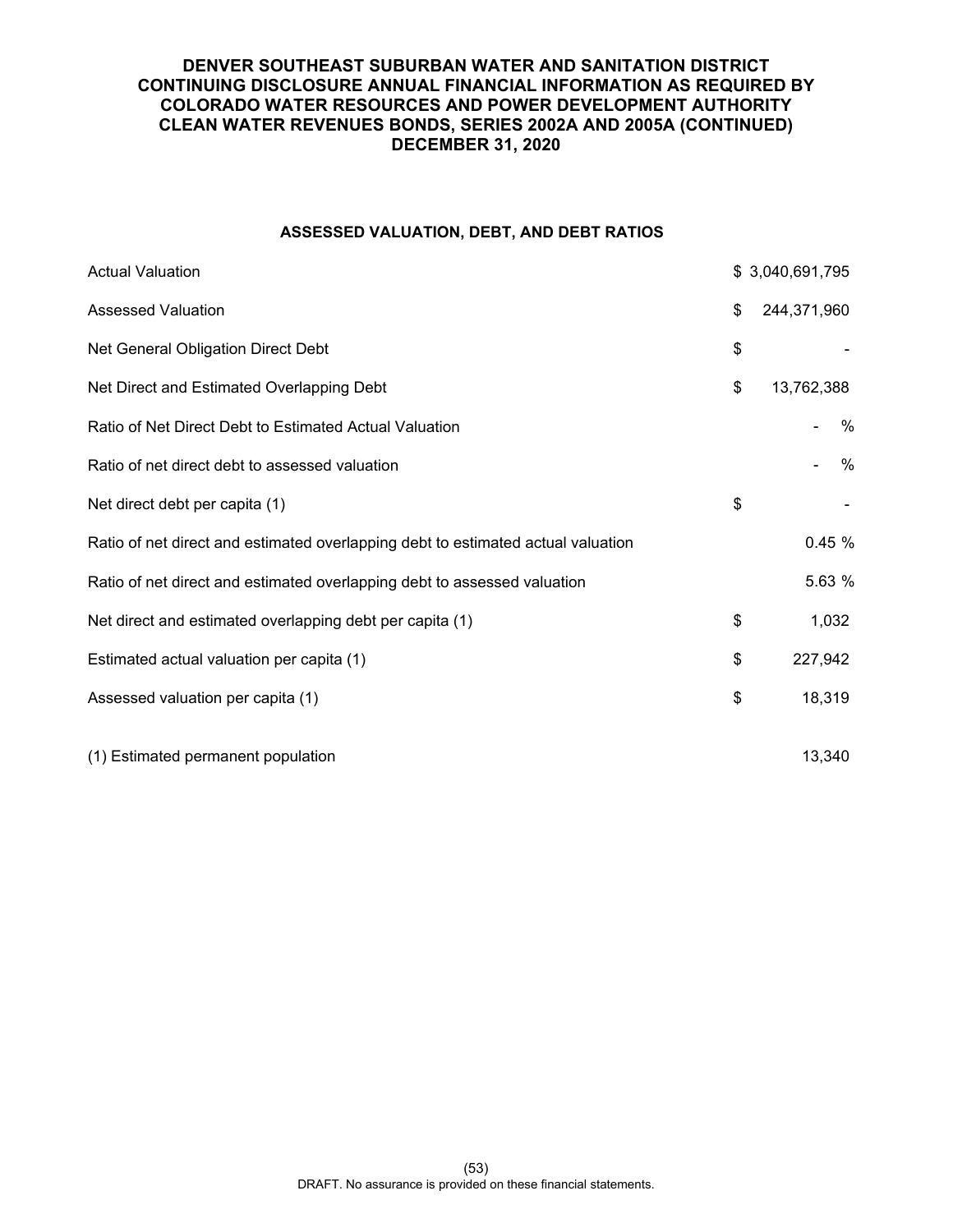# **SINGLE AUDIT REPORTS AND SCHEDULES**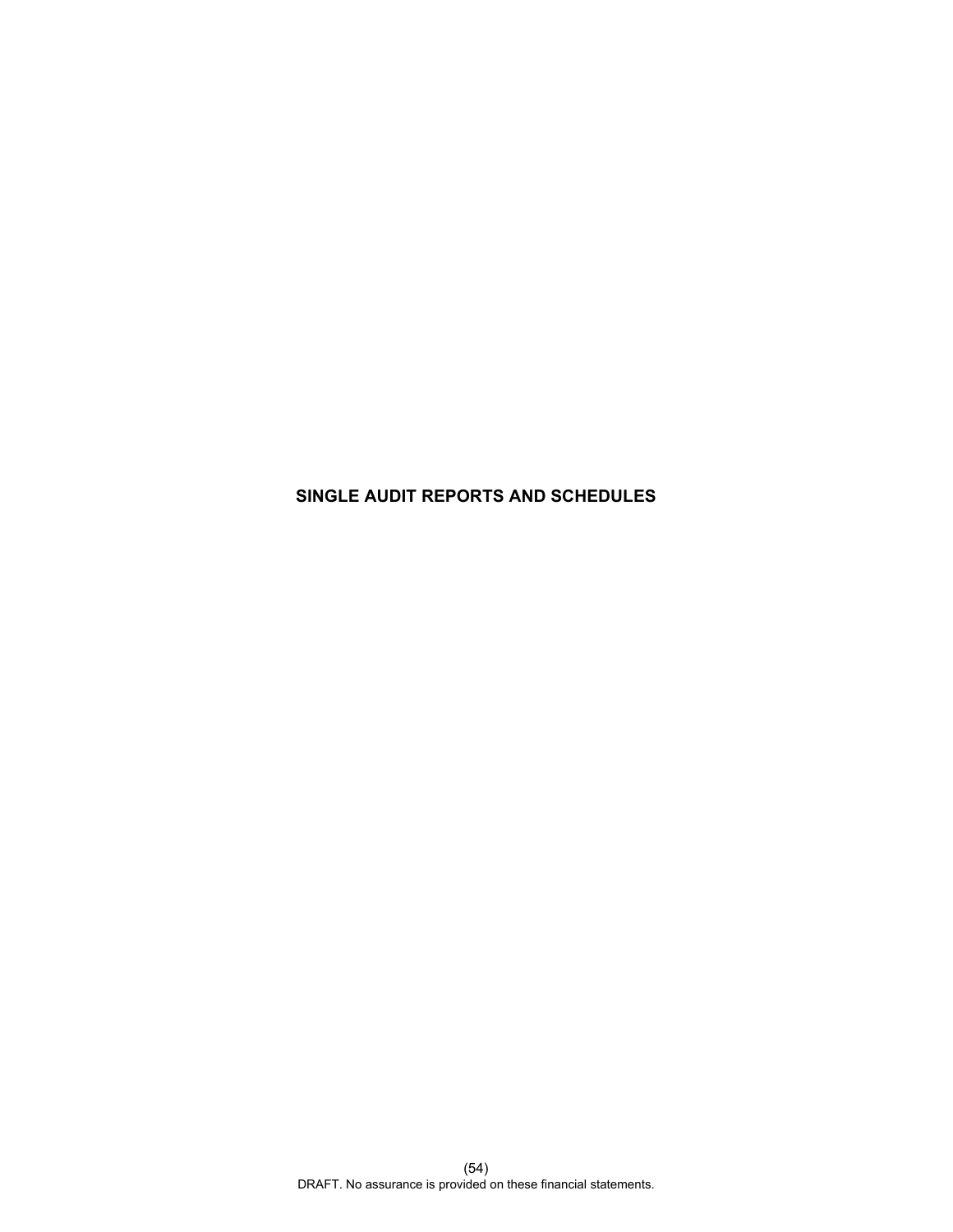# **DENVER SOUTHEAST SUBURBAN WATER AND SANITATION DISTRICT SCHEDULE OF EXPENDITURES OF FEDERAL AWARDS YEAR ENDED DECEMBER 31, 2020**

|                                                                                                                                                                                         | Pass-Through           |                       |                          |                     |
|-----------------------------------------------------------------------------------------------------------------------------------------------------------------------------------------|------------------------|-----------------------|--------------------------|---------------------|
| Federal Grantor/Pass-Through Grantor/                                                                                                                                                   | Federal<br><b>CFDA</b> | Entity<br>Identifying | Passed<br>Through to     | Federal             |
| Program or Cluster Title                                                                                                                                                                | <b>Number</b>          | Number                | Subrecipients            | <b>Expenditures</b> |
| <b>Environmental Protection Agency</b><br>Passed Through the Colorado Water Resources and Power Development Authority<br>Capitalization Grants for Drinking Water State Revolving Funds | 66.468                 | D15A024               | $\overline{\phantom{0}}$ | 1,904,648 *         |

\*Major Program

See Independent Auditor's Report See Notes to the Schedule of Expenditures of Federal Awards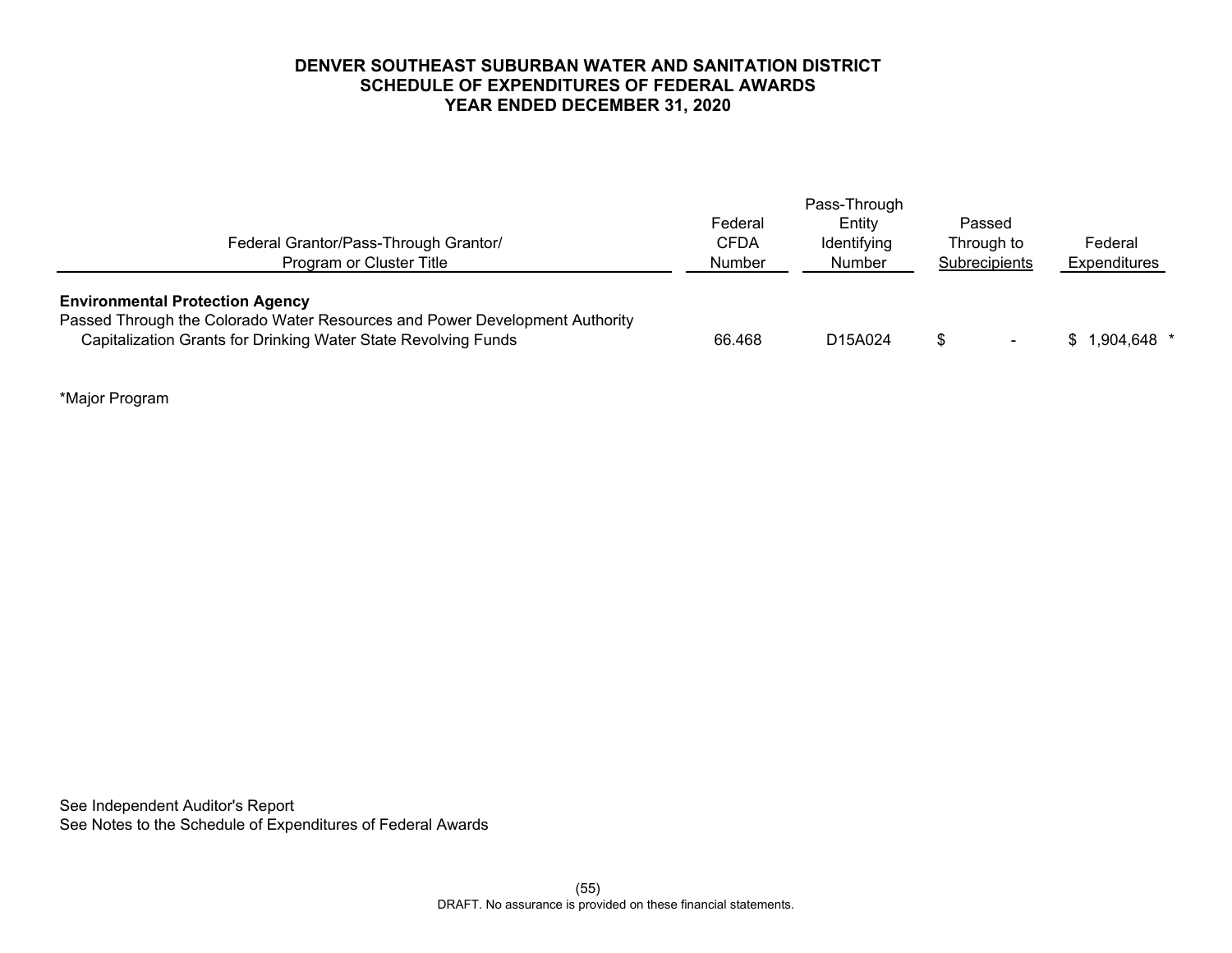# **DENVER SOUTHEAST SUBURBAN WATER AND SANITATION DISTRICT NOTES TO THE SCHEDULE OF EXPENDITURES OF FEDERAL AWARDS YEAR ENDED DECEMBER 31, 2020**

# **NOTE 1 – BASIS OF PRESENTATION**

The accompanying schedule of expenditures of federal awards (the "Schedule") includes the federal award activity of the Denver Southeast Suburban Water and Sanitation District (the "District") under programs of the federal government for the year ended December 31, 2020. The information in this Schedule is presented in accordance with the requirements of Title 2 U.S. Code of Federal Regulations ("CFR") Part 200, *(Uniform Administrative Requirements, Cost Principles, and Audit Requirements for Federal Awards)* (Uniform Guidance). Because the Schedule represents only a portion of the operations of the District, it is not intended to and does not present the financial position, changes in net position or cash flows of the District.

# **NOTE 2 – SUMMARY OF SIGNIFICANT ACCOUNTING POLICIES**

Expenditures reported on the Schedule are reported on the accrual basis of accounting. Such expenditures are recognized following the cost principles contained in the Uniform Guidance, wherein certain types of expenditures are not allowable or are limited as to reimbursement. Therefore, some amounts presented in the schedule may differ from amounts presented in, or used in the preparation of, the basic financial statements or reports to federal agencies and pass through grantors. The District has elected not to use the 10-percent de minimis indirect cost rate allowed under the Uniform Guidance.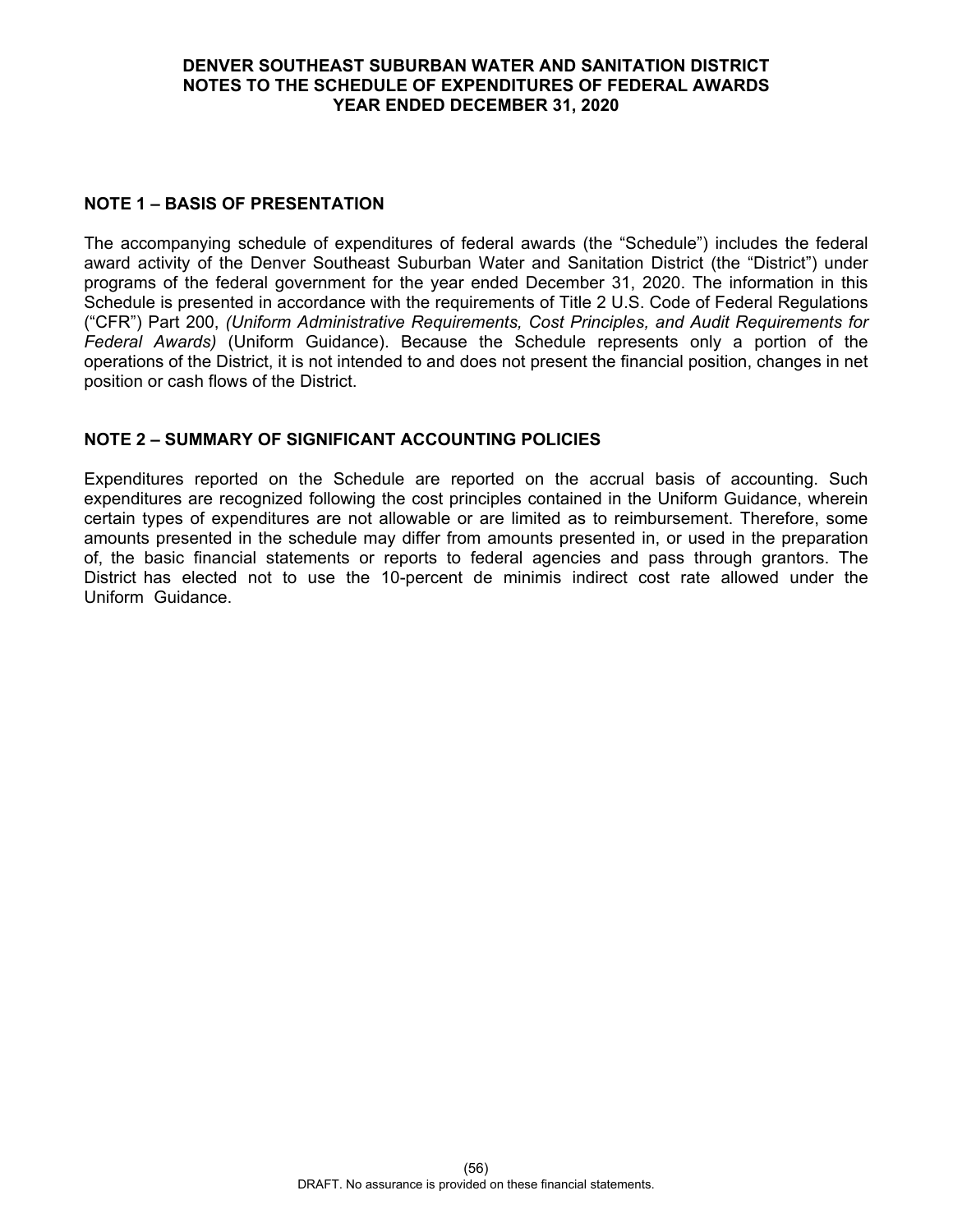# **INSERT INDEPENDENT AUDITOR'S REPORT ON INTERNAL CONTROL OVER FINANCIAL REPORTING AND ON COMPLIANCE AND OTHER MATTERS BASED ON AN AUDIT OF FINANCIAL STATEMENTS PERFORMED IN ACCORDANCE WITH GOVERNMENT AUDITING STANDARDS**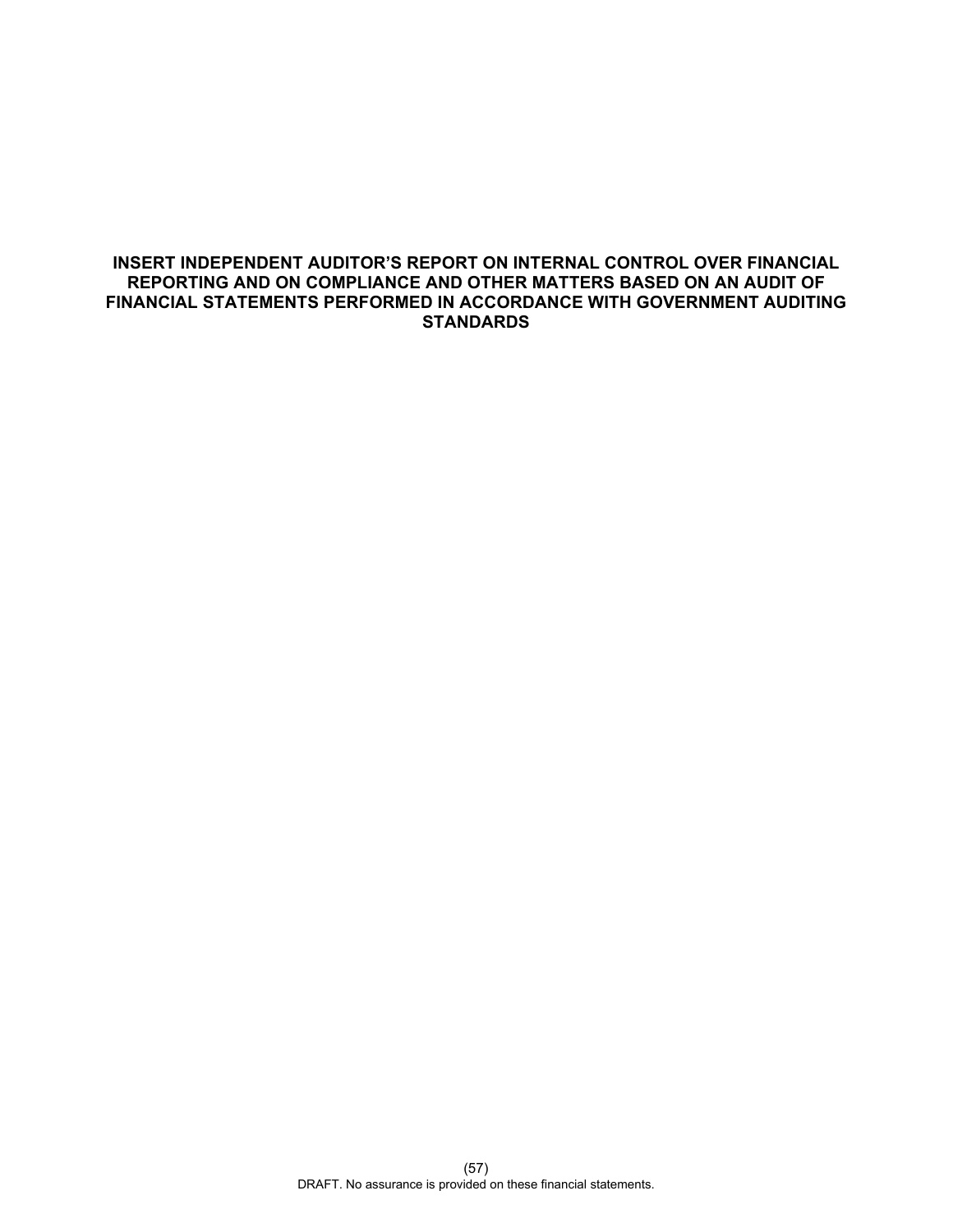# **INSERT INDEPENDENT AUDITOR'S REPORT ON COMPLIANCE FOR EACH MAJOR PROGRAM AND ON INTERNAL CONTROL OVER COMPLIANCE REQUIRED BY THE UNIFORM GUIDANCE**